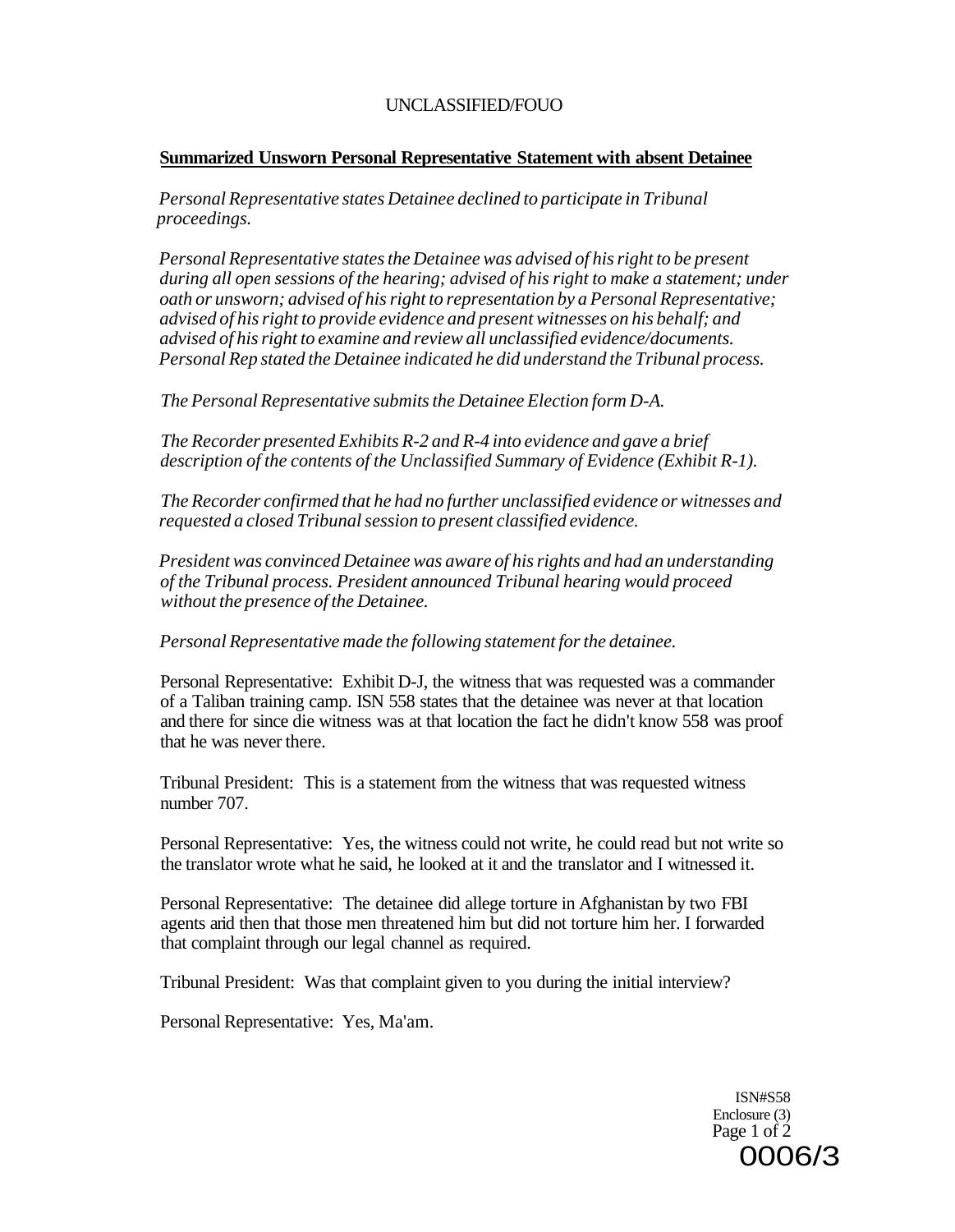### UNCLASSIFIED/FOUO

Personal Representative: The Detainee wanted to bring your attention to the fact that "associated forces" are not defined in the definition of enemy combatant and he did not know how he could reasonably confront or rebut that if it was not defined. I would also like to draw your attention to fact that he claimed he had a POW Card that was issued to him by the United States. He had the card in his possession at Baghram Air Base for several months. The International Committee of the Red Cross witnessed it. As you are aware, Geneva Convention Category III has three categories for someone who is captured on the battlefield; civilian, combatant, or POW. Those categories are mutually exclusive. In D-f, I included the Geneva Convention. On page one, he was entitled to the status of POW. On page two, the categories with POW, the length of the status is in effect which is to when the conflict is terminated. There is the identity card requirement, which is on page five. Also on page five, it is not to be removed once the card is given. So, he would ask that you reconsider that That can be construed as proof he is not an enemy combatant, because if he is a POW, that would exclude him from being an enemy combatant.

Tribunal President: We will make note of his request. This tribunal has determined that the designation of POW is not relevant to the combatant status determination.

*The Personal Representative states for the record that the Detainee received two letters in the mail from his lawyer to not participate in the tribunal process. The Detainee made a statement to the guard that if there is a tribunal he is not attending.* 

*The Personal Representative had nothing further on the behalf of the detainee for this unclassified session of the tribunal* 

*The Tribunal President concludes the open tribunal session.* 

### AUTHENTICATION

I certify the material contained hi this transcript is a true and accurate summary of the testimony given during the proceedings.

Colonel, United States Army Tribunal President

> ISN# 558 Enclosure (3) Page 2 of2 OOOiSV<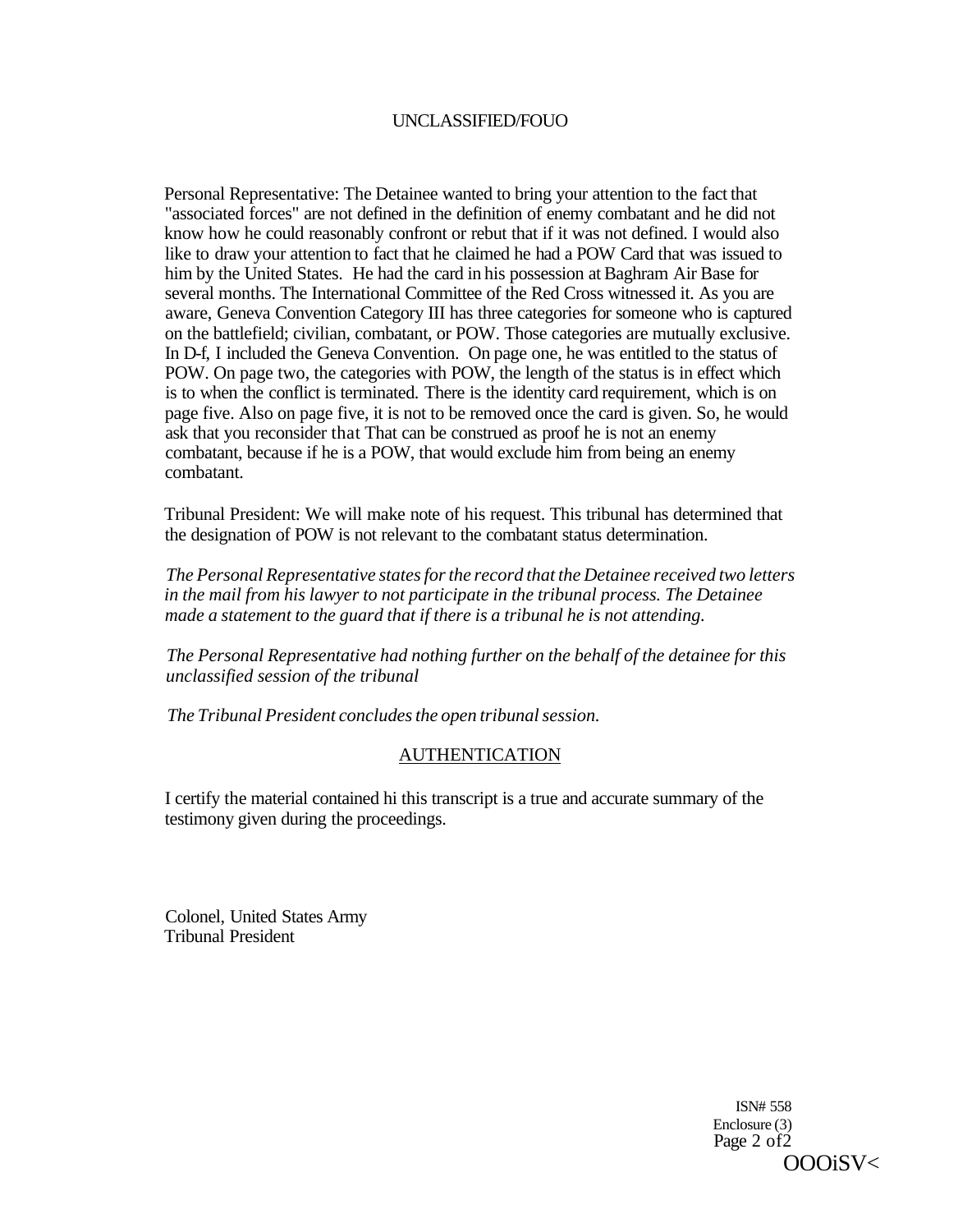16/'00^20ia4 13:31

#### **Ourief: GP/JP**

**Your ref:** 

*~r< Uirnhwy* **Pcira- - w - Partners** 

*Soticitaix* 

**14 Inverness Street London NWl 7HJ T«l«phone: 020 7911 0166 DX 57059 Ciindcn Town foe 020 79J1 0170 ImnUattion Dept F\*x: 020 7692 0173 Email: fname]^bunbergpeLree.co,uk** 

Moazzam Begg Guantanamo Bay Cuba

14 August 2004

#### Dear Moazzam

I am writing to introduce you to Gtta Gutierrez (of the law firm Gibbons, Dal Deo, Dolan, Grrffinger. & Vecchione) who has obtained clearance to visit you. The conditions under which she is allowed to visit you are far from Ideal. Any documents that she takes to the visit, including this letter, are subject to scrutiny by the authorities at Guantanamo Bay. This process is of course objectionable, and Gita is complying with It because, using the best judgement we can, it is of urgent importance that you see an outside and independent person who has your interests at heart, when you have been allowed no such contact for the past two and a half years,

] write this letter to reassure you that Gita is part of a legal team in the United States, who Is acting with the blessing and on the instructions of you r family and of me on behalf of your family. I set out something of the history of instruction of lawyers and actions on your behalf of which you may be completely unaware,

Immediately after you were unlawfully seized in Pakistan, your family initiated iegal action on your behalf in Pakistan, The judges in Pakistan, an an application for habeas corpus (meaning that you should be immediately released from unlawful custody and produced to the court) ordered that you be so produced. Each relevant Ministry in Pakistan submitted an affidavit that it was not responsible for holding you, and was unaware of your whereabouts. Thereafter your father waa informed that you were in Bagram Airbsse in Afghanistan. For the next year, acting on your family's instructions, and Jointly with them, J pressed the Foreign Office to assist in ^our release from unlawful detention. The Foreign Office stated to your father and to me in writing and in person that they had had no consular or welfare access to you and could provide us with no information whatsoever. They stated that the US would provide them with no information. We asked far the active assistance of the British Government in challenging the legality of your detention in Afghanistan.

*Office tivnostr* **Dtnlcl Owdilla** *Office tivnostr AlcsutTLvoa* 

**NIjeJU\*kii)** *Office tivnostr* **AlcsutTLyoa SiMh waaA<nc Penny <3eotle» Herwy Miller** 

*Farmers ProoietMinngir Sotfeiterx tmmijirarian Cvwerktr\**  **Oarctb Pelrce Rftfan) ttnpwn KdchaeJ Dmpwht MifW WTIIIt Swmrt IrOm Cuigitia**<br>  $\begin{array}{ccc}\n\lambda^* * f y^* G f f^* m n \\
\lambda^* f y^* G f f^* m n\n\end{array}$  Dthlel Owdilla Harrid WistrkJi  $V_r$  F«M)l<br>
NIjeJU\*kii) Office tivnostr AlcsutTLyoa SiMh waaA<n



*Thtftrm. is regalared by the Law Society in ihr conduct ofliWcitmetf hujtAtss* 

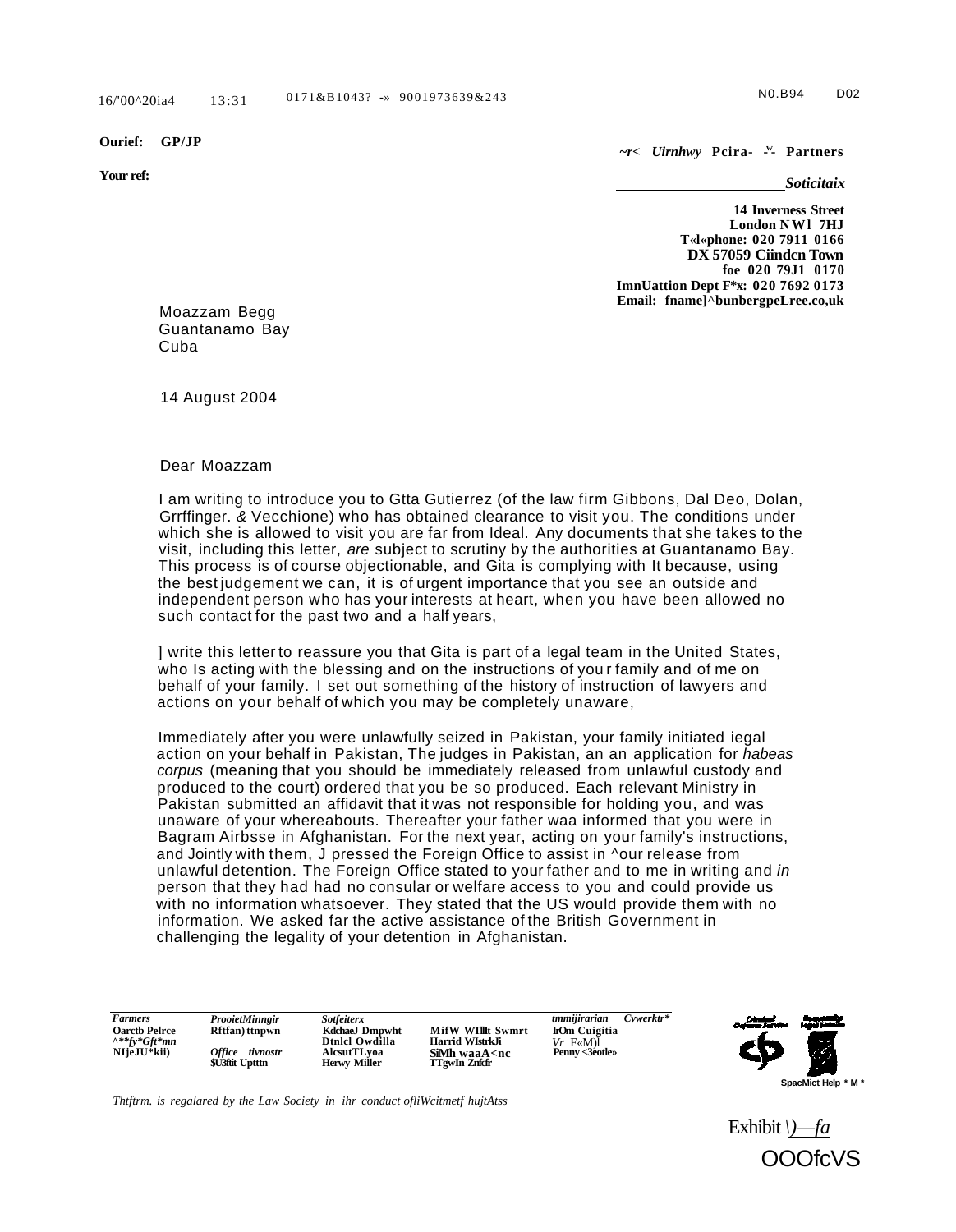We then learned that you had been moved to Guantanamo Bay, and since that time we have instructed lawyers in America to bring aK possible proceedings on your behalf that could challenge the legality of your detention, Including a petition to the Inter-American Committee for Human Rights which made strong recommendations In respect of the detention without trial of detainees in Guantanamo.

I Instructed the Gentre for Constitutional Rights in New York on your behalf to commence a challenge in the US courts. (They had already initiated habeas corpus proceedings in the courts in America in early 2002 on behalf of two other British residents, Shaflq Rasul and Asif Iqbal, from Tipton in the West Midlands, who had been detained in Guantanamo Bay since early 2002.) Their case finally reached  $tX\leq$ Supreme Court In April of this year, and judgement was given on 28<sup>\*</sup> June 2004, finding that the United States Government had been wrong to argue as It had in the lower courts, that Guantanamo Bay was not subject to the supervisory jurisdiction of the US courts. (I instructed the lawyers at the Centre for Constitutional Rights to join your own case in that action, but It was considered by them that as that case was considerably advanced at that stage, and due to be heard by the Supreme Court, tt was preferable for findings to be made in relation to the applicants already before the Supreme Court so that further delay not be brought about, and because any findings in relation to any detainee would have a parallel effect upon others.)

It is thus that you have now come to meet Qtta. She is an attorney in New York, and following the Supreme Court case, her firm agreed to act with the Centre for Constitutional Rights to achieve a resolution of your position. It is important for you to know that Vy» Prime Minister, Tony Blair, has already stated publicly in this country that I you will be returned here. The Attorney General\* Lord Goldsmith, has also stated in the 1 publicly that the proposed military tribunals do not constitute a fair procedure that the I United Kingdom can acknowledge as adequate. Gita will undoubtedly discuss with you further our own view in relation to the tribunals and the process under which you are held. That view is strongly held; that ft is a process that does not comply in anyway with any minimum international norms of basic human rights and due process.

We hope that by now. the beginning of the end of your ordeal has been achieved. It has been a great privilege for the past two and a half years, although one that has been extremely distressing and frustrating, to have worked with your family who have been tireless in campaigning for your release. Thanks to their efforts, there Is hardly a person in this country who does not know the name of Moazzam Begg. end the injustice that Guantanamo Bay represents.

I apologise for the brevity of this letter, and its inadequacy in discussion of the further legal actions that are contemplated. I would like to make you aware however, that it having been stated by President Bush that the British detainees could be transferred any time that the British government agreed to take them, and the British government having stated that it would take them, that in the absence of this happening promptly, we propose to seek a judicial review in the courts in this country, of the continuing failure of such a transfer if It has not taken place shortly. Mr Blair has stated it is perfectly appropriate to make sure there are 'structures' in place in this country In airier to satisfy the United States that there would be no risk if you were transferred. It fs extremely difficult to know what these 'structures' might be but this is a matter that will

000\*i7f **I**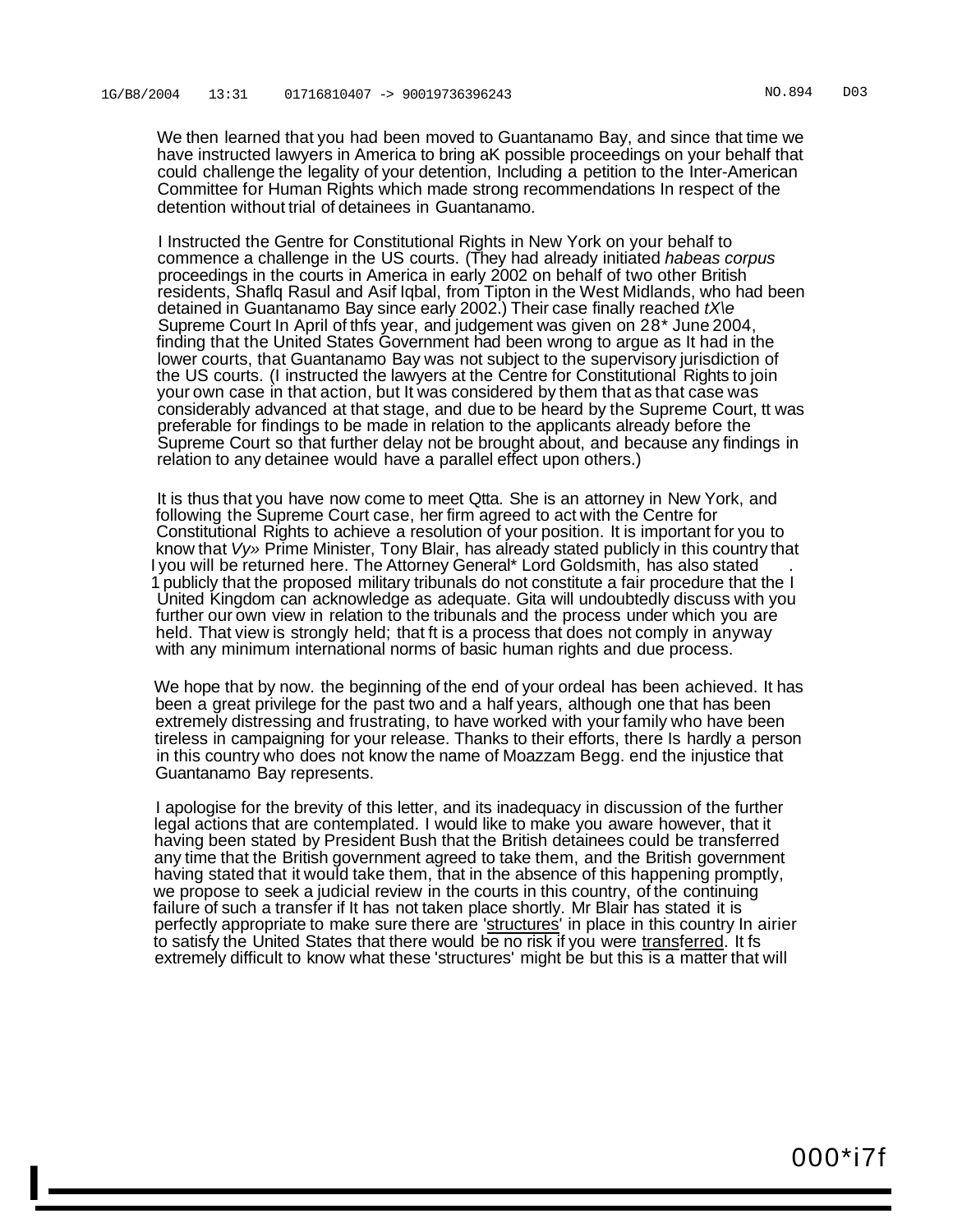**have to be pressed here In the courts if there is continuing failure to achieve your transfer and/or to achieve your release from unlawful custody. Our view, strongly held, Is that In no circumstances Is the unjust and unlawful 'process' ongoing in Guantanamo | an appropriate one to engage In. That view, as I have indicated, is accepted by the i I senior legal advisor to the British Government, the Attorney General.** 

**Lastly, I wish to emphasise that the whole process under which you were unlawfully kidnapped in Pakistan, as the Pakistan courts effectively acknowledged. I.e. subject to no lawful process of arrest, detention, deportation or extradition, contaminates in law the whole process that has followed thereafter, even had that process been, as It so dearly has not. a process that accorded wfth International minimum obligations. We have absolutely no doubt, having Interviewed in detail some of those who have returned to the United Kingdom from Guantanamo Bay, and who were in US detention in Afghanistan, that you had been subjected to an unimaginable ordeal. Nothing in that process could possibly stand the scrutiny of a proper and Independent court. In the absence of that, nothing lesser should be substituted nor agreed with.** 

**f shall continue to act on your behalf and on be he If of your family, in every way that Is possible until you are safety back here and with your family once again. Those actions are taken in cooperation with colleagues in the United States and it is thus I introduce Carta to you and to confirm that it is with the knowledge and blessing of your family here, 1 enclose a copy of a letter from Sally and a letter from you r father confirming thai ~ instruction which has in fact been ongoing for the past year and a half. Those leti are Included with this in order that you be reassured that Qits is introduced to yoi through ourselves. Lastly, I enclose a copy of a letter sent by the Foreign Office t nur father on the 11<sup>l</sup> <sup>h</sup> August.** 

**We hope that your days in Guantanamo Bay are numbered, and are fast drawing to an end. We have considered It Important that Glta. th\* first lawyer of the team to obtain clearance, comes to sea you at the earliest Opportunity. (A further application to see you by another lawyer, who is accredited as a lawyer in the US but is British by birth, Give Stafford Smith, is also at the present time, under consideration. He too works with the Centre for Constitutional Rights and with us. Like GIta, he has met your father.) Whilst there may be restrictions upon what Gita is able to say as a result of the wholly wrong, in our view, conditions under which she is obliged to see you, we hope nevertheless that you will find the meeting of benefit. I look forward to seeing you at the earliest possible opportunity.** 

**With best wishes.** 

**Yours sincerely,** 

**Garsth Peirce Bimbsrg Peirce & Partners**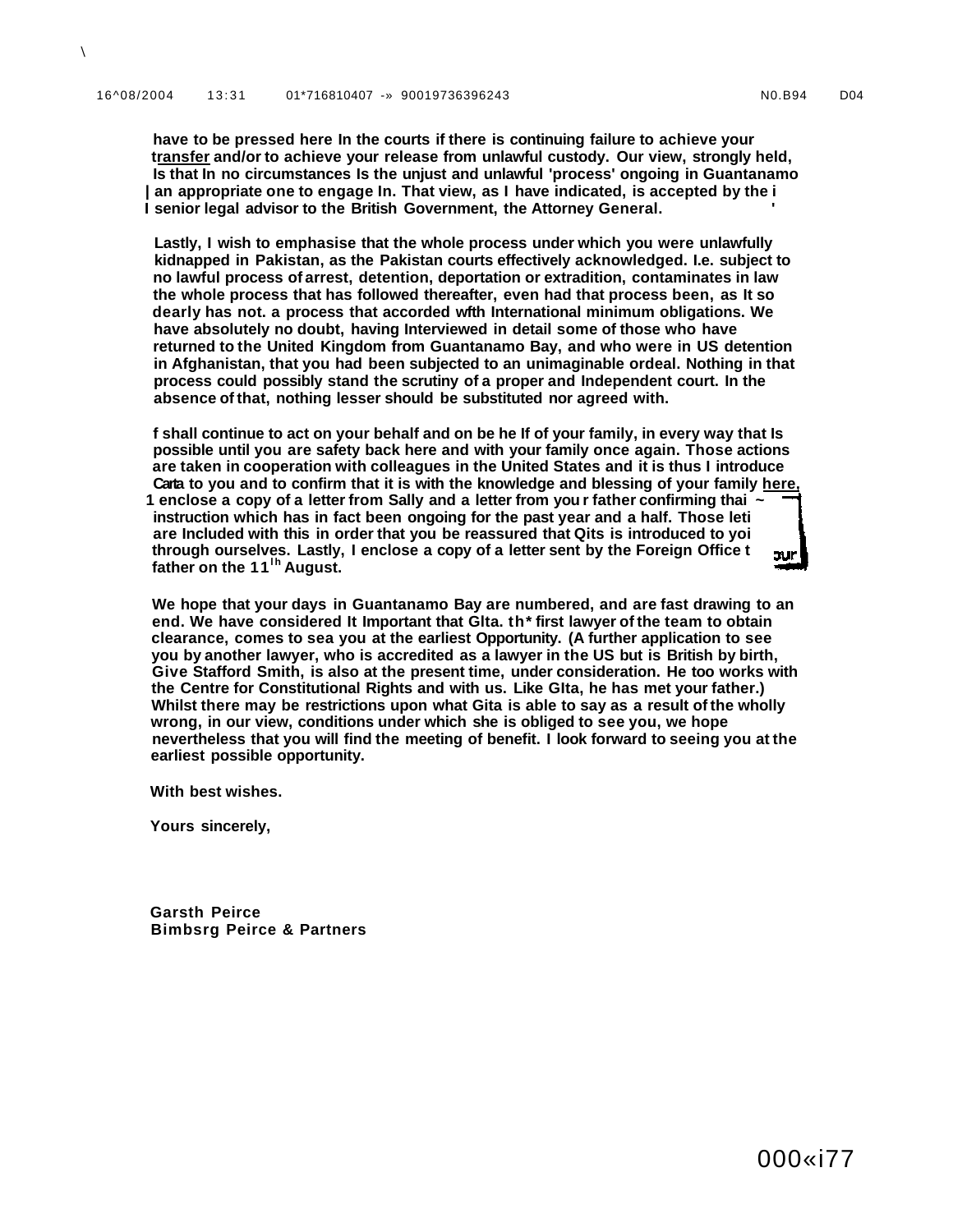### **IN THE UNITED STATES DISTRICT COURT FOR TBQE DISTRICT OF COLUMBIA**

**MOAZZAM BEGG,** 

**Detainee, Camp Delta, Guantanamo Bay Naval Station Guantanamo Bay, Cuba;** 

**SALLY BEGG, as Next Friend of MOAZZAM** 

**United Kingdom;** 

**FEROZALIABBASI, Detainee, Camp Delta, Guantanamo Bay Naval Station Guantanamo Bay, Cuba; and** 

**ZUMRATIZAITUN JUMA,** 

**United Kingdom;** 

**Petitioners,** 

**v,** 

**GEORGE W. BUSH, President of the United States The White House 1600 Pennsylvania Ave., N.W. Washington, D.C. 20500;** 

**DONALD RUMSFELD, Secretary, United States Department of Defense 1000 Defense Pentagon Washington, D.C. 20301-1000;** 

**ARMY BRIG. GEN. JAY HOOD, Commander, Joint Task Force - GTMO Guantanamo Bay Naval Station Guantanamo Bay, Cuba; and** 

**ARMY COL. NELSON J. CANNON,** 

**CASE NUMBER 1.04CV0H37 JUDGE, John D. Bates** 

**DECK TYPE, H.baas Corpus/2255** 

**DATE STAMP, 07/02/200 4** 

### **PETITION FOR WRIT OF HABEAS CORPUS**

**No.** 

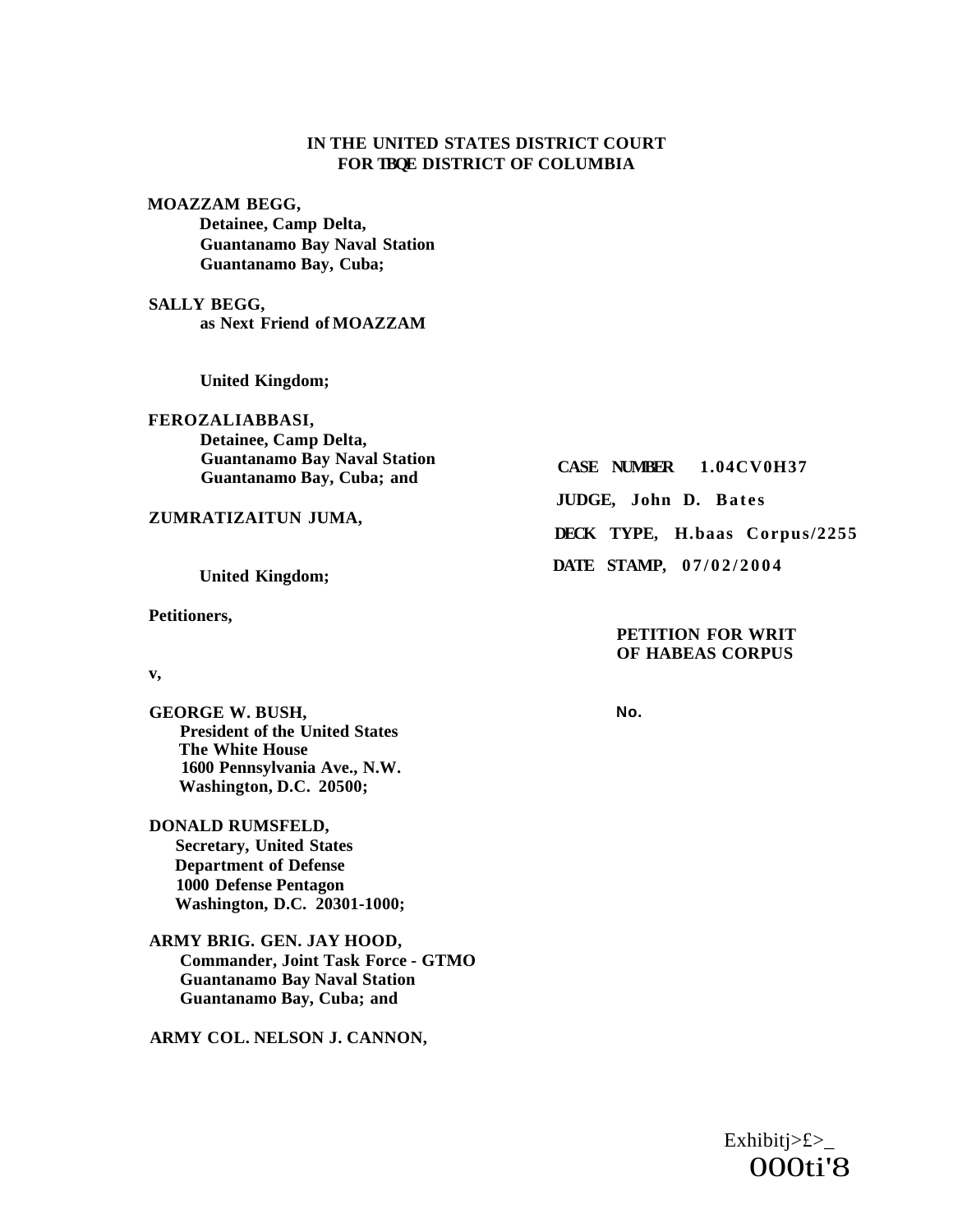| Commander, Camp Delta,                 |  |  |
|----------------------------------------|--|--|
| <b>Guantanamo Bay Naval Station</b>    |  |  |
| Guantanamo Bay, Cuba                   |  |  |
| Respondents.                           |  |  |
| All sued in their official capacities. |  |  |

### **PETITION FOR WRIT OF HABEAS CORPUS**

- 1. Petitioner Moazzam Begg and Feroz Ali Abbasi seek a Writ of Habeas Corpus. They act on their own behalf and through their Next Friends, Ms. Sally Begg, the wife of Moazzam Begg, and Zumrati Zaitun Juma, the mother of Feroz Ali Abbasi.
- 2. Petitioner Moazzam Begg ("detained Petitioner\*<sup>1</sup>) is a citizen of the United Kingdom. Petitioner Sally Begg is a citizen of the United Kingdom. Petitioner Moazzam Begg is being held virtually *incommunicado* in Respondents\* unlawful custody.
- 3. Petitioner Feroz Ali Abbasi ("detained Petitioner") is also a citizen of the United Kingdom. Zumrati Zaitun Juma resides in the United Kingdom. Petitioner Feroz Ali Abbasi is being held virtually *incommunicado* in Respondents\* unlawful custody.
- 4. Pursuant to either the President's authority as Commander in Chief and under the laws and usages of war or the November 13, 2001 Military Order, *see* **t** 38-40 *infra.* Respondents George W. Bush, President of the United States, Donald H. Rumsfeld, U.S. Secretary of Defense, Army Brigadier General Jay Hood, Commander of Joint Task Force-GTMO, and Army Colonel Nelson J. Cannon, Commander, Camp Delta, Guantanamo Bay Naval Station, Cuba are either ultimately responsible for or have been charged with the responsibility of maintaining the custody and control of the detained Petitioner at Guantanamo.

### **JURISDICTION**

5. Petitioners bring this action under 28 US.C. §§2241 and 2242, and invoke this Court's jurisdiction under 28 U.S.C. §§1331, 1651, 2201, and 2202; 5 U.S.C. §702; the Fifth, Sixth, and Eighth Amendments to the United States Constitution; the International Covenant on Civil and Political Rights; the American Declaration on the Rights and Duties of Man; and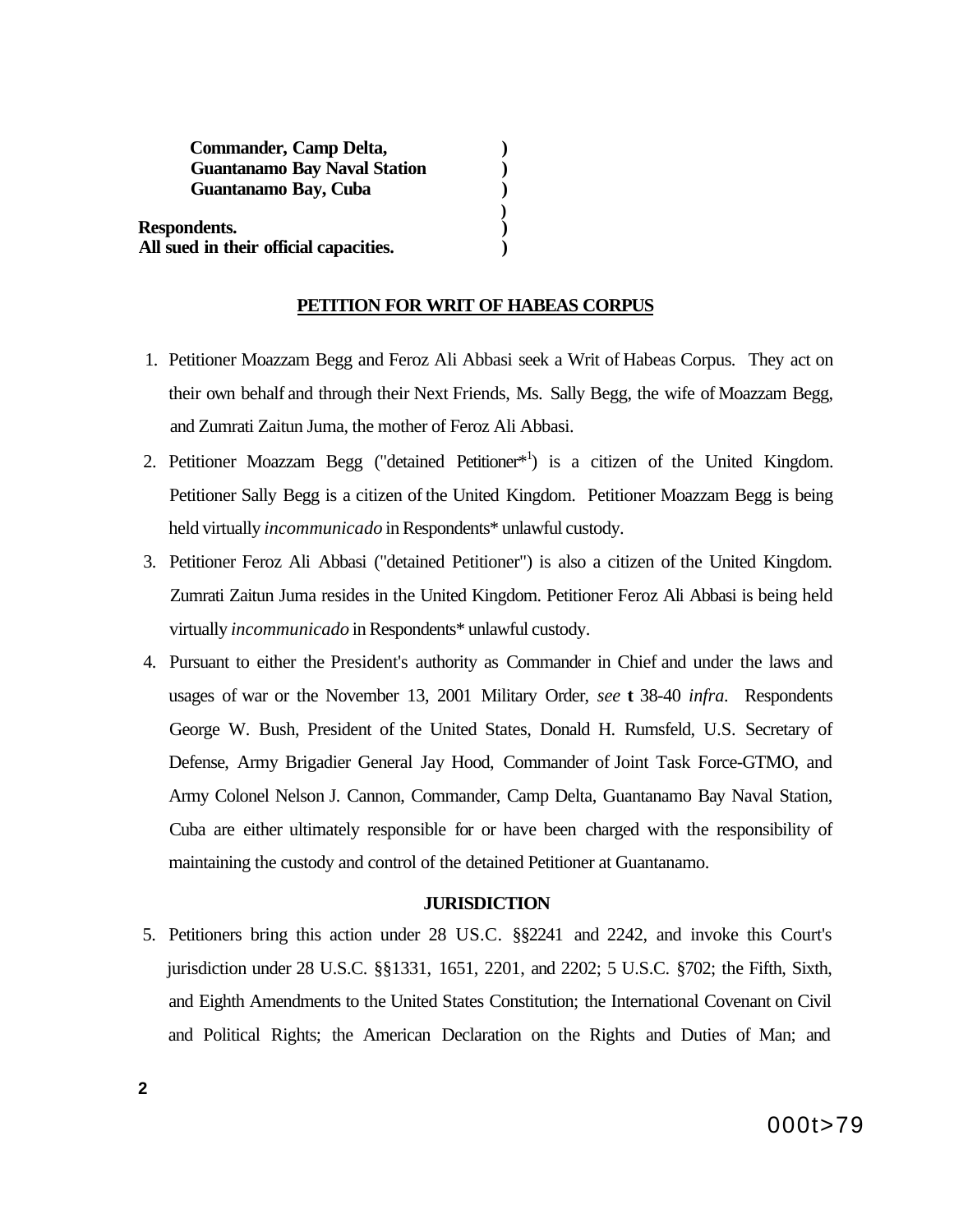customary international law. Because they seek declaratory relief, Petitioners also rely on Federal Rule of Civil Procedure 57.

6. This Court is empowered under 28 U.S.C. §2241 to grant the Writ of Habeas Corpus, and to entertain the Petition riled by Sally Begg and Zumrati Zaitun Juma as Next Friends under 28 U.S.C. §2242. This Court is further empowered to declare the rights and other legal relations of the parties herein by 28 U.S.C. §2201, and to effectuate and enforce declaratory relief by all necessary and proper means by 28 U.S.C. §2202, as this case involves an actual controversy within the Court's jurisdiction.

#### **II PARTIES**

- 7. Petitioner Moazzam Begg is a citizen of the United Kingdom who is presently incarcerated and held in Respondents' unlawful custody in Camp Delta, Guantanamo. *See* Exhibit A (Affidavit of Sally Begg).
- 8. Petitioner Sally Begg is Moazzam's wife. She is a British citizen. Because her husband cannot secure access either to legal counsel or to the courts of the United States, Sally Begg acts as his Next Friend. *See* Exhibit A.
- 9. On her own and through counsel, Gareth Peirce, Sally Begg has repeatedly tried to contact her husband, to learn more about his condition and status, and to gain access to him. The British Authorities have either rebuffed or ignored the requests of Mrs. Begg and her counsel. *See id.*
- 10. Petitioner Feroz Ali Abbasi is a citizen of the United Kingdom who is presently incarcerated and held in Respondents\* unlawful custody in Camp Delta, Guantanamo. *See* Exhibit C (Affidavit of Louise Christian).
- 11. Petitioner Zumrati Zaitun Juraa is Feroz's mother. She resides in the United Kingdom. Because her son cannot secure access either to legal counsel or to the court of the United States, Zumrati Zaitun Juma acts as his Next Friend. *See* Exhibit C.
- 12. On her own and through counsel, Louise Christian, Zumrati Zaitun Juma has repeatedly tried to contact her son, to learn more about his condition and status, and to gain access to him. The United States authorities have either rebuffed or ignored the requests of Mrs. Juma and her counsel. *See id.*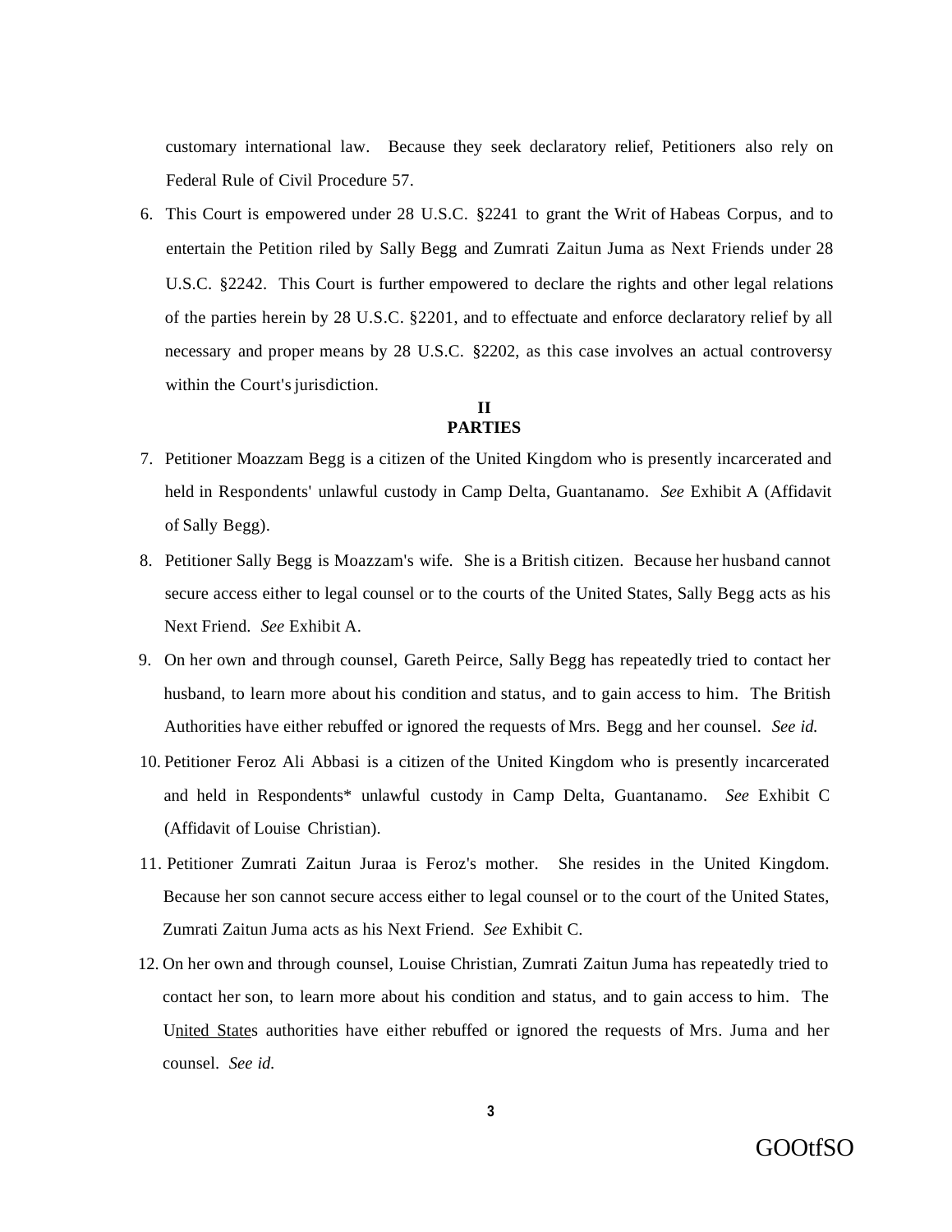- 13. Respondent George W. Bush is the President of the United States and Commander in Chief of the United States Military. It is pursuant to the November 13, 2001 Military Order promulgated by him or alternatively, under his authority as Commander in Chief and under the laws and usages of war, that Mr. Begg is being detained. Accordingly, Respondent Bush is ultimately responsible for Petitionees unlawful detention.
- 14. Respondent Rumsfeld is the Secretary of the United States Department of Defense. Pursuant to either the November 13, 2001 Military Order or the President's authority as Commander in Chief and under the laws and usages of war, Respondent Rumsfeld has been charged with maintaining the custody and control of the detained Petitioner.
- 15. Respondent Hood is the Commander of Joint Task Force-GTMO, the task force running the detention operation at Guantanamo. He has supervisory responsibility for the detained Petitioner.
- 16. Respondent Cannon is the Commander of Camp Delta, the U.S. facility where the detained Petitioner is presently held. He is the immediate custodian responsible for Petitioner's detention.

### HI STATEMENT OF FACTS

- 17. The detained Petitioners are not, nor have they ever been, enemy aliens, lawful or unlawful belligerents, or combatants of any kind.
- 18. The detained Petitioners are not, nor has they ever been, "enemy combatants\*\* who are \*\*part of *•ra* — "" — i. . ..i or supporting forces hostile to the United States or coalition partners in Afghanistan and who were engaged in an armed conflict against the United States there." *See Hamdi* v. *Rumsfeld,*  542 U.S. \_, slip op. at 8-9 (June 28,2004).
- 19. Petitioners seek to enforce their right to a judicial determination of whether there Is a factual basis for Respondent's determination that they are "enemy combatants.'\*
- 20. In August of 2001, Petitioner Moazzam Begg, his wife Sally Begg, and their children moved to live in Kabul, Afghanistan with their life savings in order to establish a school. Once they arrived, they purchase a home and Mr. Begg began setting up the school. *See* Exhibit A. After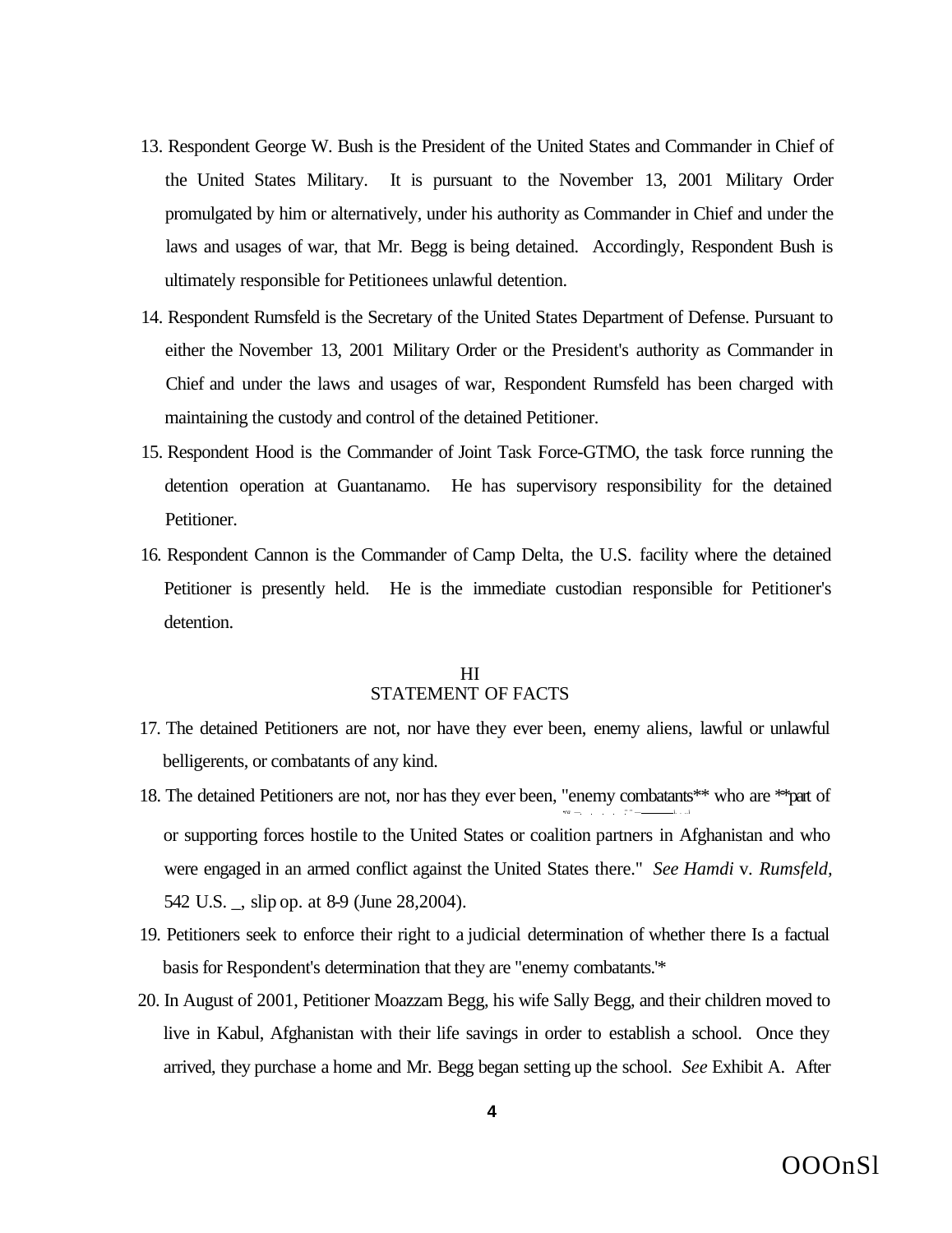the events of September 11, 2001, Moazzam Begg and his family remained in Kabul because they lacked the means to leave immediately and hoped that the threats of military repercussions would not materialize. After the bombing of Kabul, Mr. Begg and his family sought financial assistance from family and friends to flee to Pakistan. *See id.* 

- 21. By November 2001, Moazzam Begg and his family had re-established themselves in Islamabad, Pakistan and leased a new home. *See* Exhibit B.
- 22. During the night of January 31,2002, Pakistani officials seized Moazzam Begg from his home in Islamabad, Pakistan. *See* Exhibit B. He was able to make one call to his father stating that he was seized by Pakistan officials and that United States officials were also present. *See id,*  Both Moazzam Begg's family and his British counsel have repeatedly attempted since that time to intervene on his behalf and to acquire information about his detention. *See id.*
- 23. Shortly after his seizure, Pakistani lawyers filed a habeas petition on behalf of Moazzam Begg in Pakistani court. On March 1, 2002, the court ordered the Pakistan Interior Minister to produce Moazzam Begg before the court on March 7,2002, but the Interior Minister refused to do so. On March 8, 2002, Moazzam Begg's lawyer, Mr. Abdur Rahman Saddiqui, submitted that the Pakistani Security Services ("ISI") and the United States Central Intelligence Agency ("CIA") had seized Moazzam Begg and that the ISI had interrogated him. Upon threat of sanctions, the court again ordered the Interior Minister to produce Moazzam Begg on March 14,2002. Again, the Interior Minister did not do so. *See* Exhibit B.
- 24. On March 4, 2002, Moazzam Begg's father learned from an International Red Cross worker that Pakistani authorities had transferred custody of Moazzam Begg to United States authorities. According to the Red Cross worker, United States forces had taken Mr. Begg to Kandahar approximately 10 to 14 days earlier. *See* Exhibit B.
- 25. For some time, the United States held Moazzam Begg in detention at a United States military airbase in Baghram, Afghanistan. *See* Exhibit Mr. Begg's family received a few messages from him through the International Red Cross. *See* Exhibit A. In one letter to his wife dated November 20, 2002, Moazzam Begg stated that he wished his family to consult the lawyer, Gareth Peirce, on his behalf, Tn a letter to his father written December 15,2002, he also stated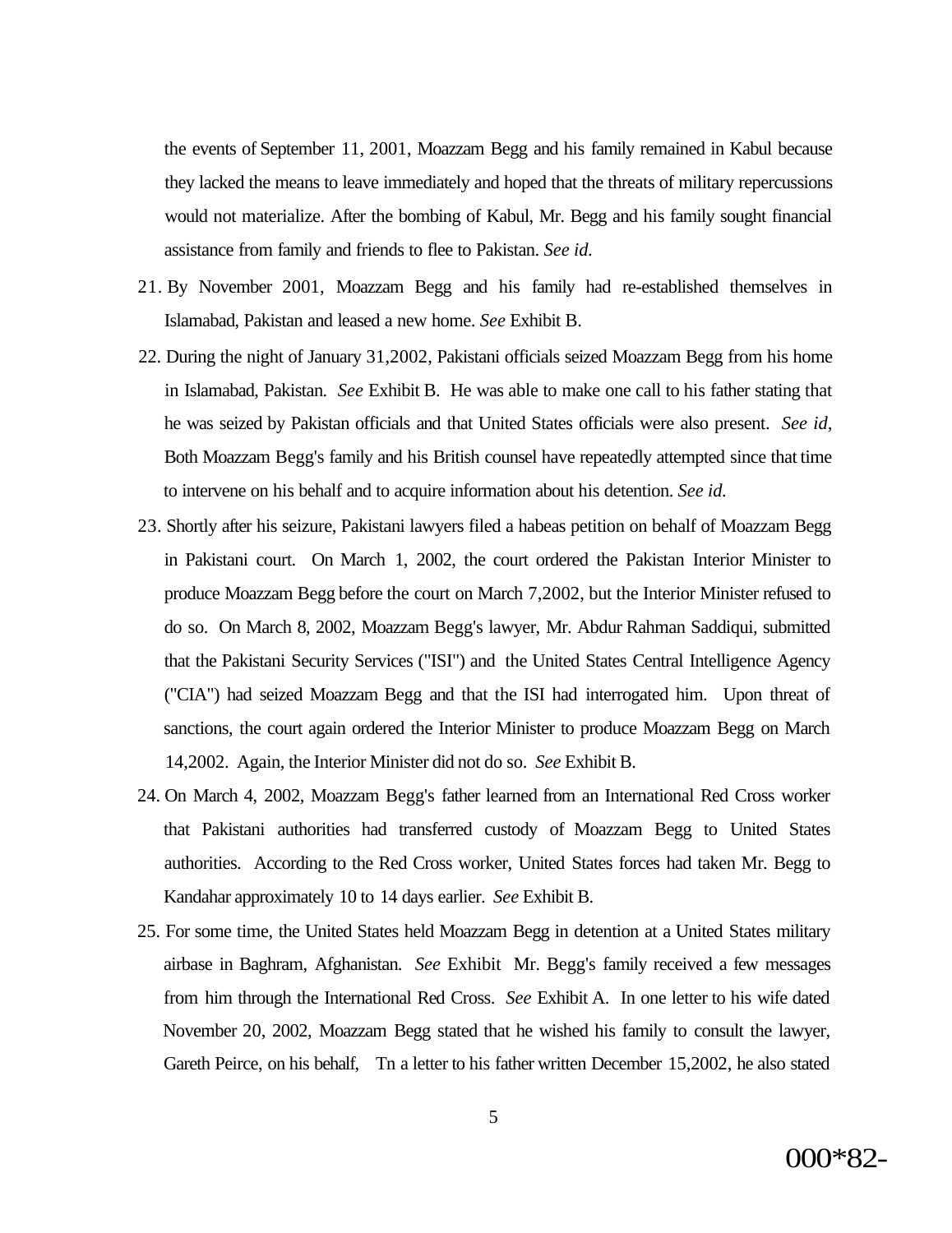tltat "I have not seen the sun, sky, moon etc. for neatly a year" and that "I am in this state of depression and I am beginning to lose the fight against depression and hopelessness." *See*  Exhibit B.

- 26. Thereafter, at some point in 2003, Mr. Begg's family was informed that United States officials had transferred him to Guantanamo Bay on February 6, 2003. *See* Exhibit B. Mr. Begg has been held in U.S. custody at Guantanamo since that time.
- 27. In My 2003, Respondent Bush announced that he had designated Mr. Begg an "enemy combatant" subject to the Executive Military Order of November 13, 2001. Mr. Begg has yet to be charged, provided access to counsel, or granted any other legal process. Mr. Begg's U.K. counsel has been infonned that Mr. Begg has been held in s^JUatycorn^nenient, since his designation in July 2003. *See* Exhibit B.
- 28. Both Moazzam Begg's family and attorneys are concerned about bis deteriorating physical and mental health. *See* Exhibits A - B.
- 29. At the time of his detention, Mr. Begg was not a member of either the Taliban government's armed forces or the Al Qaeda armed forces. He did not cause or attempt to cause any harm to American personnel or property prior to his capture. Mr. Begg was not in Afghanistan at the time of his detention, but was taken into custody in Pakistan, turned over to the custody of the U.S. Military there, men transferred to Afghanistan, and ultimately transported to Guantanamo.
- 30. The British Foreign Office has confirmed that Feroz Abbasi is being held in Guantanamo, subject to interrogation, and denied Consular access. *See* Exhibit C. Hie United States has not disclosed the circumstances of his seizure but Petitioner Juma believes that he was taken by United States Military Forces in Kandahar, Afghanistan sometime on or before January 11, 2002.
- 31. In July 2003, Respondent Bush announced that he had designated Mr. Abbasi an "enemy combatant\*\* subject to the Executive Military Order of November 13,2001. Mr. Abbasi has yet to be charged, provided access to counsel, or granted any other legal process.
- 32. At the time of his detention, Mr. Abbasi was not a member of either the Taliban government's armed forces or the Al Qacda armed forces. He did not cause or attempt to cause any harm to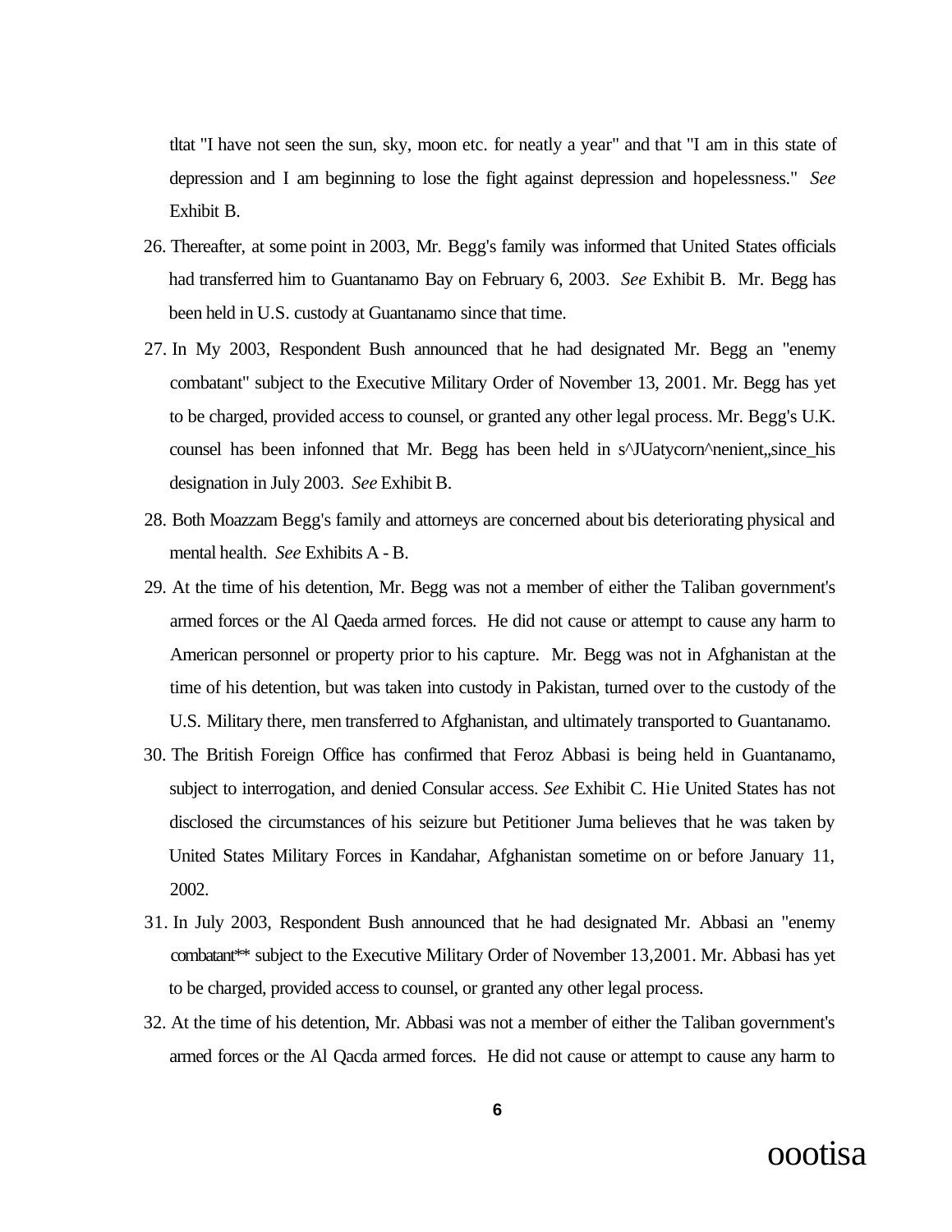American personnel or property prior to his capture.

### **The Joint Resolution**

- 33. In the wake of the September 11, 2001 attacks, the United States, at the direction of Respondent Bush, began a massive military campaign against the Taliban government, then in power in Afghanistan. On September 18, 2001, a Joint Resolution of Congress authorized the President to use force against the "nations, organizations, or persons" that "planned, authorized, committed, or aided the terrorist attacks on September 11, 2001, or [that] harbored such organizations or persons." Joint Resolution 23, Authorization for Use of Military Force, Public Law 107-40,115 Stat. 224 (Jan. 18,2001).
- 34. The detained Petitioners are not, and have never been, a member of Al Qaeda or any other terrorist group. Prior to their detention, they did not commit any violent act against any American person or espouse any violent act against any American person or property. Nor were they involved in the ensuing armed conflict They had no involvement, direct or indirect, in either the terrorist attacks on the United States on September 11, 2001, or any act of international terrorism attributed by the United States to Al Qaeda or any other terrorist group. They are not properly subject to the detention order issued by the President. As they did not participate in the armed conflict at any point in time, they also are not properly subject to the Executive's authority as Commander in Chief or under the laws and usages of war.
- 35. The detained Petitioners have had no military or terrorist training. They at no time voluntarily joined any terrorist force.
- 36. The detained Petitioner Begg was not initially taken into custody by American forces. It is unclear how Petition Abbasi was seized. Both, however, were taken into custody against their will and handed over to the Americans. They did not engage in combat against American forces.
- 37. The detained Petitioners promptly identified themselves by their correct name and nationality to the United States. They requested that the United States provide them with access to their families and to legal counsel. The detained Petitioners were kept blindfolded against their will for lengthy periods while being taken involuntarily to Guantanamo.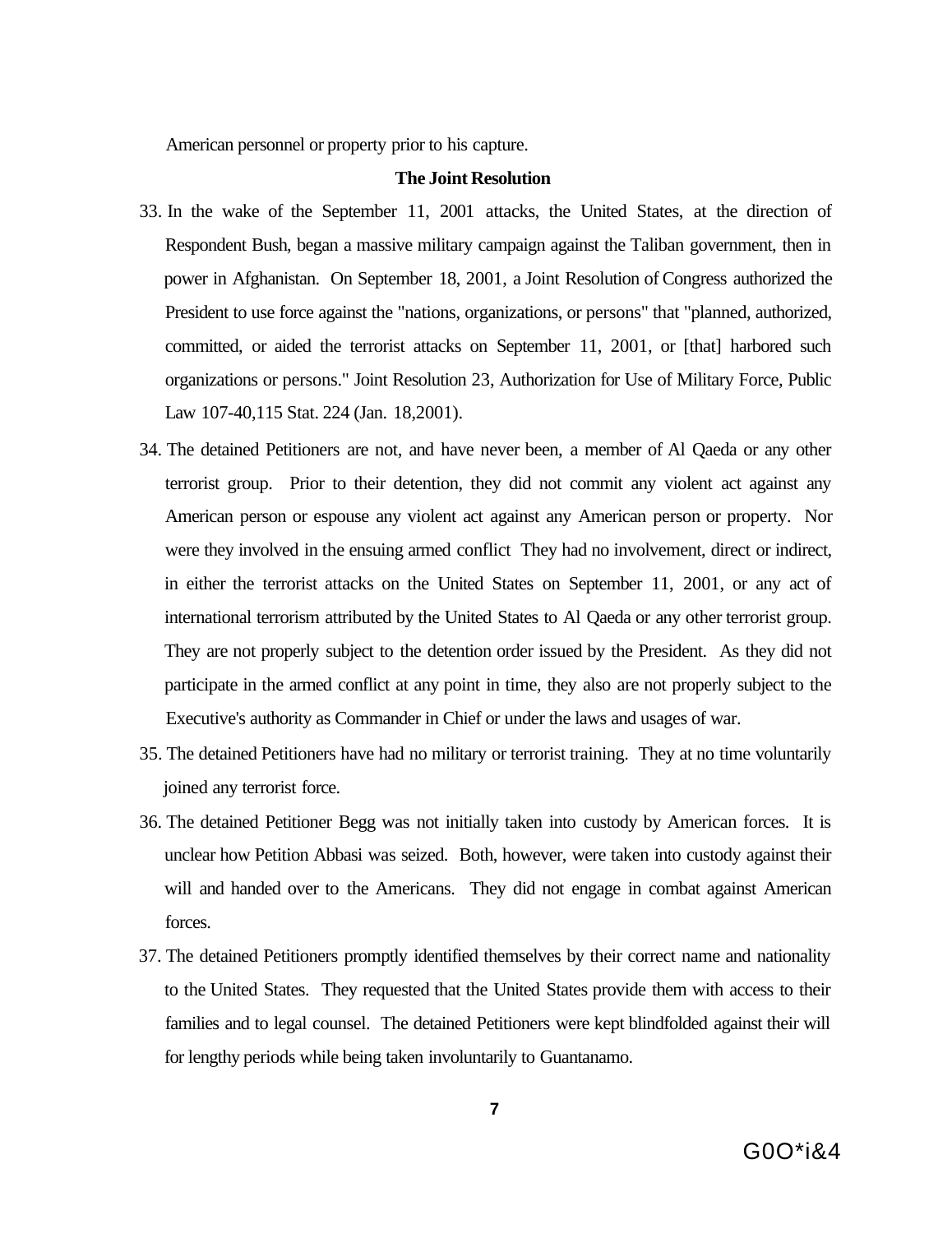### **The Detention Order**

- 38. On November 13, 2001, Respondent Bush issued a Military Order authorizing indefinite detention without due process of law. The Order authorizes Respondent Rumsfeld to detain anyone Respondent Bush has "reason to believe":
	- i. is or was a member of the organization known as al Qaida;
	- ii. has engaged in, aided or abetted, or conspired to commit, acts of international terrorism, or acts in preparation therefor, that have caused, threaten to cause, or have as their aim to cause, injury to or adverse effects on the United States, its citizens, national security, foreign policy, or economy; or
	- iii. has knowingly harbored one or more individuals described in subparagraphs (i) and (ii).

*See* Military Order of November 13, 2001. President Bush must moke this determination in writing. The Order was neither authorized nor directed by Congress, and is beyond the scope of the Joint Resolution of September 18,2001.

- 39. The Military Order vests the President with complete discretion to identify the individuals that fall within its scope. It establishes no standards governing the use of his discretion. Once a person has been detained, the Order contains no provision for the person to be notified of the charges he may face. Instead, the Order authorizes detainees to be held without charges. It contains no provision for detainees to be notified of their rights under domestic and
- international law, and provides neither the right to counsel nor the right to consular access. It provides no right to appear before a neutral tribunal to review the legality of a detainee's continued detention and no provision for appeal to an Article III or any other court. In fact, the Order expressly bars any form of judicial review. The Order authorizes indefinite and unreviewable detention, based on nothing more than the President's written determination that an individual is subject to its terms.
- 40. The Military Order authorizes the use of military commissions to try noncitizens accused of terrorism and other war crimes. It establishes no guarantee that charges will be promptly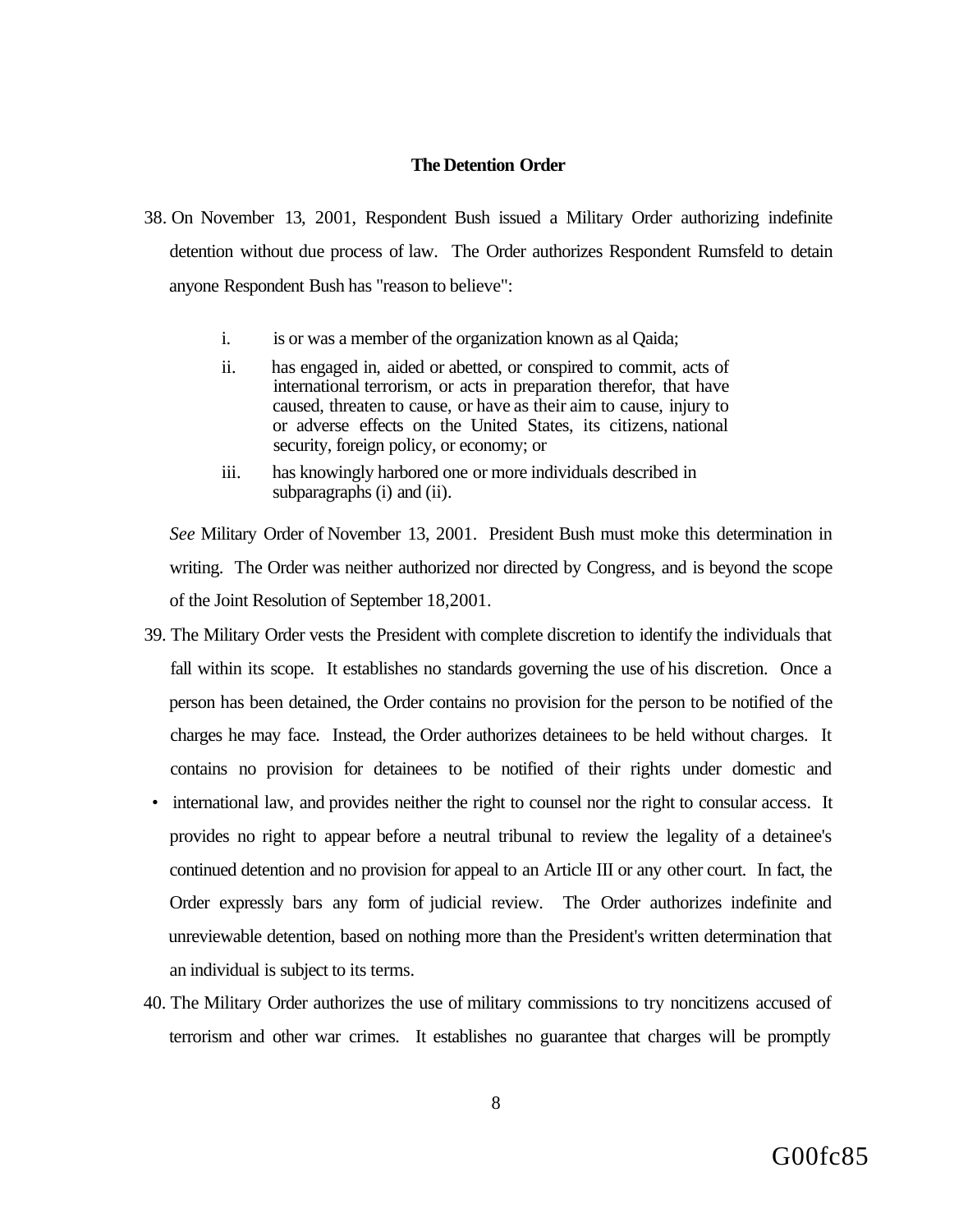brought, that these charges will be made know to the accused and his counsel, or that a speedy trial providing adequate legal process will be afforded to determine guilt on such charges or their legal validity under domestic or international law. It permits prolonged pre-commission detention in solitary confinement, risking such long-term psychological injury as that suffered by Mr. Begg and Mr. Abbasi.

- 41. The detained Petitioners are not properly subject to the Military Order.
- 42. However, the Military Order was promulgated in the United States and in this judicial district, the decision to detain and designate Petitioners were made by Respondents in the United States and in mis judicial district, the decision to detain Petitioners at Guantanamo was made in the United States and in this judicial district, and the decision to continue detaining the Petitioners was, and is, being made by Respondents in the United States and in this judicial district.
- 43. In the related case of *Rasul v. Bush,* 215 F. Supp. 2d 55 (D.D.C. 2002), Respondents contended that the petitioners in that case were being detained not pursuant to the President's Military Order but rather under the President's authority as Commander in Chief and under the laws and usages of war. However, Petitioners in this matter were not arrested or detained by the United States in the course of the armed conflict.
- 44. Moreover, Petitioner Begg was detained by Pakistani not United States authorities and was arrested by them not in Afghanistan, but while in his home in Pakistan, nowhere near a battlefield. Accordingly, Petitioner is not properly detained under the President's authority as Commander in Chief or under the laws and usages of war.

#### **Guantanamo Bay Naval Station**

45. On or about January 11, 2002, the United States military began transporting prisoners captured in Afghanistan to Camp X-Ray, at the United States Naval Base, in Guantanamo Bay, Cuba. In April 2002, all prisoners were transferred to a more permanent prison facility in Guantanamo, Camp Delta. Offenses committed by both civilians and foreign nationals living on Guantanamo arc brought before federal courts on the mainland, where respondents enjoy the full panoply of Constitutional rights. Detainees incarcerated at Guantanamo are entitled to test the legality of their detention in the federal courts. *Rasul* v. *Bush,* 542 U.S. > (June 28,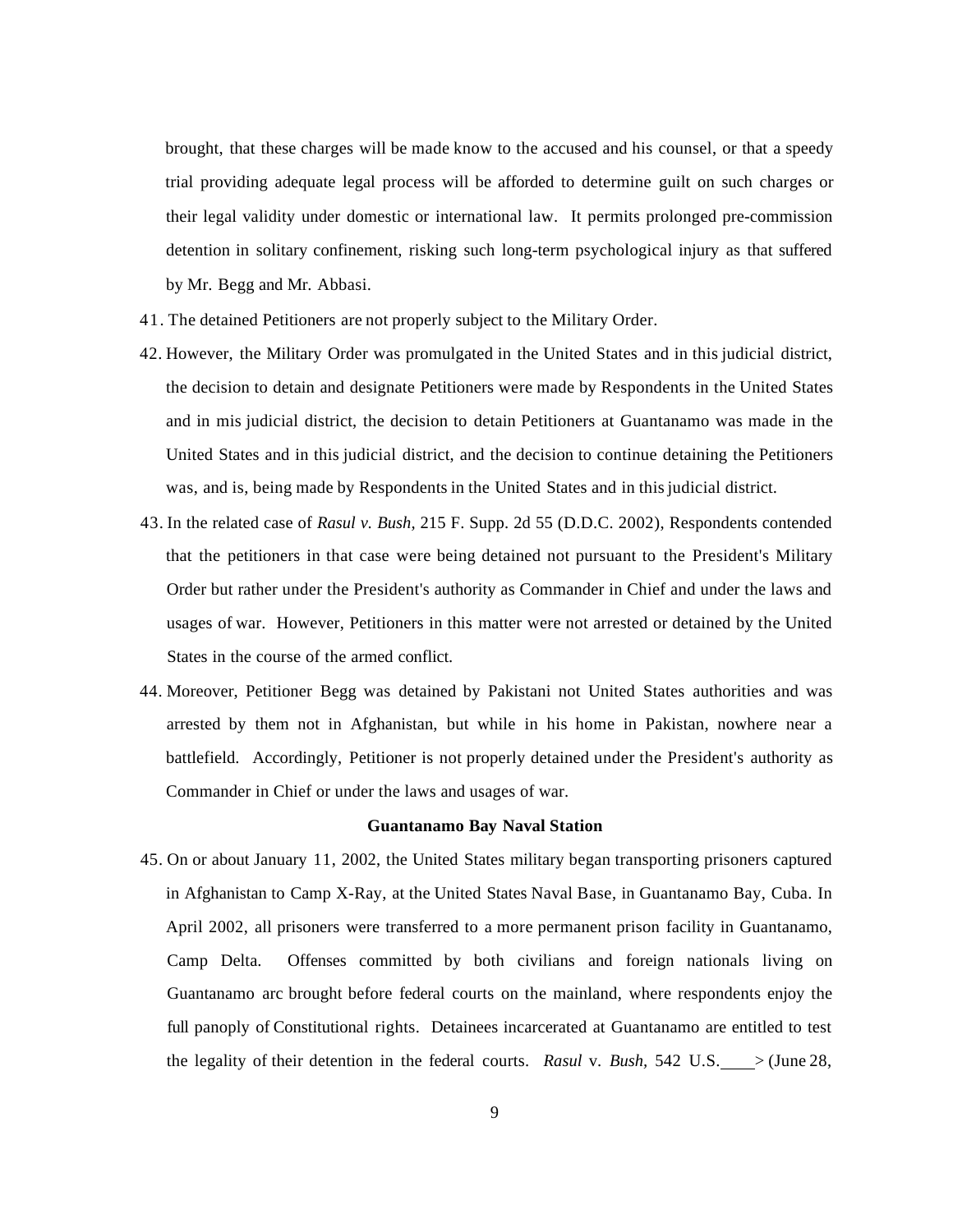2004).

46. In or about February 6, 2003, the United States military transferred the detained Petitioner Begg to Guantanamo, where he has been held ever since, in the custody of Respondents Bush, Rumsfeld, Hood, and Cannon. In or about January 2002, the United States military transferred the detained Petitioner Abbasi to Guantanamo, where he has been held ever since, in the custody of Respondents Bush, Rumsfeld, Hood, and Cannon.

### The Conditions of Detention at Guantanamo

- 47. Since gaining control of the detained Petitioners, the United States military has held them virtually *incommunicado.* On information and beliefs, they have been, or will be, interrogated repeatedly by agents of the United States Departments of Defense and Justice, though they have not been charged with an offense, nor notified of any pending or contemplated charges. They have made no appearance before either a military or civilian tribunal of any sort, and have not been provided counsel or the means to contact counsel. They have not been informed of their rights under the United States Constitution, the regulations of the United States Military, the Geneva Convention, the International Covenant on Civil and Political Rights, the American Declaration on the Rights and Duties of Man, or customary international law. Indeed, Respondents have taken the position that Petitioners should not be told of these rights. As a result, the detained Petitioners are completely unable either to protect or to vindicate their rights under domestic and international law.
- 48. On information and belief, the detained Petitioners have been forced to provide involuntary statements to Respondents' agents at Guantanamo. The detained Petitioners have been held under conditions that violate their international and constitutional rights to dignity and freedom from cruel, unusual and degrading treatment or punishment. They have been housed throughout their detention in accommodations mat fail to satisfy either domestic or internationally accepted standards for any person subject to detention. For example, upon information and belief, they were initially forced to use a bucket for a toilet, and were not provided with basic hygienic facilities. They have been refused meaningful access to their families. They have not been provided with the opportunity fully to exercise their religious beliefs and they have been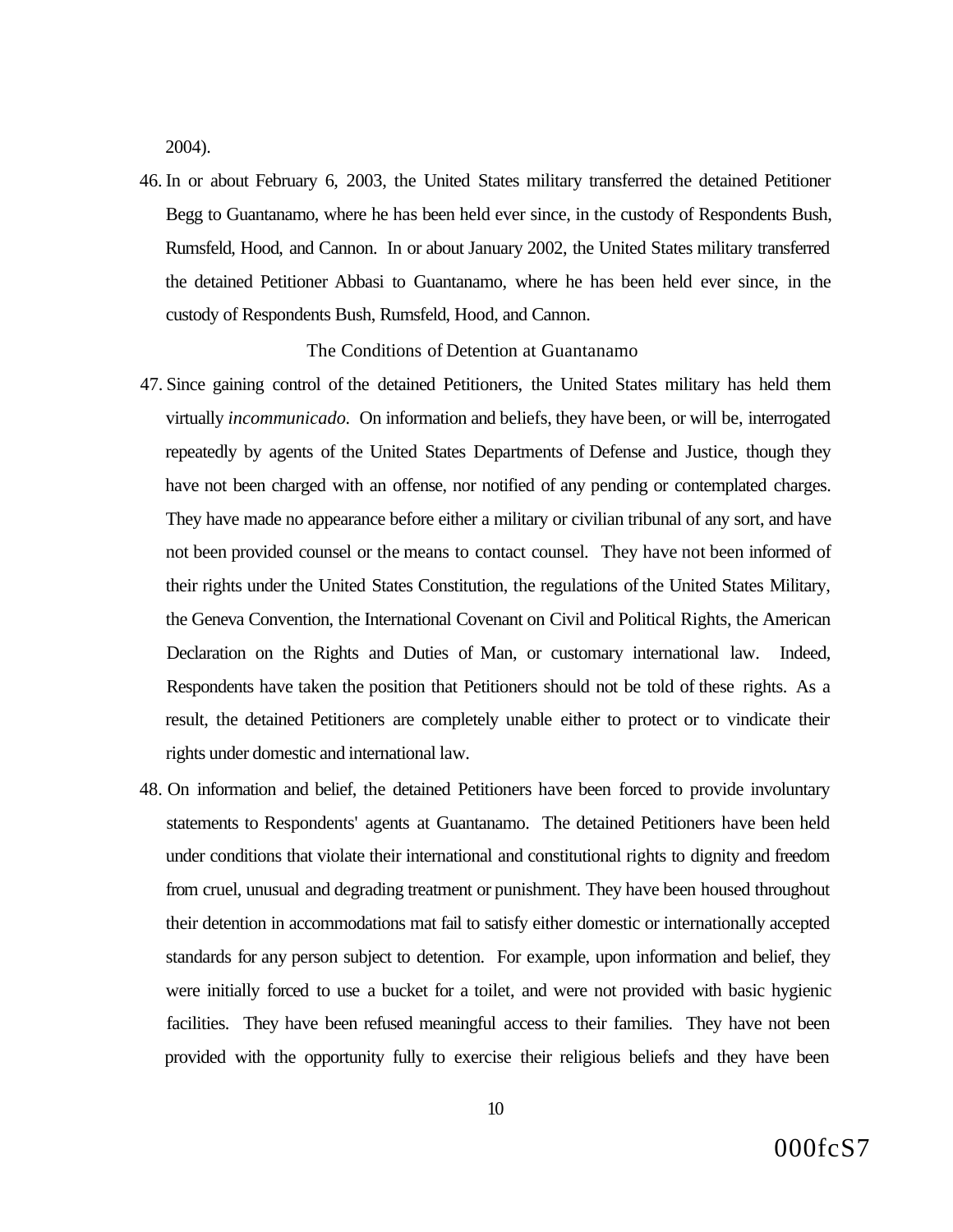humiliated in the exercise of their religion. They have been exposed to the indignity and humiliation of the cameras of the national and international press, brought to Guantanamo with the express consent and control of Respondents.

- 49. Jn published statements, Respondents Bush, Rumsfeld, and officers Lehnert and Carrico who preceded Hood and Cannon in their respective positions, have indicated that the United States may hold the detained Petitioners under these conditions indefinitely. *See, eg,,* Roland Watson, THE TIMES (LONDON), Jan. 18, 2002 ("Donald Rumsfeld, the U.S. Defence Secretary, suggested last night that al-Qaeda prisoners could be held indefinitely at the base. He said that the detention of some would be open-ended as the United States tried to build a case against them." $)^1$
- 50. Indeed, according to the Department of Defense, detainees who are adjudged innocent of all charges by a military commission may nevertheless be kept in detention at Guantanamo indefinitely. *See* Department of Defense Press Background Briefing of July 3,2003, available at http<sup> $\land$ </sup>/www.defenselink.mil/transcririts/2003/tr20030703-032 (last visited on July 1, 2004).

### IV CAUSES OF ACTION

### FIRST CLAIM FOR RELIEF (UNLAWFUL DETENTIONS

- 51. Petitioners incorporate paragraphs I 50 by reference.
- 52. The detained Petitioners are not, nor have they ever been, enemy aliens, lawful or unlawful belligerents, or combatants of any kind. Petitioners are not, nor have they ever been, "enemy combatants" who were "part of or supporting forces hostile to the United States or coalition partners in Afghanistan and who were engaged in an armed conflict against the United States there." *See Hamdi* v. *Rumsfeld,* 542 U.S. \_\_, slip op. at 8-9 (June 28, 2004). The Petitioners

**Y** 

<sup>1</sup>  *See also* TIME MAG., *Welcome to Camp X-Ray,* Feb. 3,2002:

More curious still is the matter of the prisoners' ultimate fate. Rumsfeld has laid out four options: a military trial, a trial in U.S. criminal courts, return to their home countries for prosecution, or continued detention 'while additional intelligence is gathered.' The last seems a distinct possibility; the Pentagon plans to build 2,000 cells at Camp X-Ray.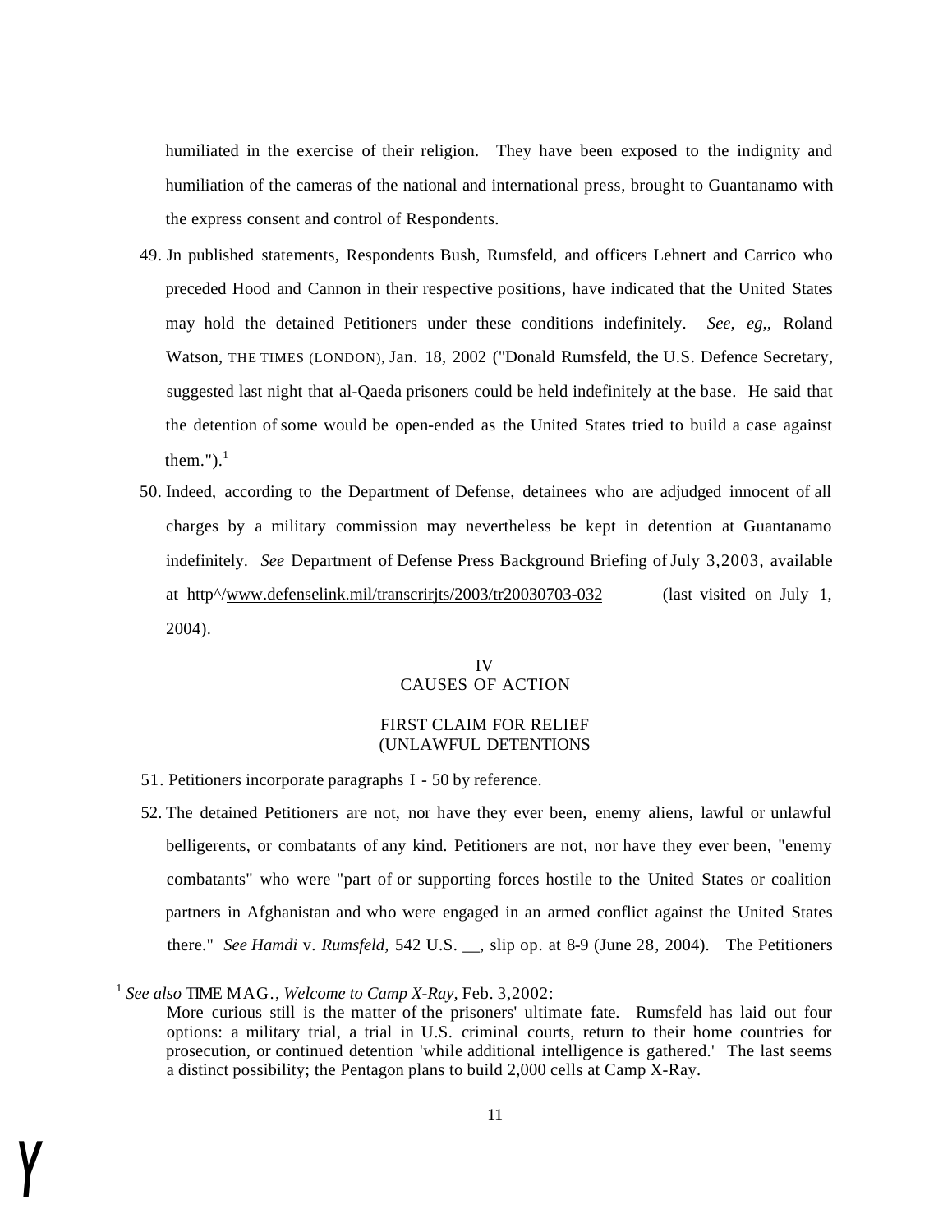have committed no violation of domestic, foreign, or international law. There is no basis whatsoever in law for Petitioners' detention.

### SECOND CLAIM FOR RELIEF (DUE PROCESS - FIFTH AMENDMENT TO THE UNITED STATES CONSTITUTION)

- 53. Petitioners incorporate paragraphs 1 52 by reference.
- 54. By the actions described above, Respondents, acting under color of law, have violated and continue to violate the Fifth Amendment to the United States Constitution. Respondent Bush has ordered the prolonged, indefinite, and arbitrary detention of individuals, without Due Process of Law. Respondents Rumsfeld, Hood, and Cannon are likewise acting in violation of the Fifth Amendment, since they act at the Presidents direction. On its face, the Executive Order violates the Fifth Amendment.

### THIRD CLAIM FOR RELIEF (DUE PROCESS - FIFTH AMENDMENT TO THE UNITED STATES CONSTITUTIONS

- 55. Petitioners incorporate paragraphs 1 54 by reference.
- 56. By the actions described above, Respondents, acting under color of law, have violated and continue to violate the right of the detained Petitioners to be free from arbitrary, prolonged, and indefinite detention, in violation of the Due Process Clause of the Fifth Amendment to the United States Constitution. The Executive Order, as applied to Petitioners, violates the Fifth Amendment.

### FOURTH CLAIM FOR RELIEF fPUE PROCESS - INTERNATIONAL LAW)

- 57. Petitioners incorporate paragraphs 1 56 by reference.
- 58. By the actions described above, Respondents, acting under color of law, have violated and continue to violate customary international law, Arts. 9 and 14 of the International Covenant on Civil and Political Rights, and Arts. XXVIII, XXV, and XXVI of the American Declaration on the Rights and Duties of Man. Respondent Bush has ordered the prolonged, indefinite, and arbitrary detention of Petitioners, without legal process, in violation of binding obligations of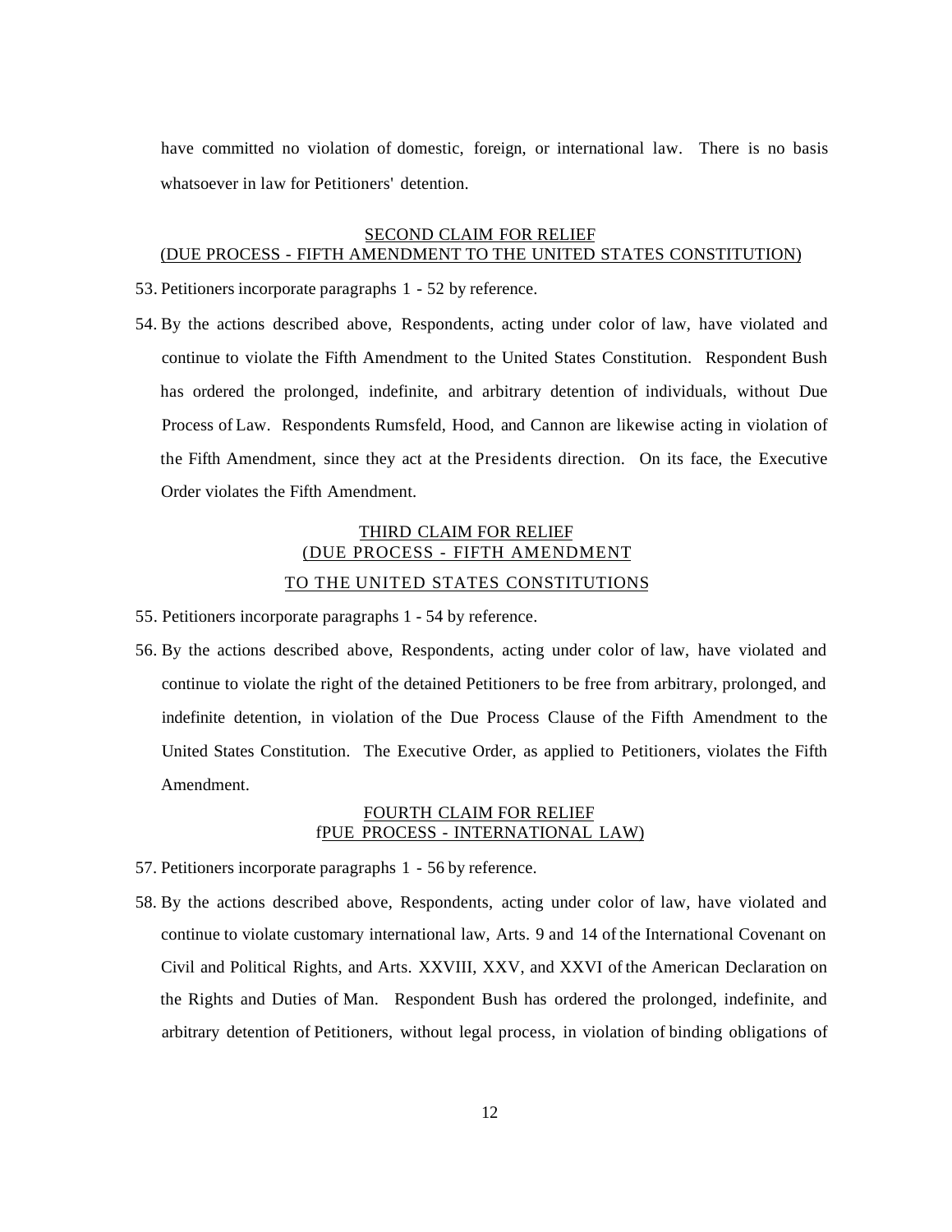the United States under international law. Respondents Rumsfeld, Hood, and Camion are likewise acting in violation of international law, since they act at the President's direction. On its face, the Executive Order violates international law.

### FIFTH CLAIM FOR RELIEF (DUE PROCESS - INTERNATIONAL LAW)

- 59. Petitioners incorporate paragraphs 1 58 by reference.
- 60. By the actions described above, Respondents, acting under color of law, have violated and continue to violate the right of the detained Petitioners to be free from arbitrary, prolonged, and indefinite detention, in violation of customary international law, Arts. 9 and 14 of the International Covenant on Civil and Political Rights, and Arts. XXVIII, XXV, and XXVI of the American Declaration on the Rights and Duties of Man. The Executive Order, as applied to the detained Petitioners, violates these and other binding obligations of the United States under International Law.

### SIXTH CLAIM FOR RELIEF (DUE PROCESS - FAILURE TO COMPLY WITH U.S. MILITARY REGULATIONS AND INTERNATIONAL HUMANITARIAN LAW)

- 61. Petitioners incorporate paragraphs 1 60 by reference.
- 62. By the actions described above, Respondents, acting under color of law, have violated and continue to violate the rights accorded to persons seized by the United States Military in times of armed conflict, as established by, *inter alia,* the regulations of the United States Military, Articles 4 and 5 of Geneva Convention III, Geneva Convention IV, and customary international law.

### SEVENTH CLAIM FOR RELIEF (WAR POWERS CLAUSE)

- 63. Petitioners incorporate paragraphs 1 62 by reference.
- 64. By the actions described above, Respondents, acting under color of law, have exceeded the constitutional authority of the Executive and have violated and continue to violate the War Powers Clause by ordering the prolonged and indefinite detention of the detained Petitioners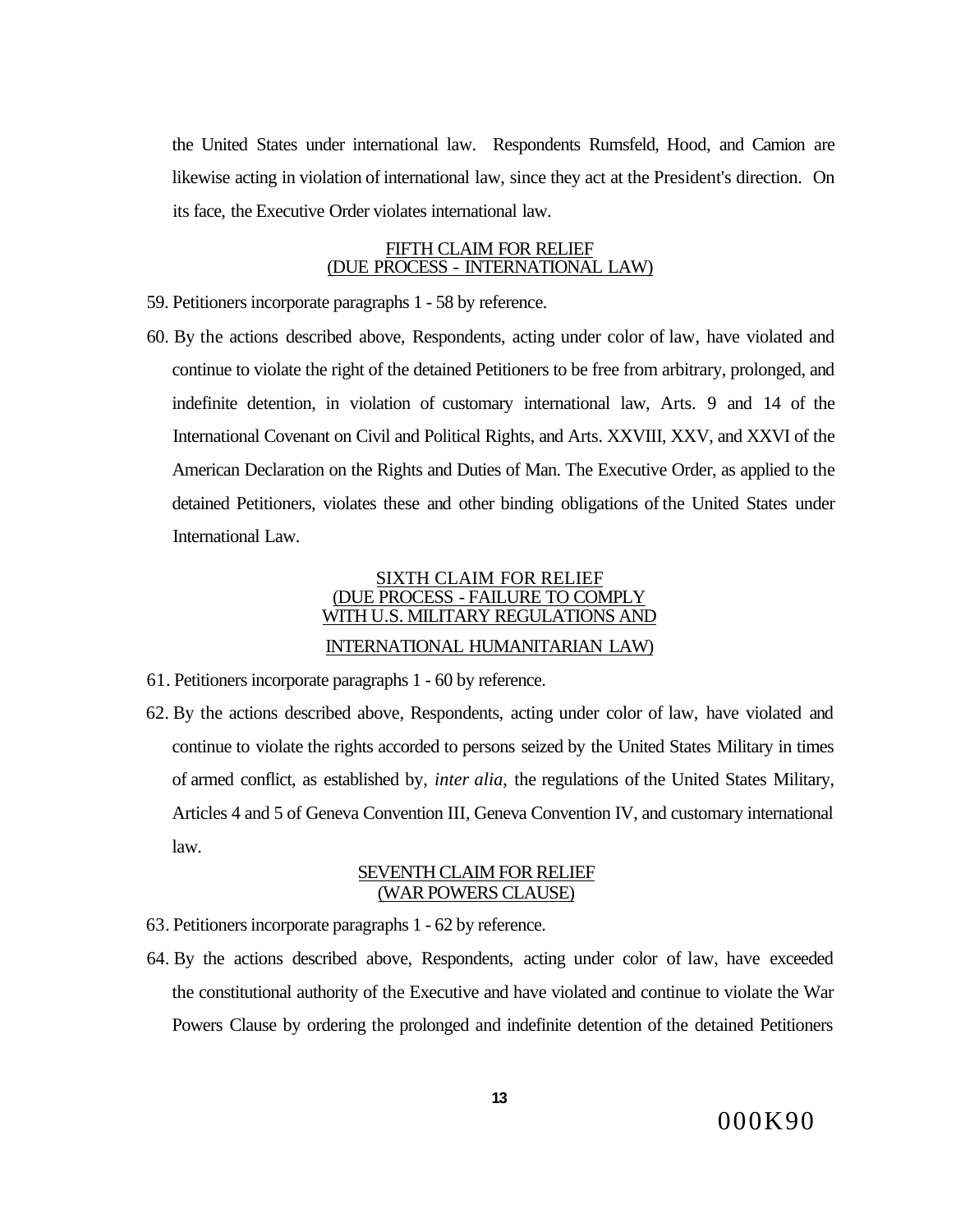without Congressional authorization.

### EIGHTH CLAIM FOR RELIEF (SUSPENSION OF THE WRFH

- 65. Petitioners incorporate paragraphs 1 64 by reference.
- 66. To the extent the Executive Order of November 13, 2001, disallows any challenge to the legality of the Petitioners' detention by way of habeas corpus, the Order and its enforcement constitute an unlawful Suspension of the Writ, in violation of Article 1 of the United States Constitution. The actions of the Respondents in claiming the legal right to detain petitioners without judicial authorization or review constitute a suspension of the writ of habeas corpus in violation of Article I of the United States Constitution.

### NINTH CLAIM FOR RELIEF (ARBITRARY AND UNLAWFUL DETENTION - VIOLATION OF THE *APA)*

- 67. Petitioners incorporate paragraphs 1 66 by reference.
- 68. By detaining Petitioners for the duration and in the manner described herein, Respondents have arbitrarily, unlawfully, and unconstitutionally detained the Petitioners, in violation of the Administrative Procedures Act, 5 U.S.C. §706(2).

### TENTH CLAIM FOR RELIEF (UNLAWFUL TRIAL BY MILITARY COMMISSION - VIOLATION OF THE FIFTH AMENDMENT OF THE UNITED STATES CONSTITUTIONS

- 69. Petitioners incorporate paragraphs 1 68 by reference.
- 70. Pursuant to the Executive Order of November 13, 2001, Petitioners have been designated by Respondent Bush as "enemy combatants" subject to a possible trial by military commission.
- 71. By the actions described above, Respondents, acting under color of law, have violated and continue to violate the Fifth Amendment to the United States Constitution. Respondent Bush has ordered that individuals designated as "enemy combatants\*\* may be tried by military commission, without Due Process of Law, Respondents Rumsfeld is likewise acting in violation of the Fifth Amendment, since he acts at the President's direction. On its face and as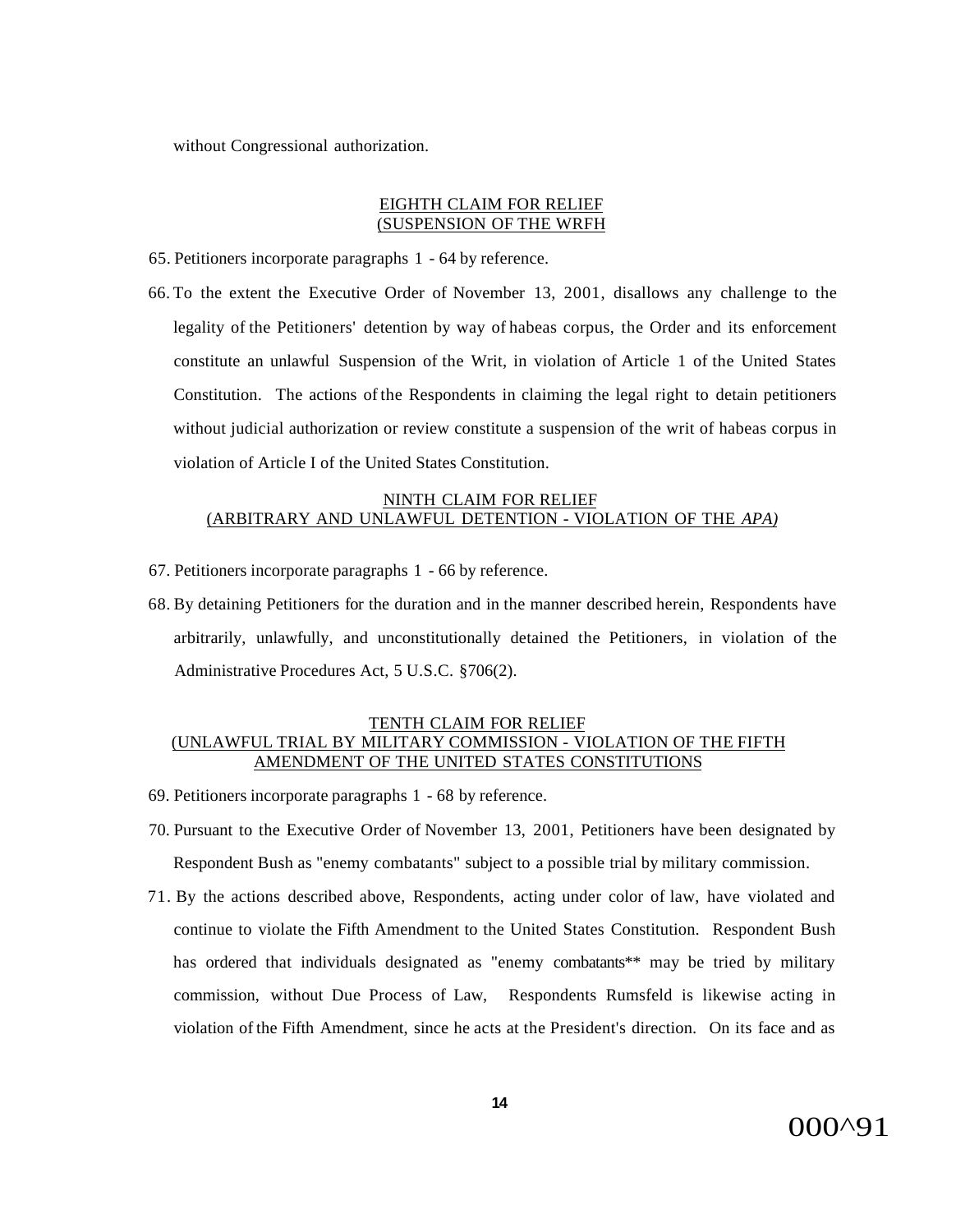applied to Petitioners, Trial by military commission pursuant to the Executive Order violates the Fifth Amendment.

### TENTH CLAIM FOR RELIEF (UNLAWFUL TRIAL BY MILITARY COMMISSION - VIOLATION OF INTERNATIONAL LAW)

72. Petitioners incorporate paragraphs 1-71 by reference.

- 73. The trial by military commission for which Respondents have, by designating Petitioners, indicated that he may be eligible, violates the rights accorded to persons seized by the United States Military in times of armed conflict, as established by, *inter alia,* the United States Constitution, the regulations of the United States Military, Articles 4 and 5 of Geneva Convention III, Geneva Convention IV, and customary international law.
- 74. As Lord Goldsmith, the British Attorney General, said a week ago,

There will always be measures which are not open to governments. Certain rights - for example the right to life, *the prohibition on torture,*  on slavery - are simply non-negotiable.

There are others such as the presumption of innocence or *the right to a fair trial by an independent and impartial tribunal established by taw,*  where we cannot compromise on long-standing principles of justice and liberty, even if we may recognise that there may sometimes be a need to guarantee these principles in new or different ways.

*See* Lord Goldsmith, *Terrorism and Justice: The British Perspective from the Attorney General,* Speech at the Cour de Cassation (June 25, 2004), *available at*  [http://ncws.bbc.co.uk/2/hi/uk\\_news/ p](http://ncws.bbc.co.uk/2/hi/uk_news/)olitics/3839lS3.stm. The manner in which Petitioner has been treated in Guantanamo Bay, and the ''tribunal" that has been organized to try him described by another respected British jurist, Lord Stcyn, as a court that is a "mockery of justice" and that "derives from the jumps of the kangaroo" - cannot pass muster under the most basic and fundamental description of due process.

### $\overline{V}$ PRAYER FOR RELIEF

WHEREFORE, petitioners pray for relief as follows: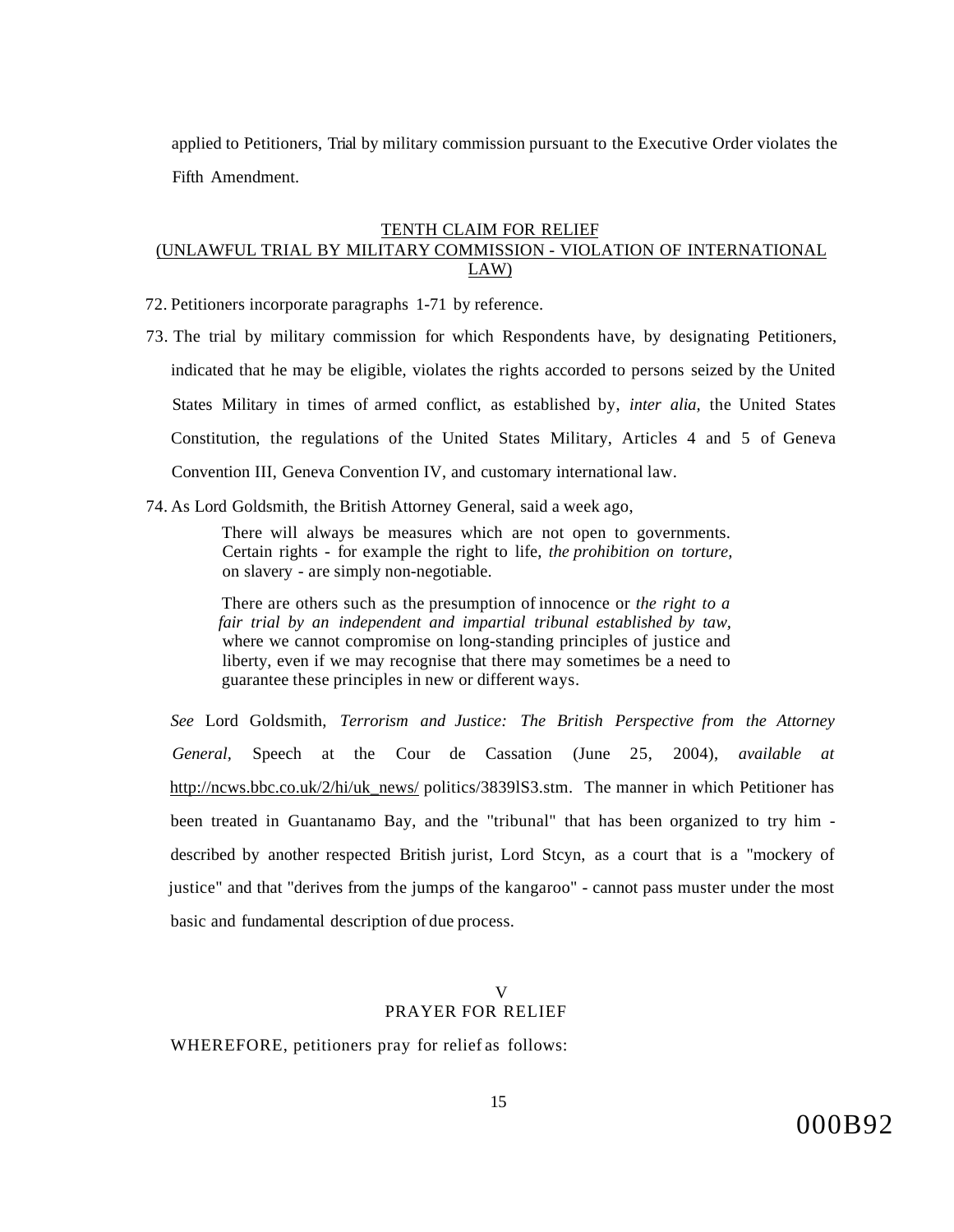- 1. Grant Petitioner Sally Begg Next Friend status, as Next Friend of Moazzain Begg;
- 2. Grant Petitioner Zumrati Zaitun Juma Next Friend status, as Next Friend of Feroz Ali Abbasi
- 3. Order the detained Petitioners released from Respondents\* unlawful custody;
- 4. Order Respondents immediately to allow counsel to meet and confer with the detained Petitioner, in private and unmonitored attorney-client conversations;
- 5. Order Respondents to cease all interrogations of the detained Petitioners, direct or indirect, while this litigation is pending;
- 6. Order and declare the Executive Order of November 13, 2001, unlawful as a violation of the Fifth Amendment to the United States Constitution;
- 7. Order and declare the Executive Order of November 13, 2001, unlawful as a violation of the Administrative Procedures Act, 5 U.S.C. § 702;
- 8. Order and declare the Executive Order of November 13, 2001, unlawful as a violation of customary international law, the International Covenant on Civil and Political Rights, and the American Declaration on the Rights and Duties of Man;
- 9. Order and declare that the Executive Order of November 13, 2001, violates the War Powers Clause;
- 10. Order and declare that the provision of the Executive Order that bars the detained Petitioners from seeking relief in this Court is an unlawful Suspension of the Writ, in violation of Article I of the United States Constitution;
- 11. Order and declare that the prolonged, indefinite, and restrictive detention of Petitioners is arbitrary and unlawful, a deprivation of liberty without due process in violation of the Fifth Amendment to the United States Constitution, and in violation of the law of nations and treaties of the United States;
- 12. Order and declare that the detained Petitioners are being held in violation of the Fifth Amendment to the United States Constitution;
- 13. Order and declare that the detained Petitioners are being held in violation of customary international law, the International Covenant on Civil and Political Rights, and the American Declaration on the Rights and Duties of Man;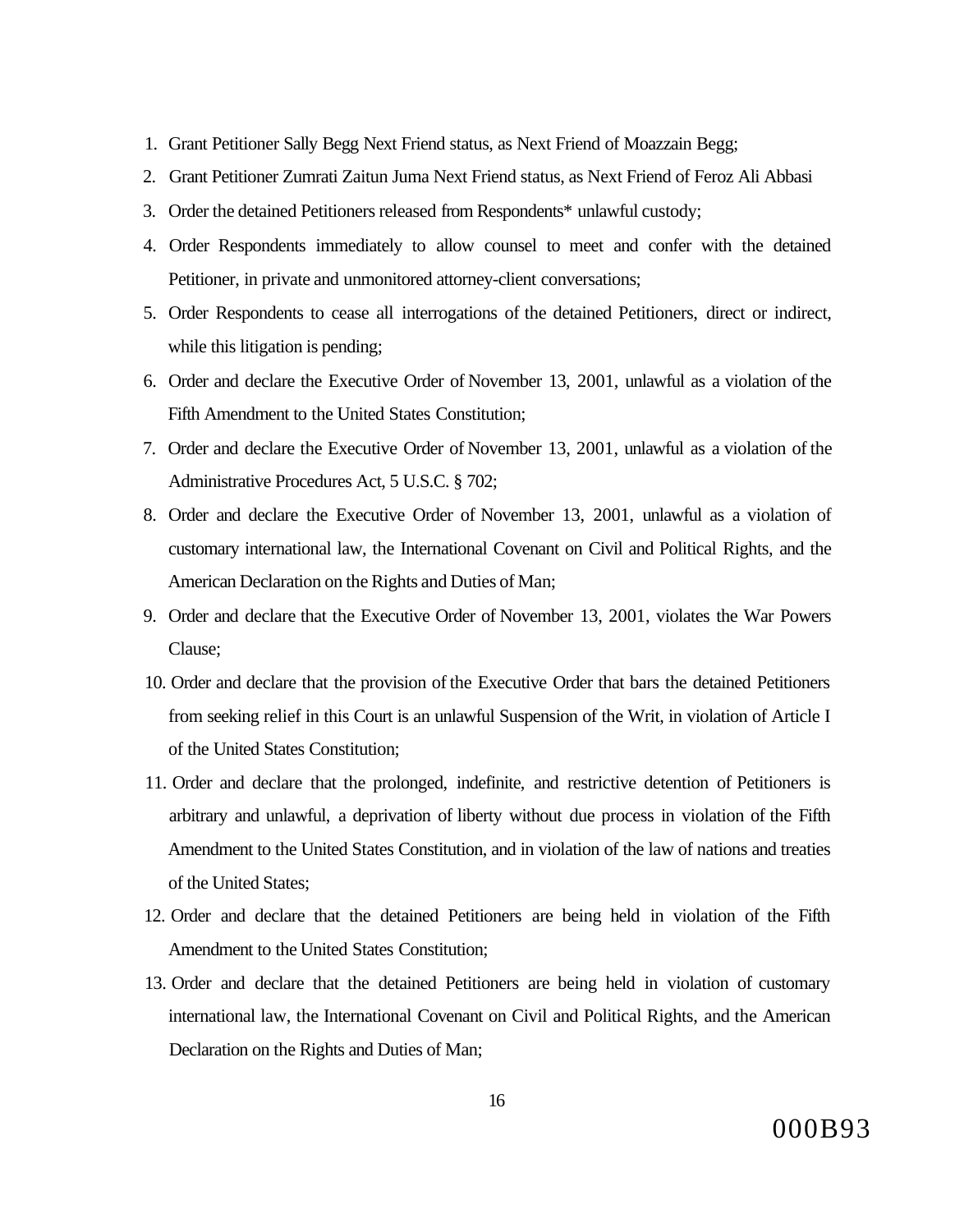- 14. Order and declare that the detained Petitioners are being held in violation of the regulations of the United States Military, the Geneva Conventions, and international humanitarian law;
- 15. Order and declare that the provisions of the Executive Order that authorize trial by military commission violate the Fifth Amendment of the United States Constitution.
- 16. Order and declare that the provisions of the Executive Order that authorize trial by military commission violate the various provisions of the regulations of the United States Military, the Uniform Code of Military Justice, the Geneva Conventions, and international law;
- 17. To the extent Respondents contest any material factual allegations in this Petition, require respondents to show the facts upon which Petitioners\* detentions are based, grant Petitioners an opportunity for meaningful discovery into the case against them, and schedule an evidentiary hearing, at which Petitioners may adduce proof in support of their allegations; and
- 18. Grant such other legal or equitable relief as may be appropriate to protect Petitioners' rights under the United States Constitution, federal statutory law, and international law.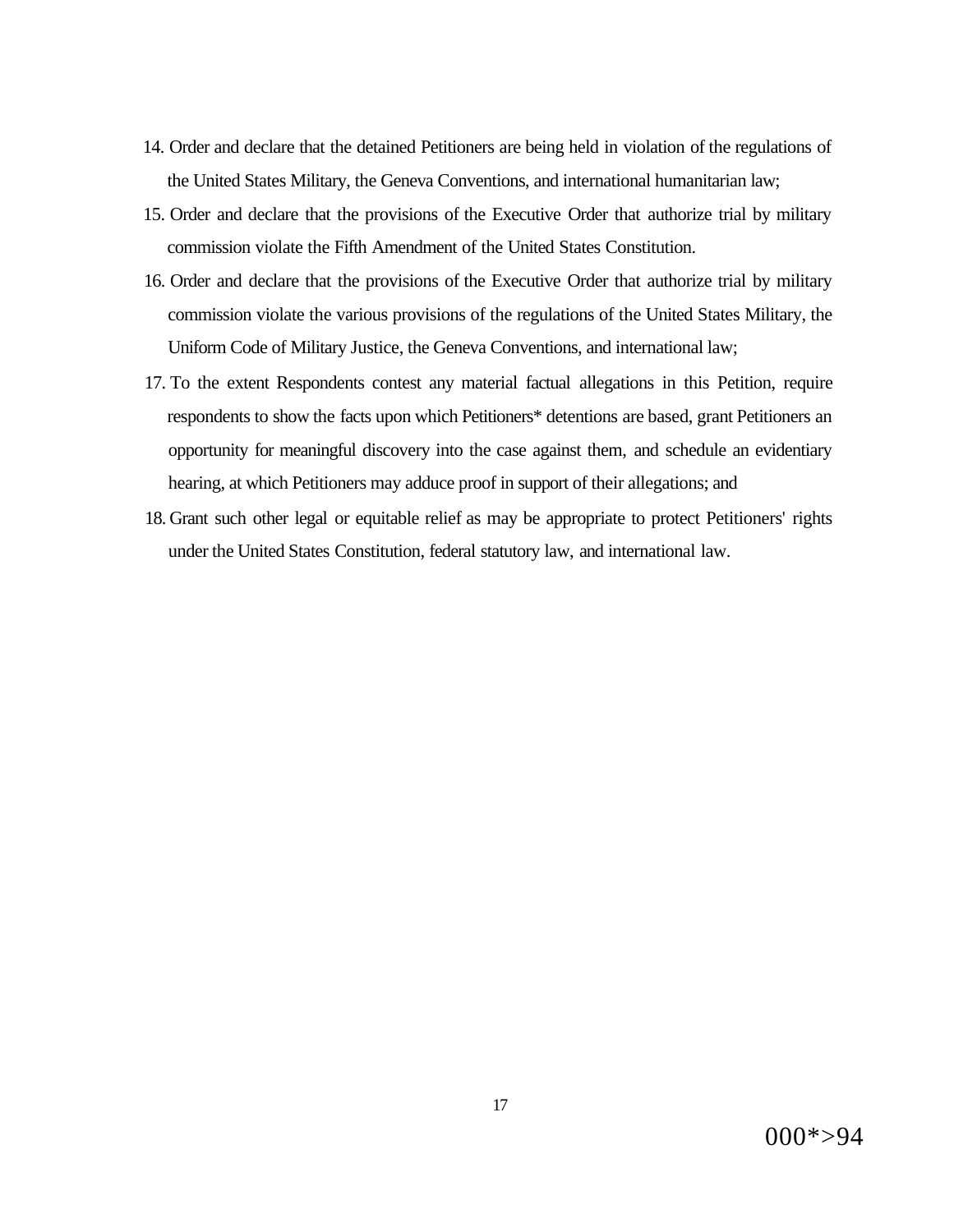### **VERIFICATION**

I declare under penalty of perjury that the foregoing is true and correct to the best of my knowledge, information, and belief.

Executed on this  $^{8}$ *NC<sub>T<sup>\*</sup></sub>* day of July 2004.

**Tringity S. Prussing**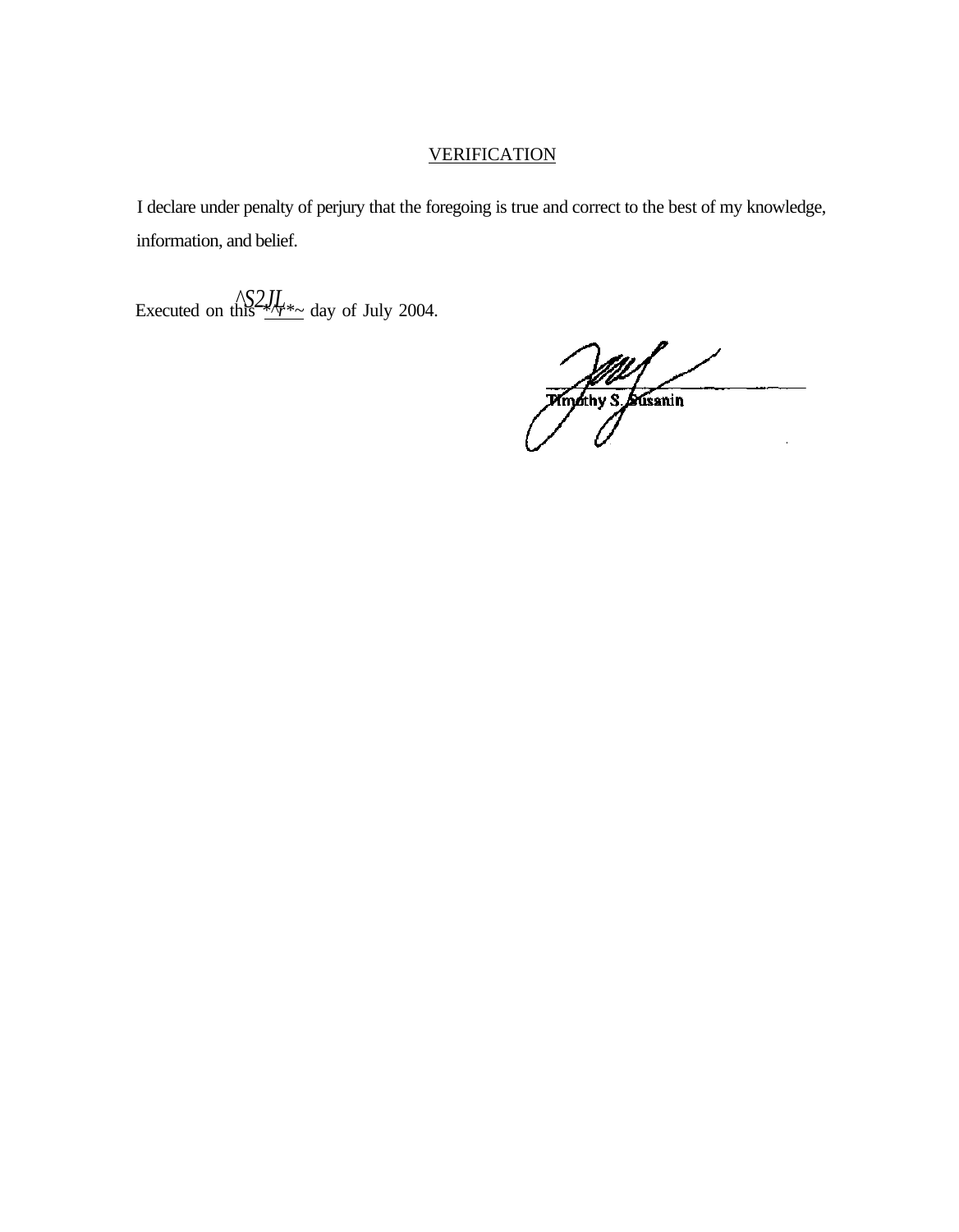Respectfully submitted,

Counsel for Petitioners:

Susanin

Court for the district of Columbia Bar No. 455429 Lawerence S. Lustberg Gitanjali S. Gutierrez Gibbons, Del Deo, Dolan, Griffinger & Vecchione, P.C. One Riverfront Plaza Newark, New Jersey 07102 (973)596-4500 (973) 639-6243 (fax)

*Counsel for Petitioners* 

*\** Mr. Susanin appears as local counsel for all attorneys.

Dated; Newark, New Jersey July 2, 2004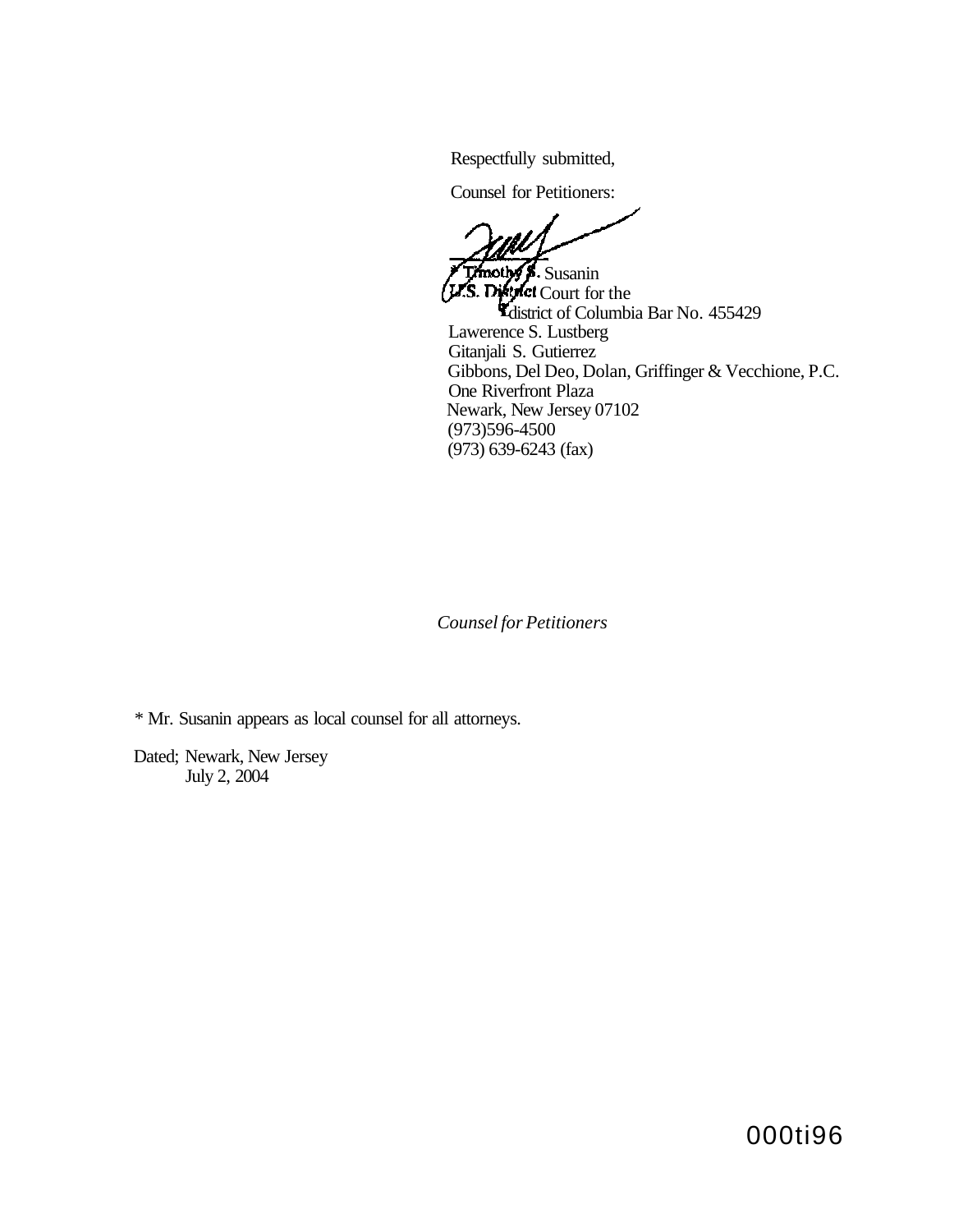(4:AN2OC4I ittwr, **U. S. Department of justice** 



Civil Division

Deputy Assistant Attorney General *Washington, P.C 20530* 

August 31,2004

Delivery bv Hand

The Honorable Joyce Hens Green Senior United States District Judge United States Courthouse 333 Constitution Ave., NW, Room 2315 Washington, DC 20001

### Re: Guantanamo Bav Detainee Cases

Dear Judge Green:

Pursuant to your request at last Friday's conference in these cases, this letter memorializes the schedule proposed by the government for the submission of factual returns containing the factual bases for the detention of petitioner-detainees. As we discussed on Friday, the submission of such factual returns will follow the assembly and fmalization of an administrative record for each detainee in the on-going Combatant Status Review Tribunal ("CSRT") process being conducted by the military*M* Where the CSRT process results in a conclusion that the detainee is properly held as an enemy combatant, that process will supply the complete factual record justifying that conclusion.

Igach of the petitioner-detainees has begun the CSRT process in some fashion, with some more advanced in the process than others} hi estimating a period for overall completion of the CSRT process for the petitioner-detainees in these cases, however, several caveats are in order. The process is in its early stages, and its timely completion depends not only on unforeseen contingencies and operations at Guantanamo Bay, but also could be affected by idiosyncratic aspects of the CSRT proceedings of individual detainees. With these appropriate caveate. as well as those mentioned at the conferences in these cases, the government anticipates^compKtragfebRv i US FORCES



SEP 1 4 200<sup> $\circ$ </sup>

*y* Pursuant to your request, 1 am enclosing a copy of the July 29,2004 Department of Defense directive implementing and describing the CSRT process.

JTF/JDOGS-2 GUANTANAMO BAY, CUBA

ExhibitJiA\_ 000K97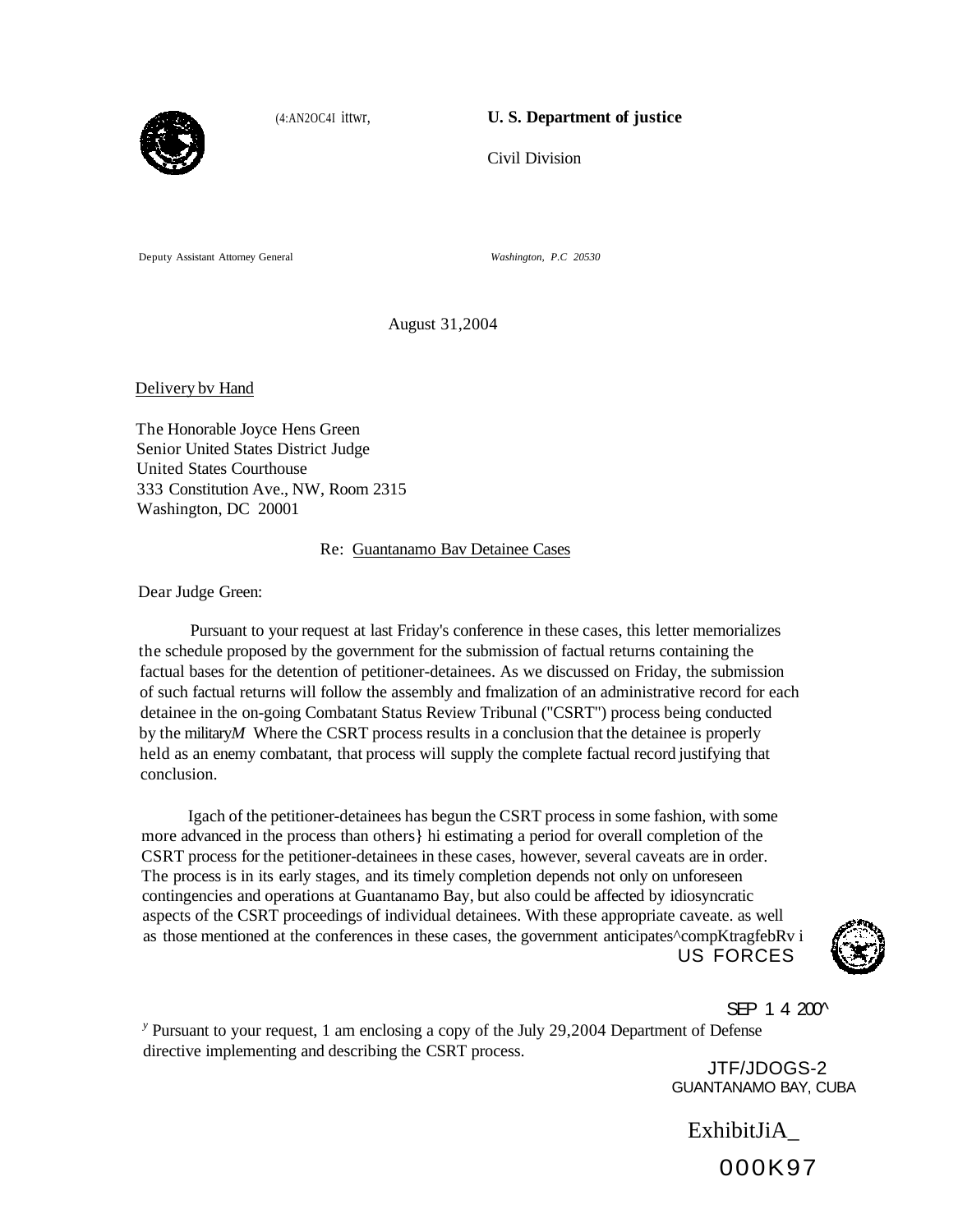The Honorable Joyce Hens Green August 31,2004 Page 2

«, *~nn\** ([il.AN200.il](http://il.AN200.il) IJ2(I4.(J

proceedings for the majority of the current habeas petitioner-detainees<sup>3</sup> by end of September and for all of the current habeas petitioner-detainees by mid-October. Accordingly, the government intends to begin submitting administrative records finalized in the CSRT process, which will indicate the factual bases for the detention of petitioner-detainees to whom the records pertain, in the next two weeks. Such records will be submitted on a rolling basis, as CSRT proceedings for petitioner-detainees are completed. We anticipate filing the last of the factual returns by the week ofOctober 18,2004.\*

This process will advance the parties' and the Court's interest in securing the most efficient and timely resolution of these cases. It accommodates the interests of counsel for petitioner-detainees in receiving in the coming weeks a complete statement of the factual basis for a detainee's status as an enemy combatant And it does so without multiplying proceedings in these cases by requiring a partial explanation of the basis for detention that would doubtless have to be supplemented, and without diverting resources from the CSRT process in order to provide a partial factual return, a diversion that would necessarily slow down the ultimate completion of the CSRT process.

This schedule, of course, assumes coordinated treatment of these cases. To the extent one or more of the pending cases takes a different track requiring a reordering of particular detainees within the CSRT queue or the interruption of CSRT proceedings in order to facilitate a partial explanation o f the factual basis for detention, the process inevitably will be disrupted, and the proposed schedule may be impacted adversely.

Respectfully submitted, *c* 

**Imm as R. Lee** Deputy Assistant Attorney General

On Behalf of Respondents

 $3\,$  As discussed at the August 27 conference, the government has been unable to confirm that it is detaining two of the petitioners in these cases. Counsel for these petitioners have been notified and asked to investigate the matter further or supply additional information regarding the petitioners.

\* To the extent that records submitted encompass both unclassified and classified documents, the government will file unclassified portions in the case to which the record pertains, Classified portions will be prepared for filing but will not actually be filed pending the entry of an appropriate protective order governing the use and maintenance of classified materials and, further, will not be shared with opposing counsel in a case until that counsel obtains an appropriate security clearance.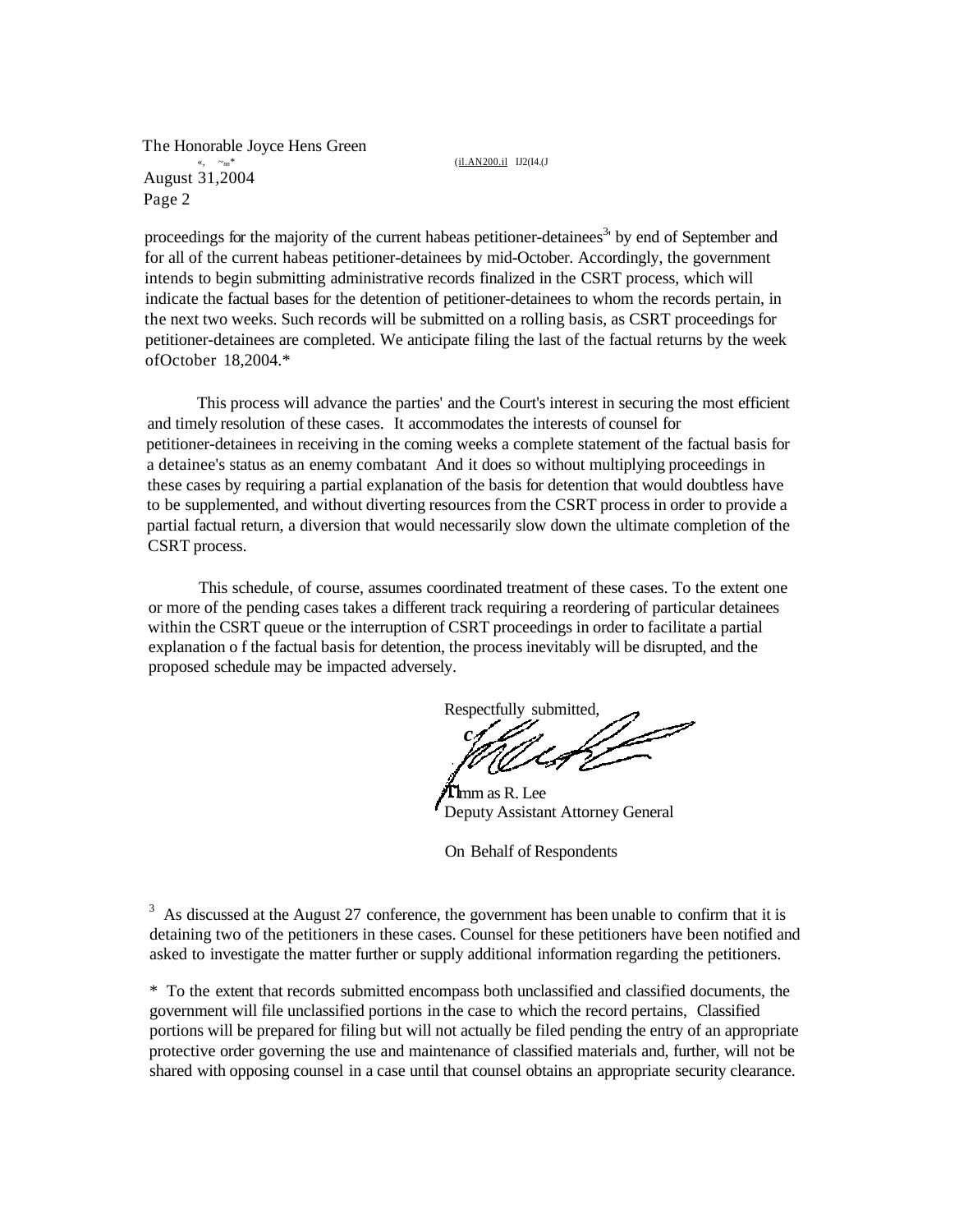The Honorable Joyce Hens Green August 31, 2004 Page 3

Enclosure

| $cc$ : | Counsel | tor | petitioners | ın: | (by electronic mail) |
|--------|---------|-----|-------------|-----|----------------------|
|        |         |     |             |     |                      |

*Rasul* v. *Bush,* No. 02-CV-0299; *Al Odah* v. *United States,* No. 02-CV-0828; *Habib v. Busk,* No. 02-CV-l 130; *Kurnaz* v. *Bush,* No. 04-CV-l 135; *O.K.* v. *Busk,* No. 04-CV-U36; *Beggv. Bush,* No. 04-CV-l 137; *Benchellali* v. [fiojA.No.](http://fiojA.No) 04-CV-1142; *El-Banna v. Bush,* No. 04-CV-U44; *Gherebi* v. fiuaA, No. 04-CV-l 164; *Boumediene* v. fiusA, No. 04-CV-l 166; *Anam* v. fii«A, No. 04-CV-l 194; *Almurbati* v. fius/i, 04-CV-l 227; *Abdah* v. Busft, No. 04-CV-1254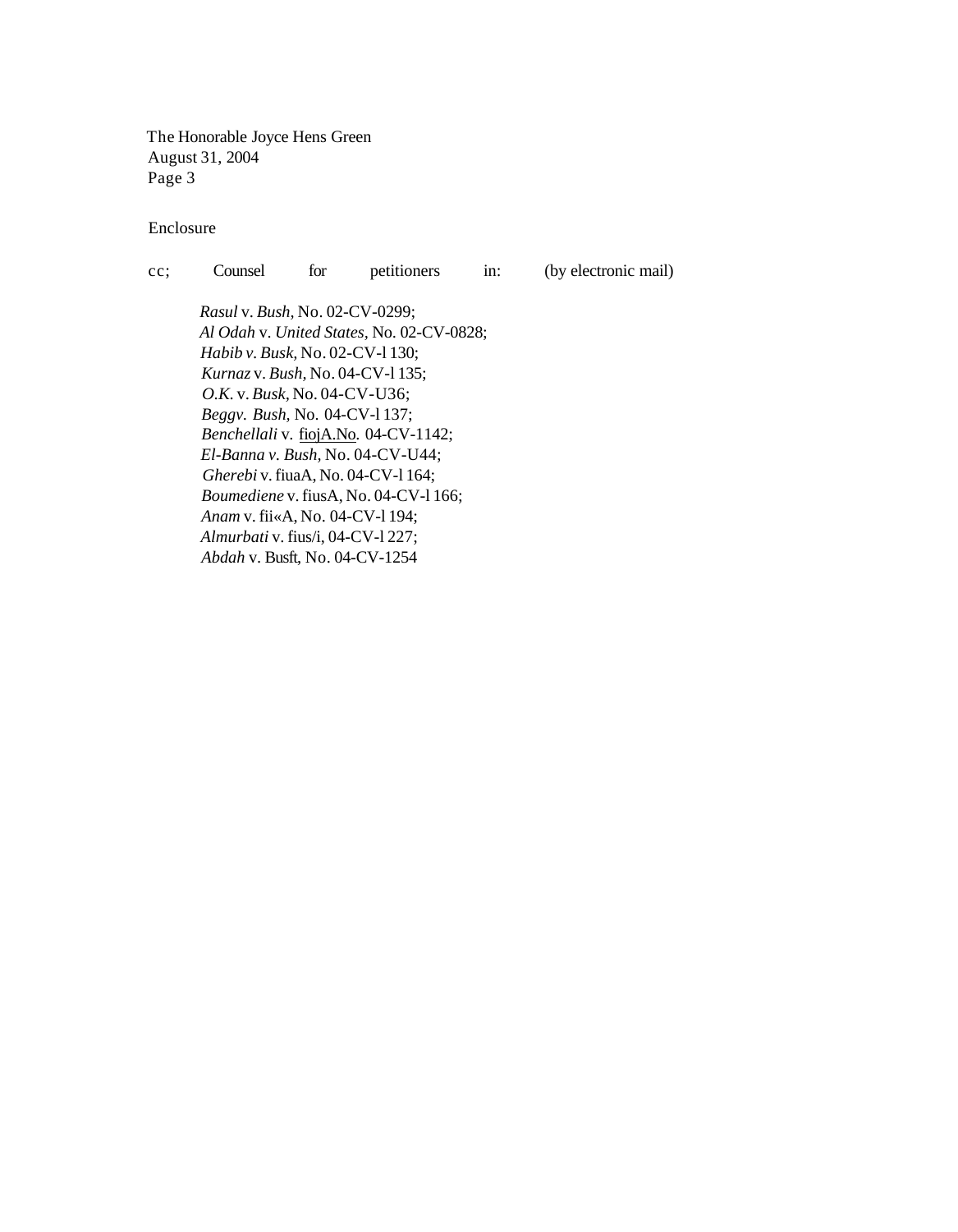### \tPW£- 1c 1^'6uA^ ^toc.t\*\

 $0^*$ -/

cu^l M^^ oWiW— <vclW^a>v O ^ ^ ^ M - ^ ^ U ^ Y ^. JU:C#<K ^ ~^W- Ofialks AX&IL MOAKIM tfvw ^ ikii jf •<sup>1</sup>:

\$ kites 6V C|C\*^dW^?ju/u-i "^'CLAJIK f ^S^^MS^-' <U^- - ^ J H j )

Xiv \$^ U- 'W v & k V. is o.eoof S^hj flu. 'S^iA^r 4ijiiC.

EXHIBIT  $D-^{\wedge}$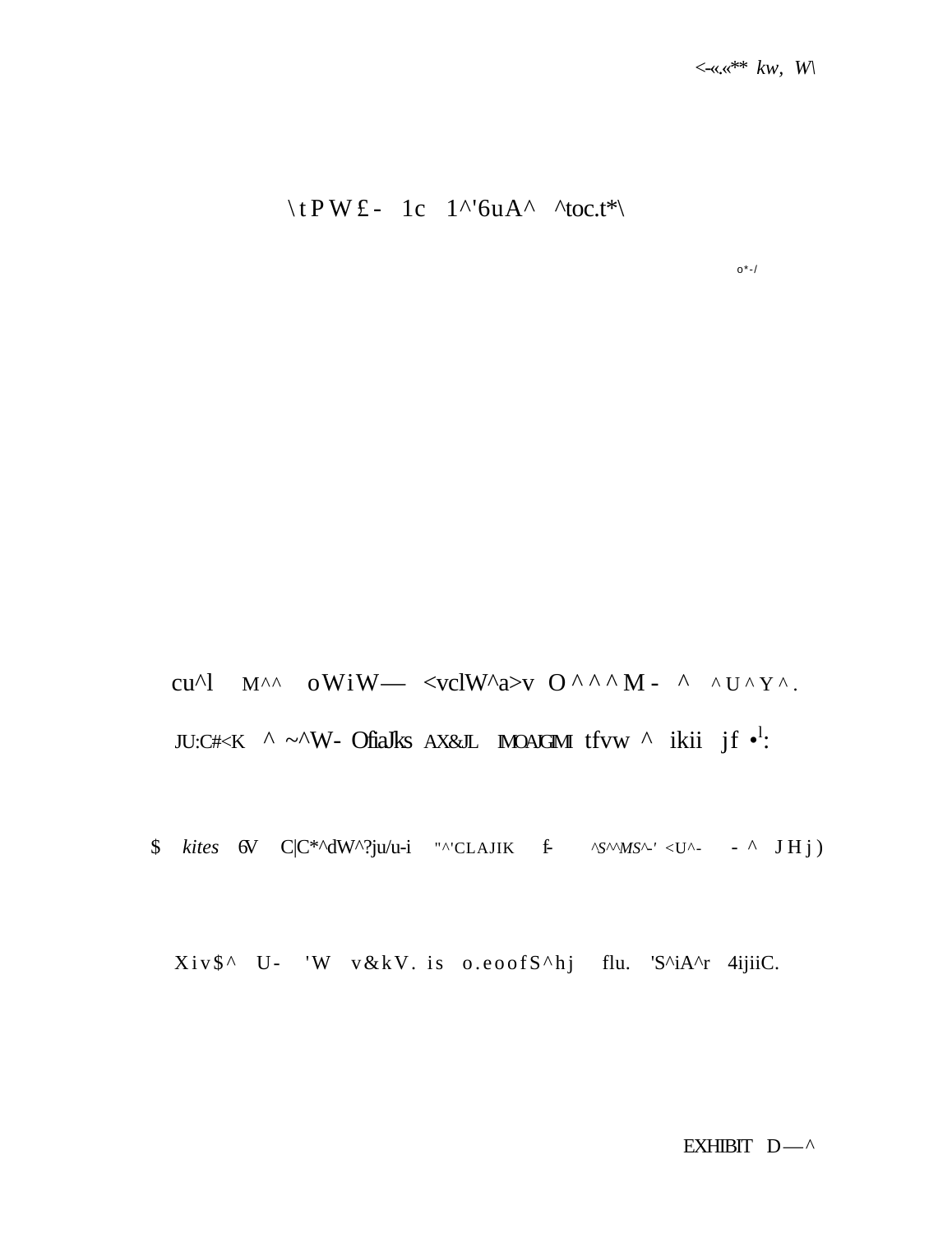### Oin.  $\wedge$  tw -u $\wedge$ 6 $\wedge$  Z $\wedge$ K "ukt it o  $\wedge$  V ?  $\wedge$  W

U^. tO^li/-'\*- frifcuA«| k AL (^ tou/+;.-. Seed" dy J^^MJZ\*CT"

(jvl ICJL. +KIbuW>6 COGLAT&SO VAJCCI (W ^ I k \* - (Xi0W>ik J h  $\sqrt{3}$  > £ ^ ValcHcyv! 6W-CSftf  $\wedge$  4 J L k dbda $\wedge$ ). T $\wedge$  t|.k.,  $\wedge$  k,

Wt, av. UA}«WOU/OJ^ O(M<&<K tall ^4 i^ WV OSATWUAUL

r^kfe. k ^, ifeLjk 1W. CSR/f \*\*u-x dtrt^

i^ m &^ u\*^ (s\*^ •Wft/' M. ^o'J-3r?.oi^:<i^<sup>L</sup>«\*«\*A

enemy awers tages are

N<br>|v4fA^'i.( ∙-'fA

000701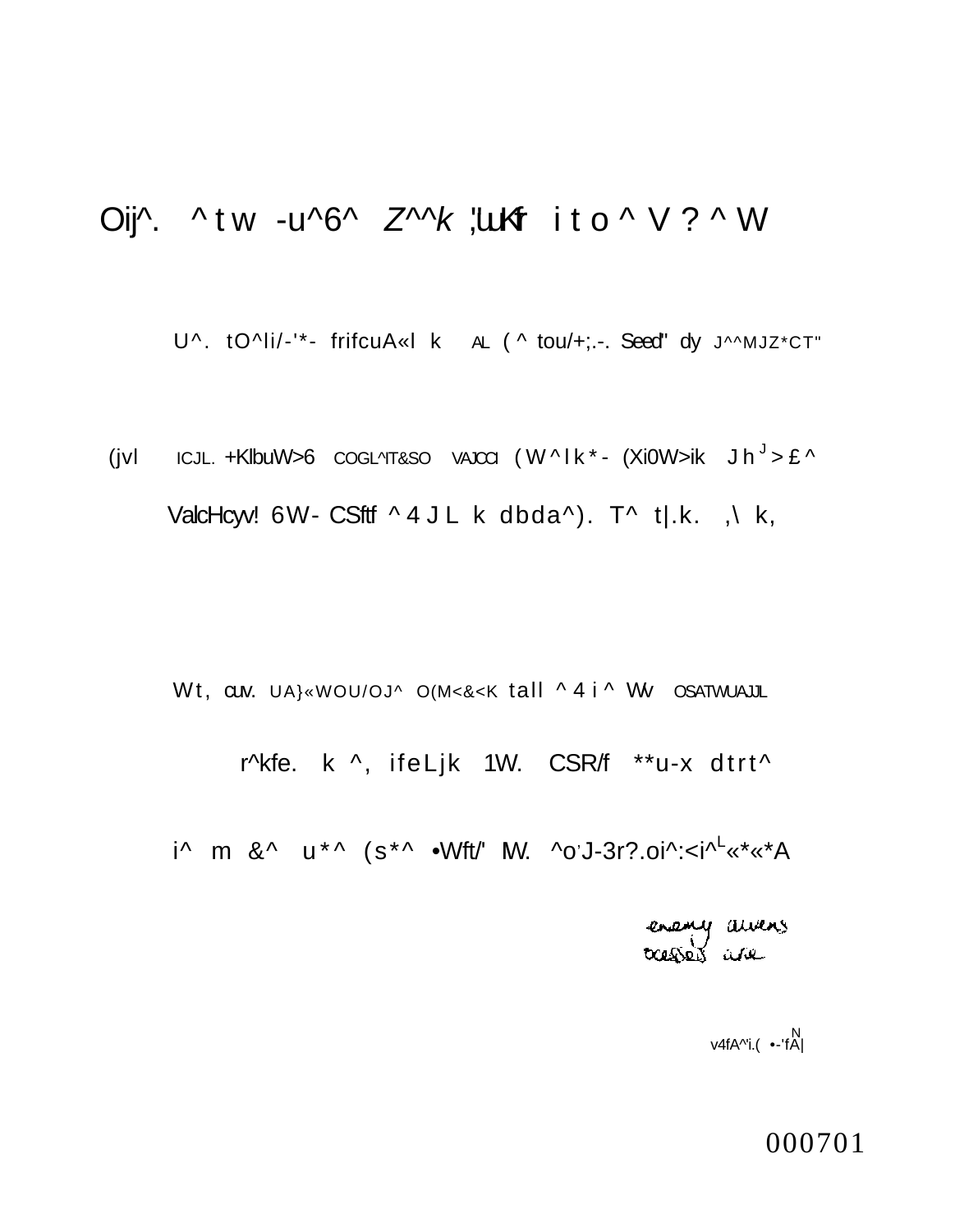Uxtiv. 0. Corel -^rr t?OV05 (w^w qtfcCTutfS d- Ui\*1 \_ S|££k.

i>^tKx; WJLIT, "rVx^i- OVBU "tWr IADSI UX^\ tSJuxet H> -U^OUJUM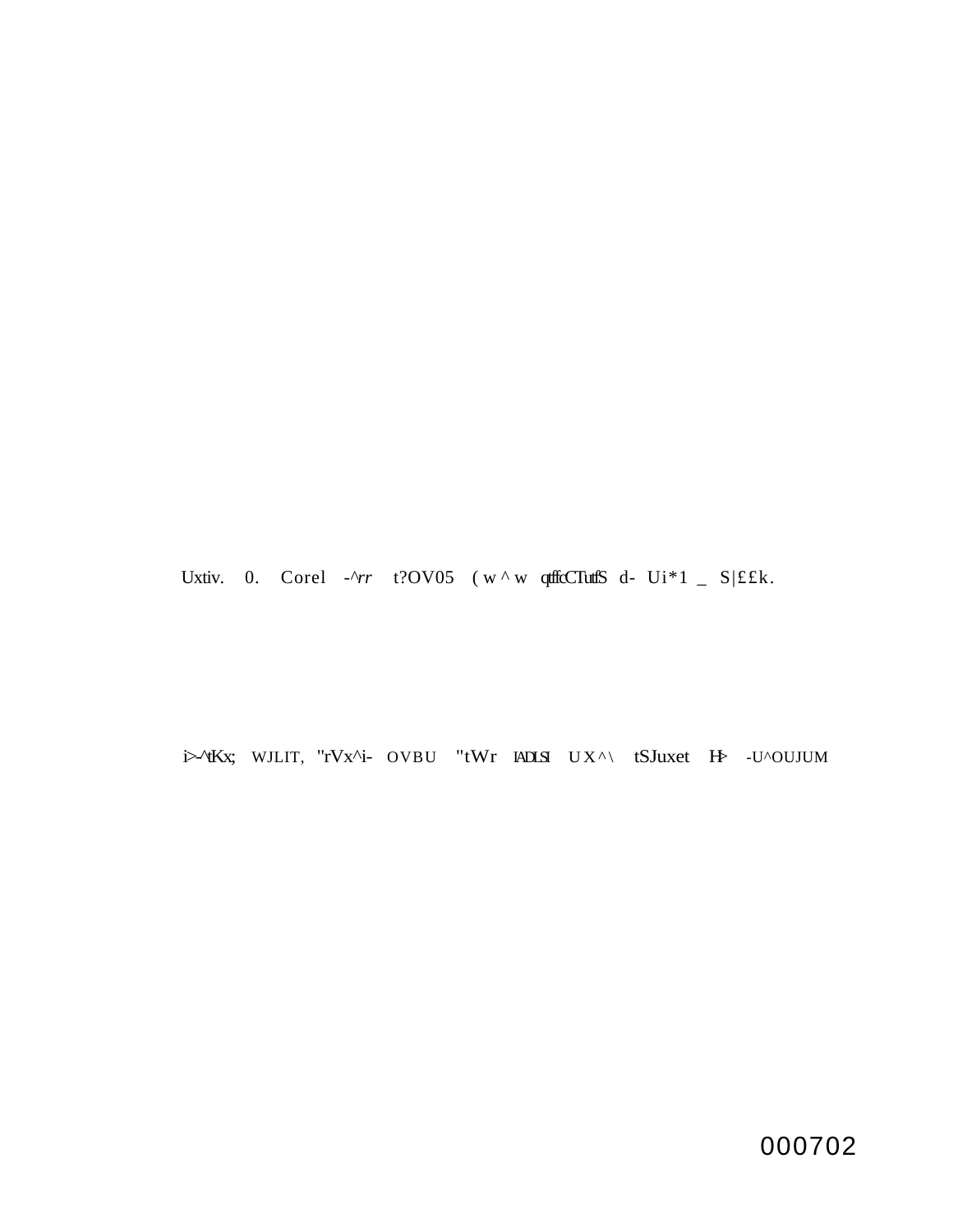\$\{UL, t£U '^r\ oliiw^ but Q^C, \n^- »^N^I fawV t\u/ wSK tmJl ^^\ju "tU  $\bigoplus$ CC i^4& owfc#«-,

dUuUyKM oUe^ »UV <5& Qou) ^Ut<£ CvtJ oUuZ>\*a 'fStMr

\£khv\yt^>r) & cKi \\LU?taX cUUSaW 'WVaK-fc/fc (V) 0&\*L£ AJV d^e/\*

 $\mathcal{O}(\mathcal{F}^{\mathcal{E}})$  is the  $\mathcal{O}(\mathcal{E})$ 

00070.

 $\overline{C}$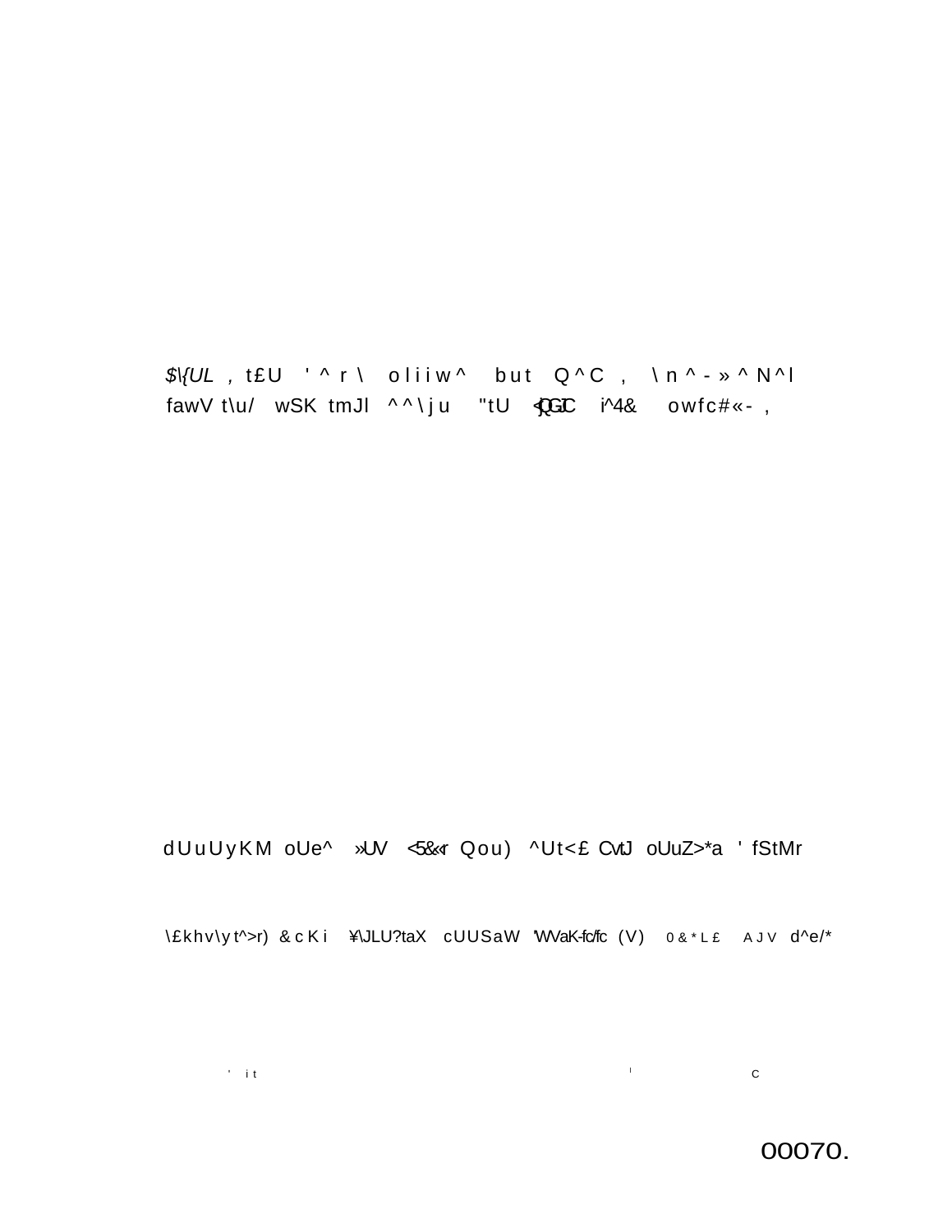&uJL Ca^ac Qa&L\* ^mtxC^I^£e\ lUftoXUf JK WAX

kwtOK,  $\ ^{C}$  W ^ (&\*>\*&, 0u/V^"1uLf (JJf^pftS\*^ m a U ) ^  $\ ^{O}$ KiL ^uiX  $\big\setminus JbJ\&M$  cv ^ (UK - aWL axfek waft^S - \*. %JL fon^ <V

3 M W flw- &VLO^ ivfed ooiHjto\*}\*. Itair -fonas -\*ffut^

NJa^ui' -feeW --^xfews i"o c\*JWflhft\*o Hta c^WyiVVdl - «3KW/\ tfcax/tvxA. »A i<sup>o</sup>'-T\ Sli\«l a W . uj^ft «\*\\$JwW ^ °!WL ifuvu. ^JJT^^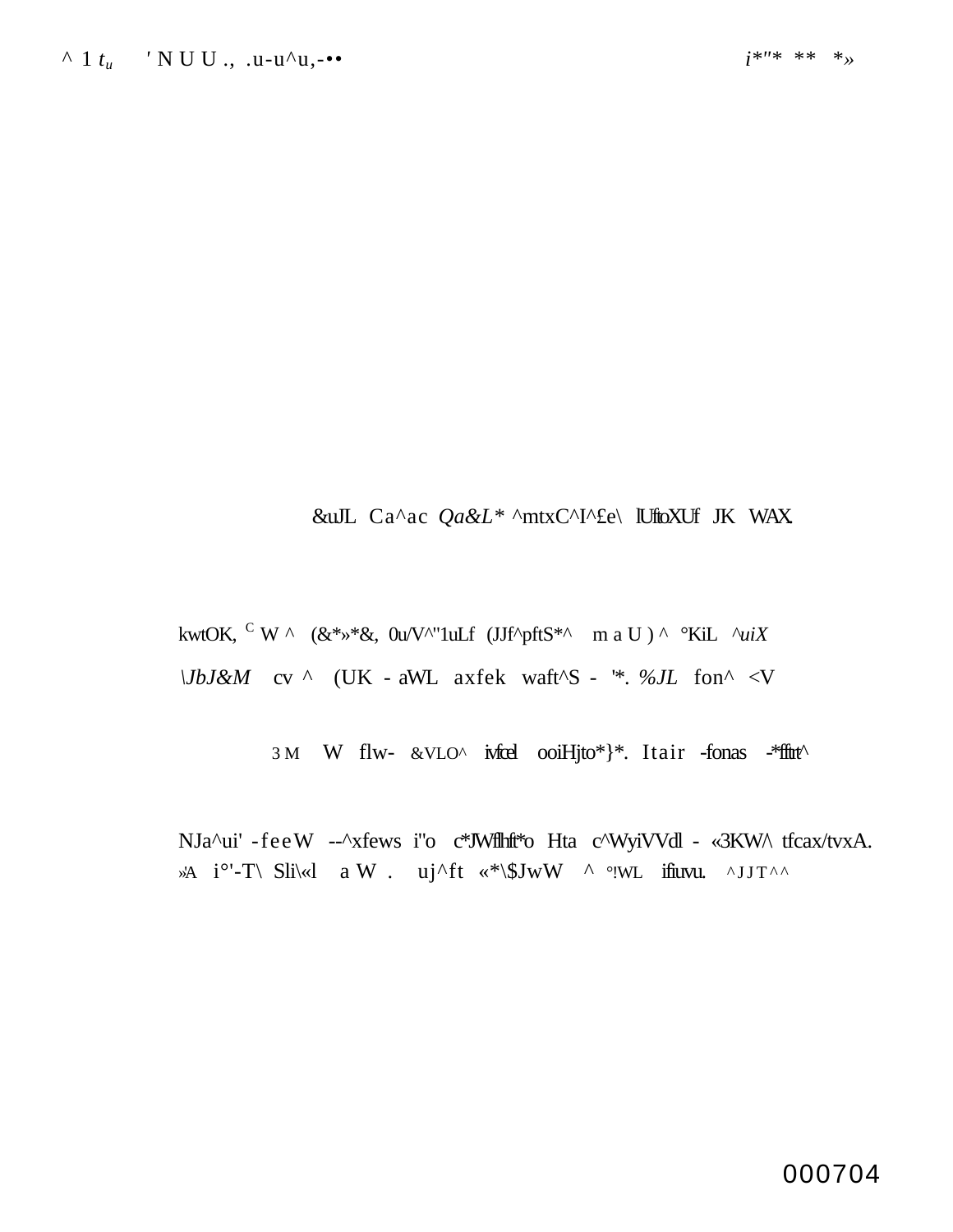§^\*ASL iA-°UiiL Cfio^po' &w&~ w. • tiu> feu cuwdl i ^ p&bpUa b ^ OL&JL NCCAM«HJ ^0\*«l Iw^J^AtWAE/aOQ ^roUAS') OiCpi^r jvilUuv OWu^oH-^ M&AAj&t\* <sup>:</sup>'WUWo i«wi f-tfuu ; '(u/kwtt-avw lli&ku-rS <uscuAL' li^u^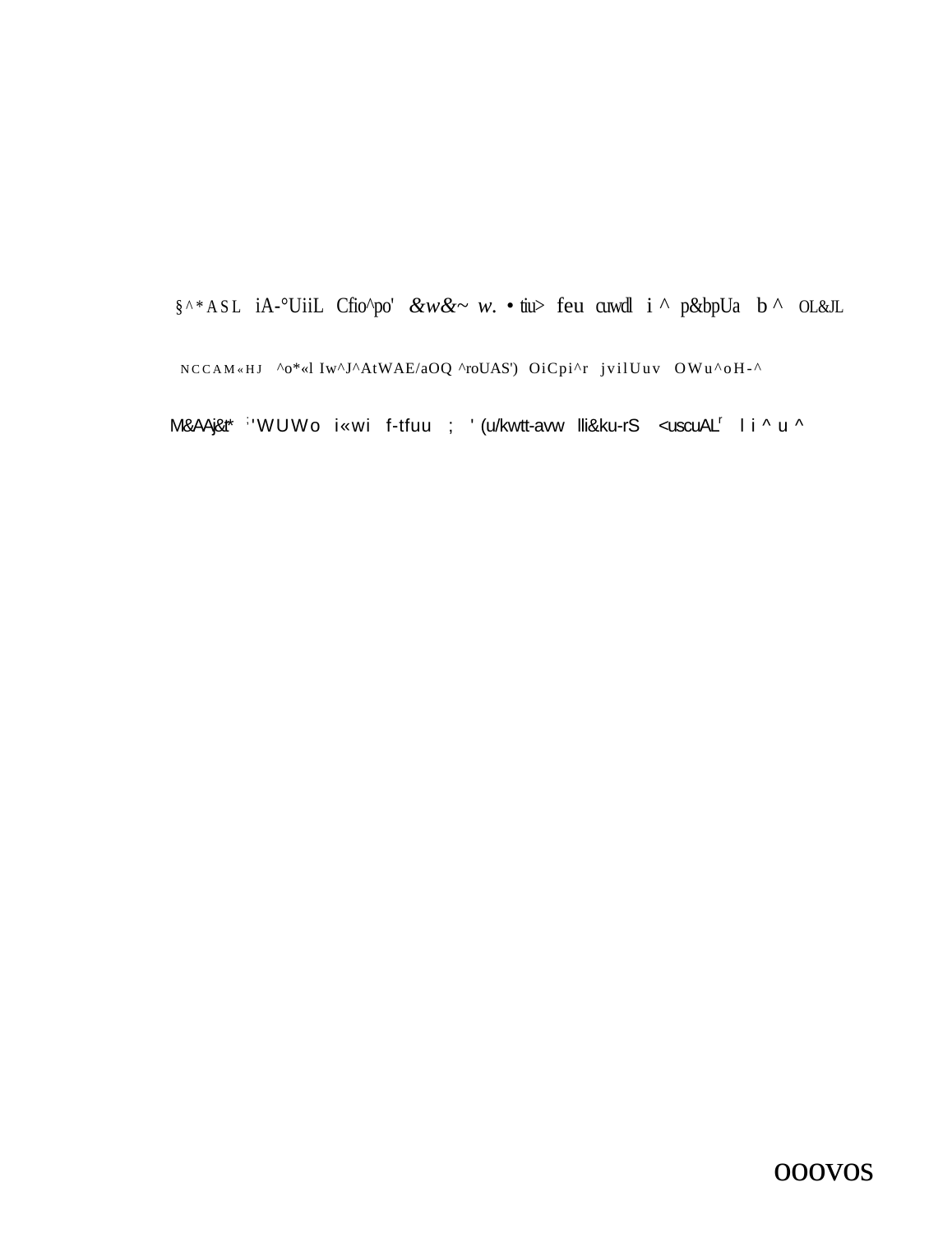"W.W^ (jj) ikji ?>\*\*\* 'i\*jA^\* ! \Hv\*f;;! '^- tarfa- !'"W^ '^i/> r-^. V^ fW\_

"H^f" GCL\*^H. 'ivL \*\*\*\* sp Oic4, \a/ ^V. TIJUi - ^t&4/v-W<mitev e>t \*^w\_  $WjCrU.$  > (PO $\triangleright$  r^!rfV\SvLk^ &v" W - - ^'^ Nfr?^\*^^-'<sup>1</sup> -^Oii£ii^ u^.

 $\bullet$  I and  $\bullet$  I and  $\bullet$ 

 $CJi\&k\& - \alpha y$ - r\*©4SL. 1%  $Clu^{\wedge})^{\wedge}$  wC^j t\*> cbGiii-^iL cu^.^ iAUert"

provided a series of the control of the control of the control of the control of the control of the control of

Oct" -fiv (wau $\alpha$ <sup>\*</sup></br/>It Wee / .r  $\alpha$  .ft 'IV ! -' $\alpha$  KOX-NJ $\alpha$ .

 $f^{\wedge}$ uiOuvfl OCI" >W  $\wedge^*$   $\wedge J$ > - f 'i<sup>\*</sup>\, act<sup>\*</sup> Ov Ae  $\wedge^*$   $\bullet^*$ >  $\wedge$ - $*$ \*U $\wedge^*$  ~'

vUext\* 0.1 - ticLuiiiC m.cn.CS ,!L4UJ^i^^j 'ytf&#j£" LI'S-Al. ^ t ^ '. U

teJLaasv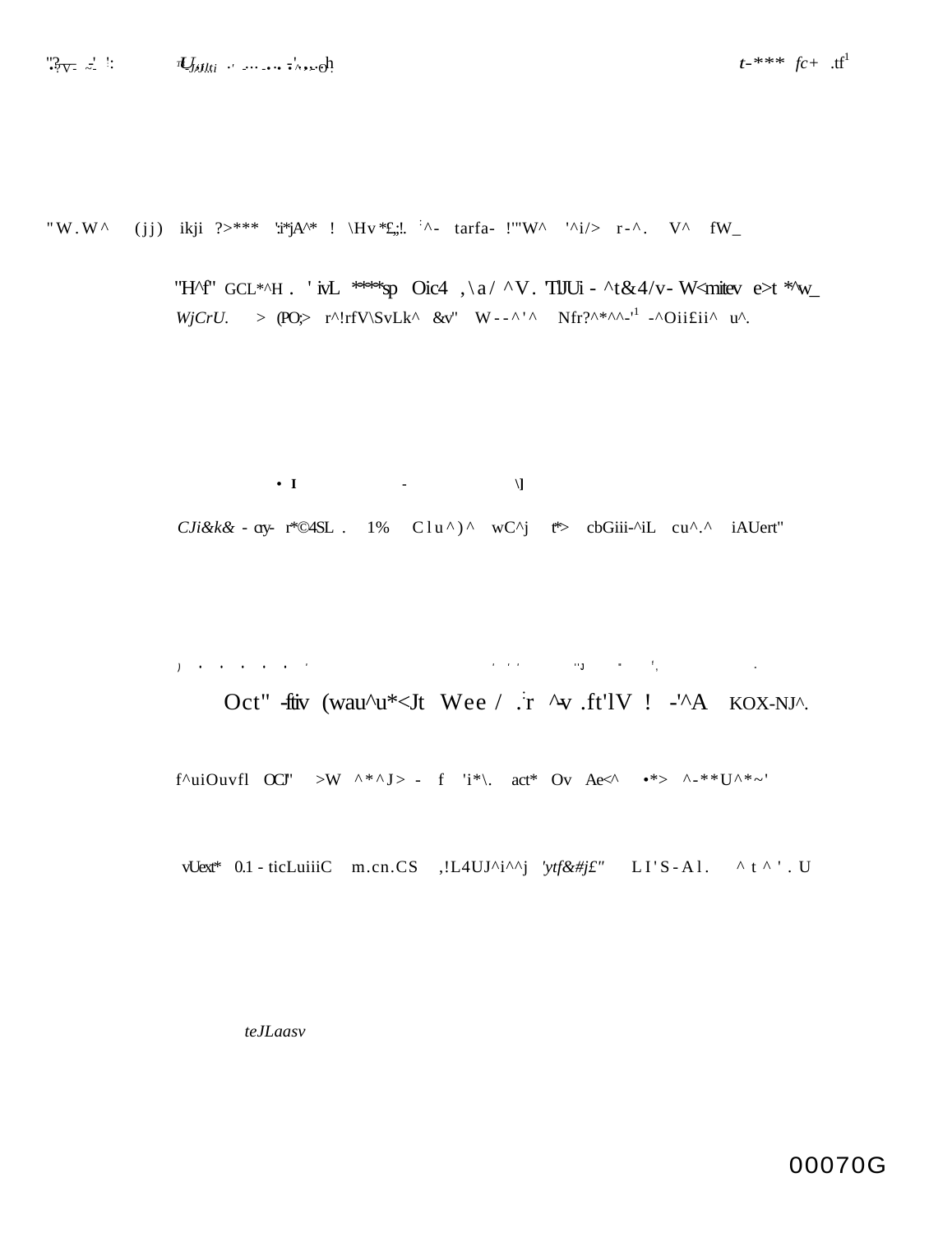fWjh taw^ vVct putt iW " hfc^A^ to Ufx<sup>\*</sup>\_ tV cJ4. °i\*CP (V^A,



### West bodation

-|Irc- (X - J W YW3vd!\i>. Cu-W- U-O- \GijJ(WiJ (\*W) tfVWj "flOo \\tJU>^

IX- \*Vx uE fy CAMUM b-^rcV&sA tv^«\*\Aciw«( AfmsJjLb • K&\*K.

V^tA ^V \$|> oj-(SWrfiX; · ^S cWAt6fc45

• wife UJAO^XWW 1v cd-QOMSBC. ^i\£^ rHfttSM oL'\*^- UJ\*<\*.

cc'W' ALCAddo'A b ^ ^ \$mjMb far ^c^ CfiUMa. ; /^^ -^jjjzs

 $i$  Cod'.<sup>1</sup> • • T?2 •

000V07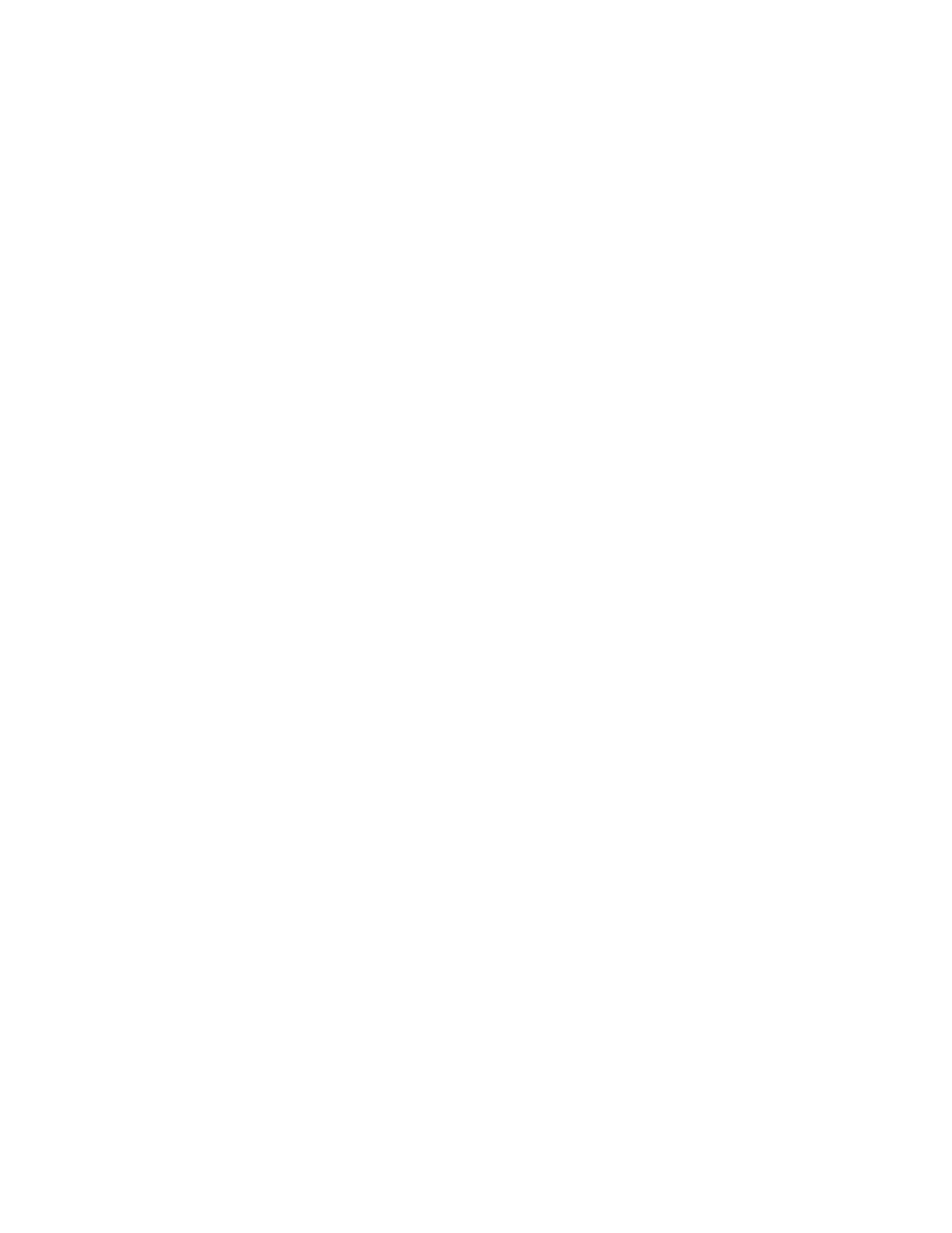$\wedge \wedge$  ...  $V$ ii  $\ll 0$ 

^OM'TMEWt'

^-^u4 ^ ^ | uuv> <^feel ^--^i-Qulcb.., fa -W- 4W <&M<br>  $m^{\wedge}$  taA. iU ^ dj, ^ j^x (^ \*706^v. vl. /<?^ - .&\*, .^

fiw^iMO,

Qft^s Wtoee^. q-g-'qo ,. (xcr (kl +witfcw cte^W. okAJ<sub>t</sub>^. (b) ^

000708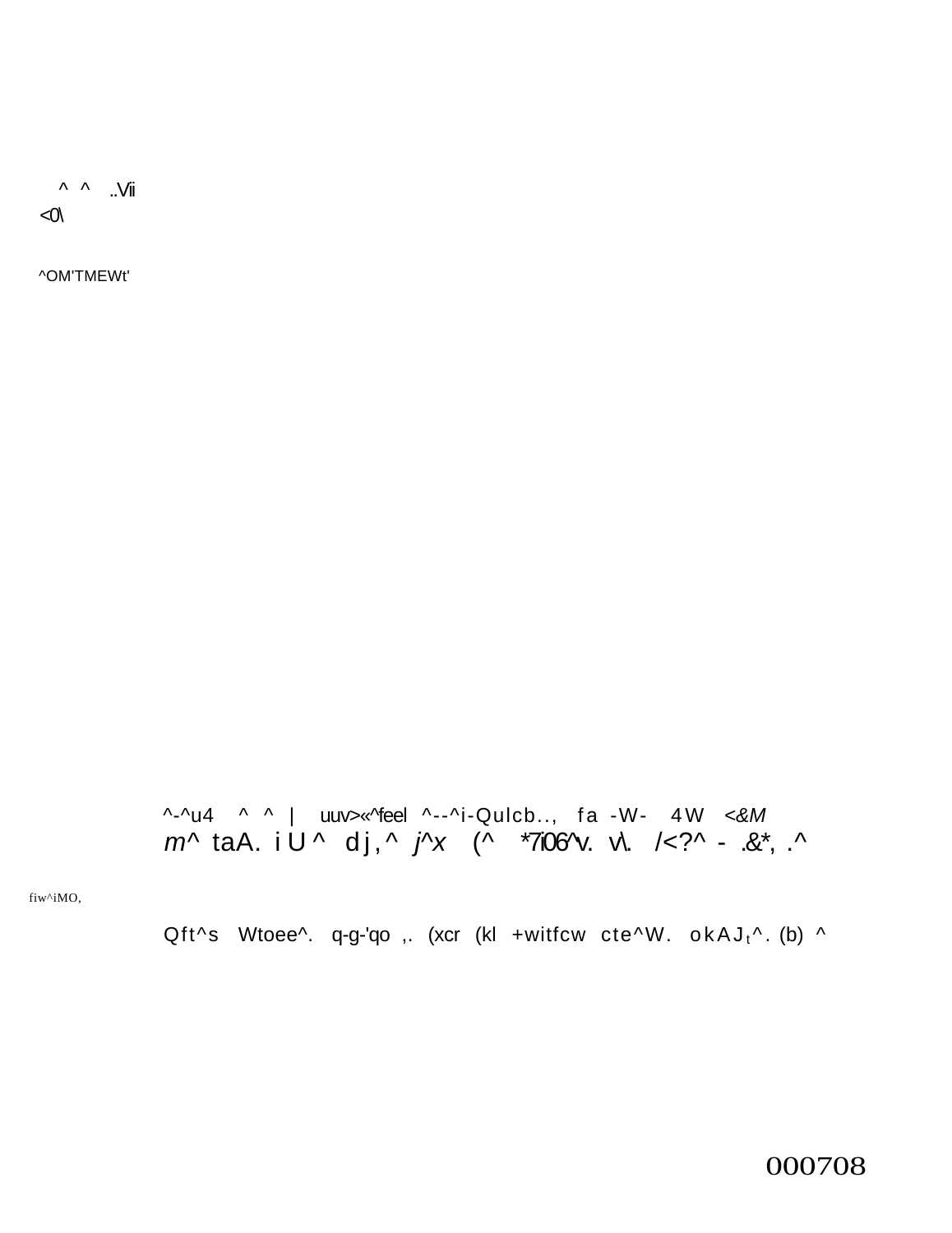feu-wj faw. ^ I'MA ^ x -rWaAjtu <o st ^ ^ W «J-C«dk'a - W W \* -

 $fe^{*\wedge}$  i  $\wedge$  UA IA cetts  $e^{\wedge}$ jtr $M$  \*?W $\wedge \wedge$ <sup>U</sup>"&MO1 $\wedge$ 

Md^j 'sW)d ^\*y\*£ wEJBys OMfil o^a«isri&tf uJSW afcSfttW

SNKL %J~ «\*Jot^ 4 ^ ~,^ ^, U^  $j_{LJC}$ ^;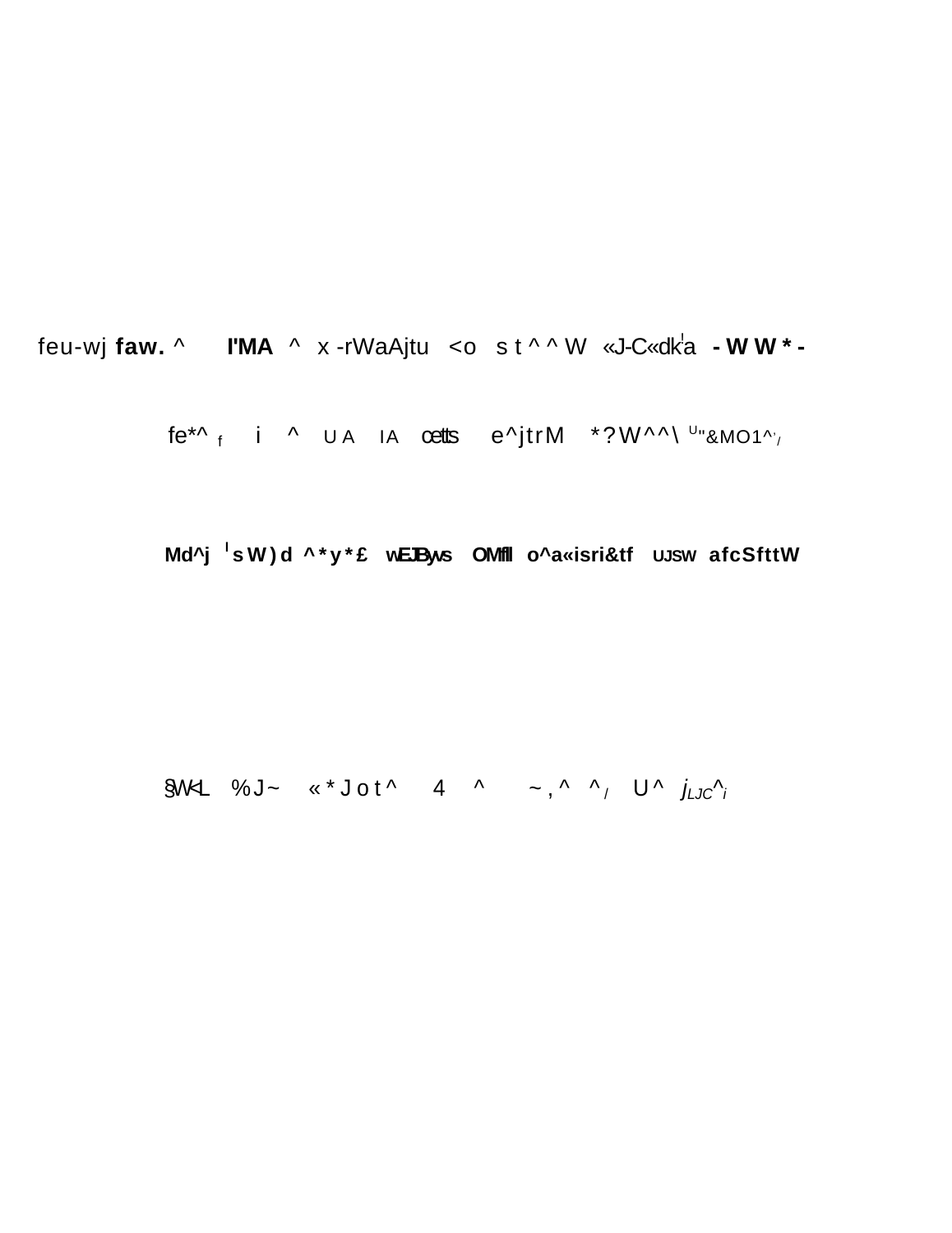$V$ 

### $U^{\wedge}V$ ;  $U/\triangleright \wedge c$ ,  $\wedge k$ ,  $\wedge J \wedge$ ,  $\wedge L$  0 $\wedge$  'au\*  $UX^{***}$

^r ~W. ^ki X C-'.-msAiJ' jusfe fv %JUU ^^ < U\*L^ ^

 $\mathcal{L}$  $\mathsf{U}$ 

000710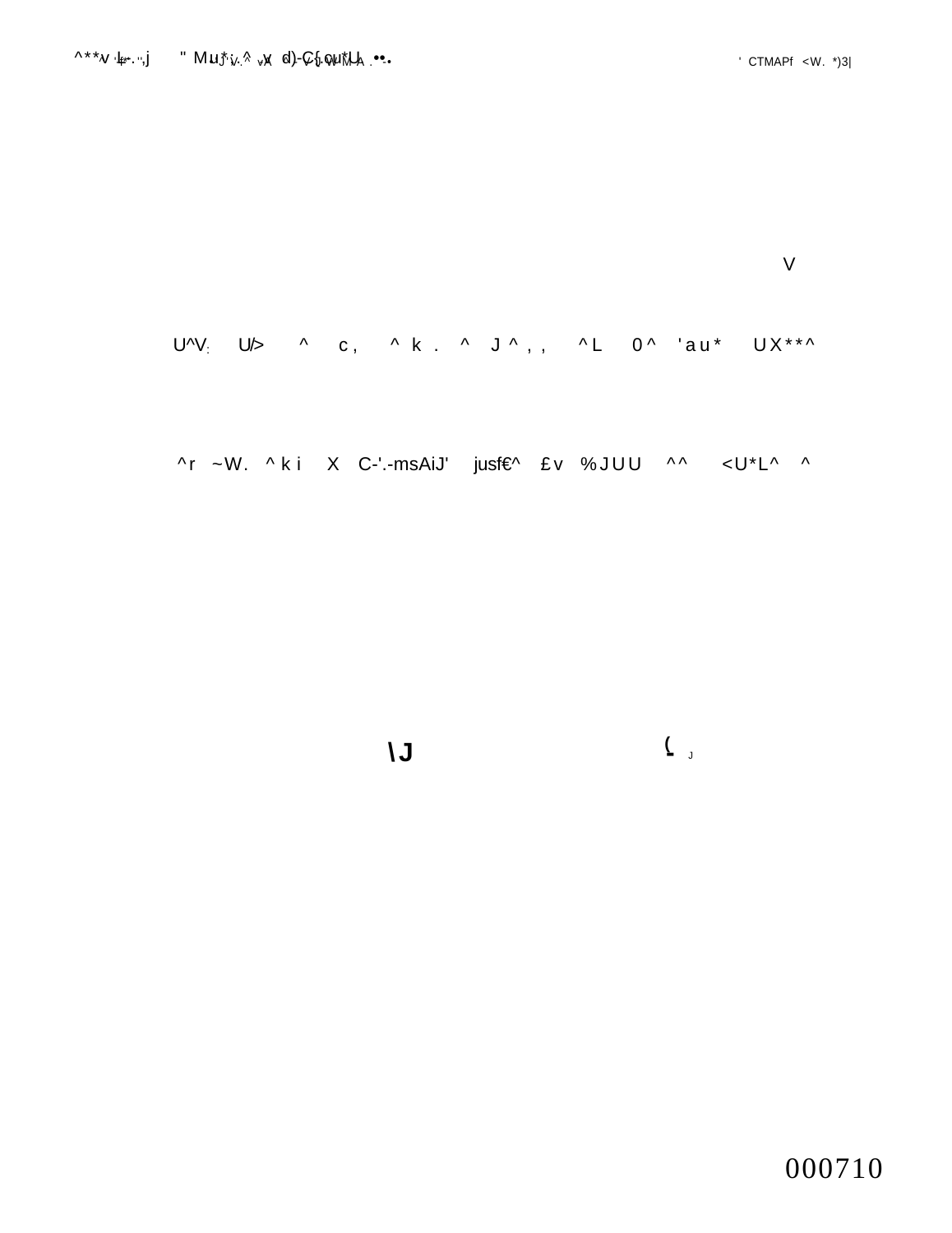$N/fs < "^{\wedge}$  ^ .fOr%i;mts/ ?«K.  $5/-$ :  $(^{\wedge}$ ii" WJL UicU <sup>r</sup><0C\* MM jas^lUi QUA^ i iur 1U\_ U-k..

[^(-ftfrc^jL SWeVdbtKr 4obuCCOi> - &\*\*& C^ -(Avk ^ i^X OGUAJL

uOilk. M vixeb S o Uy  $6 *$  joi A  $4 \wedge \wedge * \wedge *$   $5 \vee \wedge$   $1 \wedge n \vee 1 \wedge n \wedge 1 \wedge n \wedge 1$ . 1 UJC<sup>^</sup> VEHM ixrat<sup>^</sup>l cOt<sup>'^</sup> ^ -  $\mathcal{S}w$  <dc ct<sup>^</sup>Ur WwwW XJJUJ&A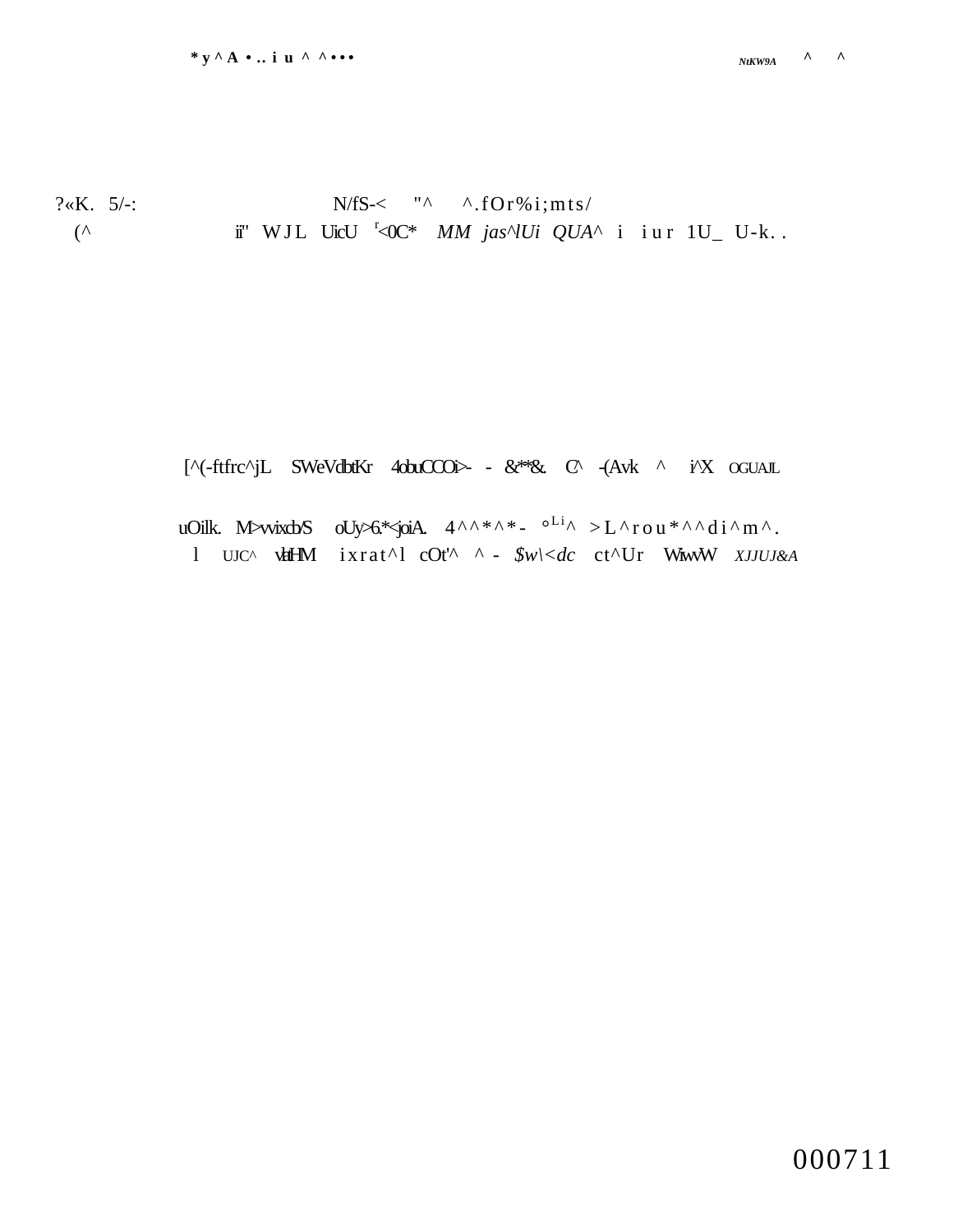$"wUv\quad vw-c^{\prime\prime}M\!\!-,\quad V_{-}^{'}\quad \textit{TWL*}\quad\text{MUtyjLtfael}\quad w.\texttt{T?U#},\quad \textit{$\$'r\&to to^* \& \$ts$} \quad <\!\!\textit{$\%$}\quad \textit{``O^{\prime\prime}A'A - bw$}U\;\;.<\text{``}^{\prime\prime}\text{''}U\;K\texttt{''}U\;K\texttt{''}U\;K\texttt{''}U\;K\texttt{''}U\;K\texttt{''}U\;K\texttt{''}U\;K\texttt{''}U\;K\texttt{''}U\;K\texttt{$ 

 $\wedge$  w v CUACIS. & Ui£X"'. "(WIL 1 «50 $\wedge$  itold  $\wedge$  W $\wedge$ '  $\wedge$  < i $\wedge$ L- 4tJUC£

ooovir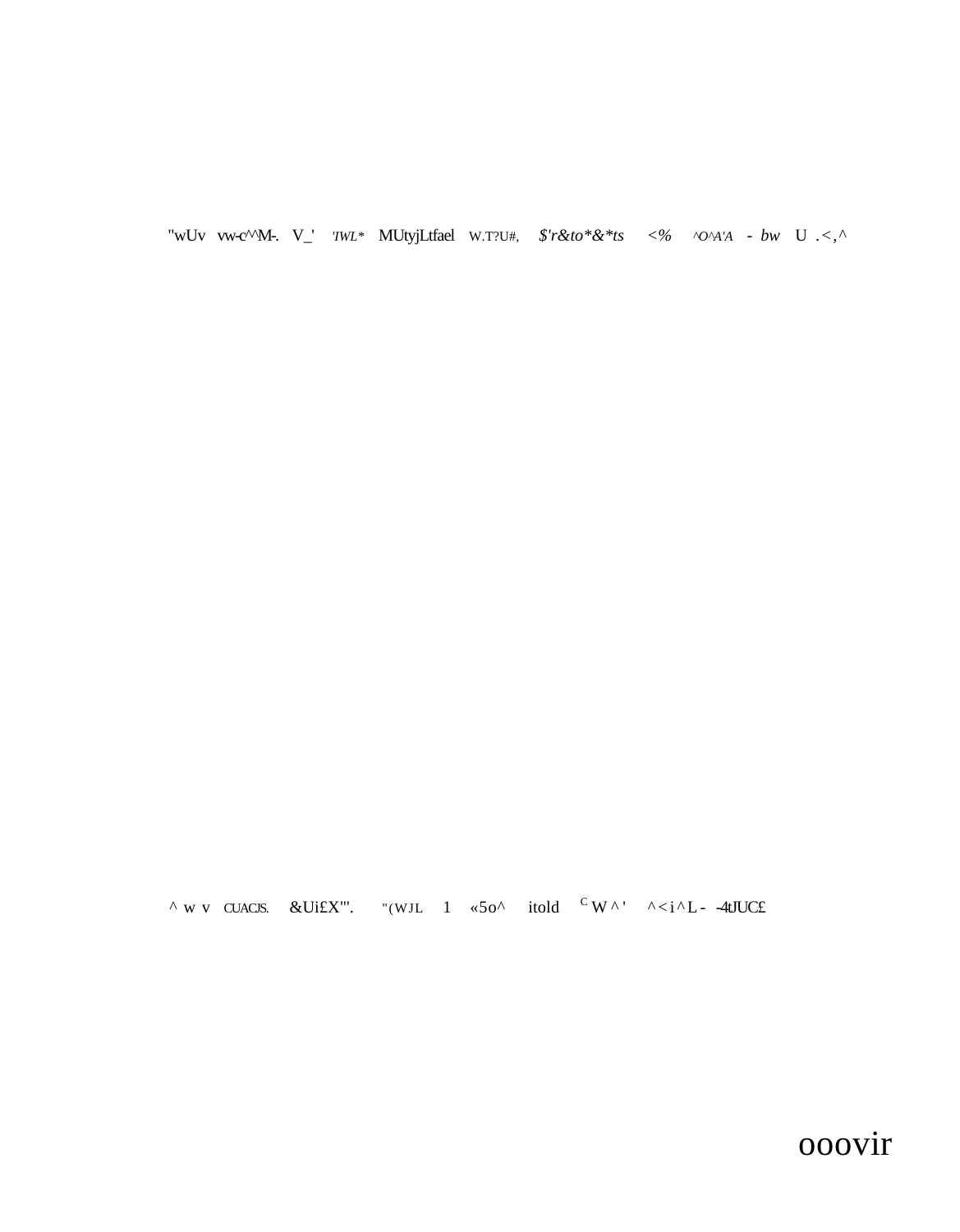$\boldsymbol{3}$ 

»v ir all

 $\sim$   $i'tuJvi/A$  'KXOA,

to Wa- I  $b^A$ Ax) "ilu^v £&&t.

\*~ $\pounds u'$ -i" - 'j?

kuMIXfc. ^w NfcAaIL c^ Uoo kjwitS. 1kt ^Adf H\*«i~ ^iWr

 $M * i > j$  cY Wttj « $Mdt$  d&JJ - -^ (+" -^O wet" H b«.: ^U^uv, -" tovtUiJ k^kiSiAij- beet <" \&t£ .^JoO ve/ij d^Ji^c^- $\setminus$   $i$ 

00071,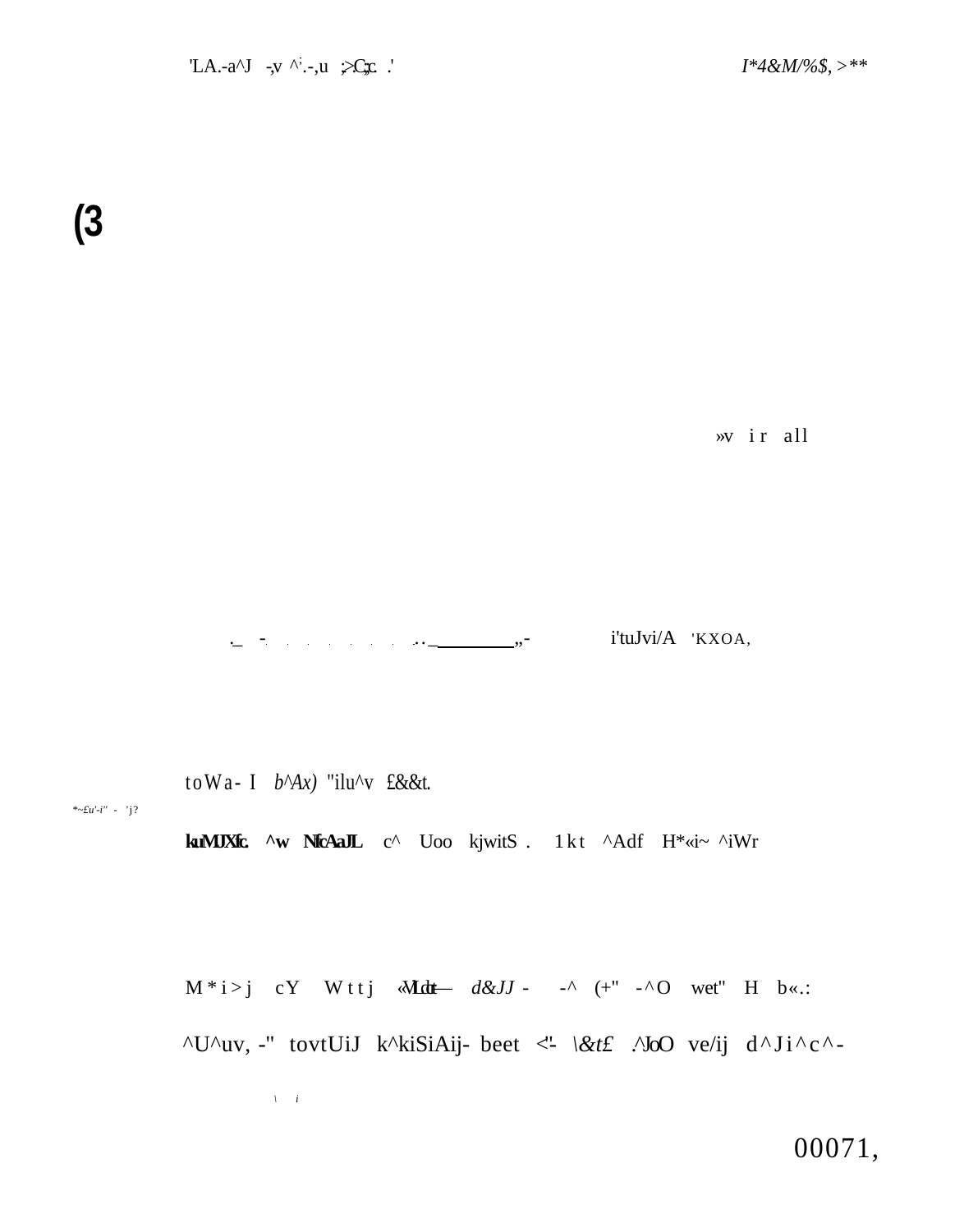$\label{eq:2.1} \mbox{``Cfctii''-ioiHv} \quad \mbox{iA.} \quad \mbox{--} \mbox{``J3LuvU)} \mbox{``vi''>} \mbox{--} \mbox{''} \quad \mbox{``i.f.} \mbox{Infflbf} \quad \mbox{~k$J*$M\%} \quad \mbox{OouHC}.$  $\wedge$  Ctv. WQ  $\wedge \wedge \wedge \wedge \wedge \wedge \wedge^c$ W""  $\wedge$  V. < & fat Wkglv.

\*>ufe. ( Uiu) A- \*> tvuj i^^cl-. 1x^ wo ML «i?\*4^

CJoiAixbeoiL  ${}^{S_{\Lambda}L}$ - t' ${}^{\Lambda}xf$   $\Lambda$  w Jtaj. bed" ikML, i ${}^{\Lambda}$ o ItviiuK { ${}^{\Lambda}$ O ${}^{\Lambda}H$  $\Lambda$ 

"WQ^^ UJC Co^viAul 6>uJv-, Oval J^^UA^ ^^V. to

 $\bullet$ r -V\* (

 $\mathbf{i}^{\vee}$   $\mathbf{U}$   $\mathbf{V}$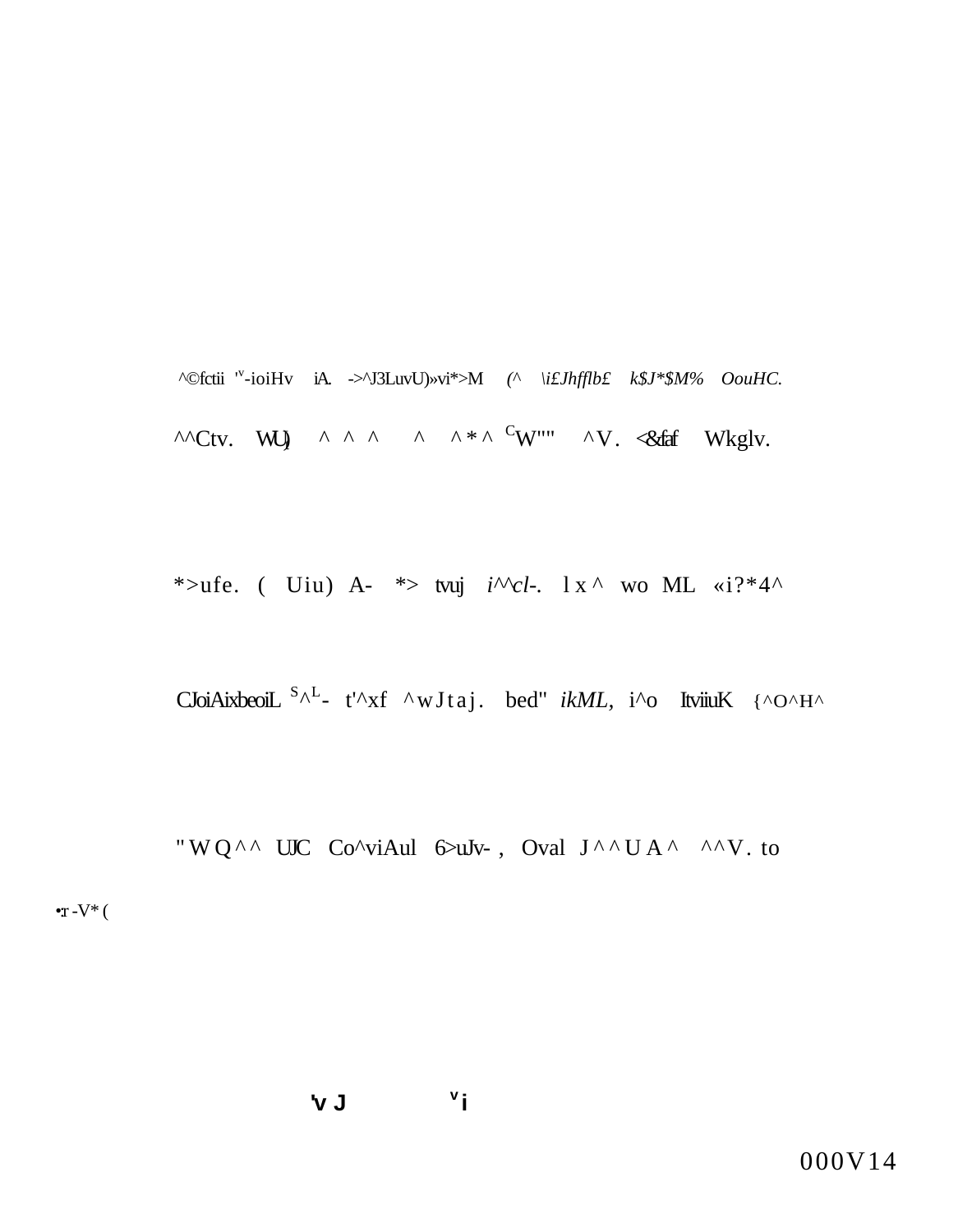### $\overline{7}$

^LT | \* ^ ^ ^ M ^ W -, ; u^ < toffiA\_ OUAU JV u^ \*/rwu£  $M^*$  :  $\sim$   $M > a$  H<sup>\*</sup>is  $x$ j«ujrw\*  $N$  vik^k, kcK ^ #6u^- I W

..fw\*^ ca«t v C A ^ en TUu Li.JC\ I fiAtiuvfe^ TUJL' ^ r - u -

Swutok., rv\aj&^ our kVUL - It^M o^ W. tfcto^P- CUA\*A

 $$8^{*}\%$  ^ up Jit - w t^J^ \*teb Ww.. MMJML K  $\ll$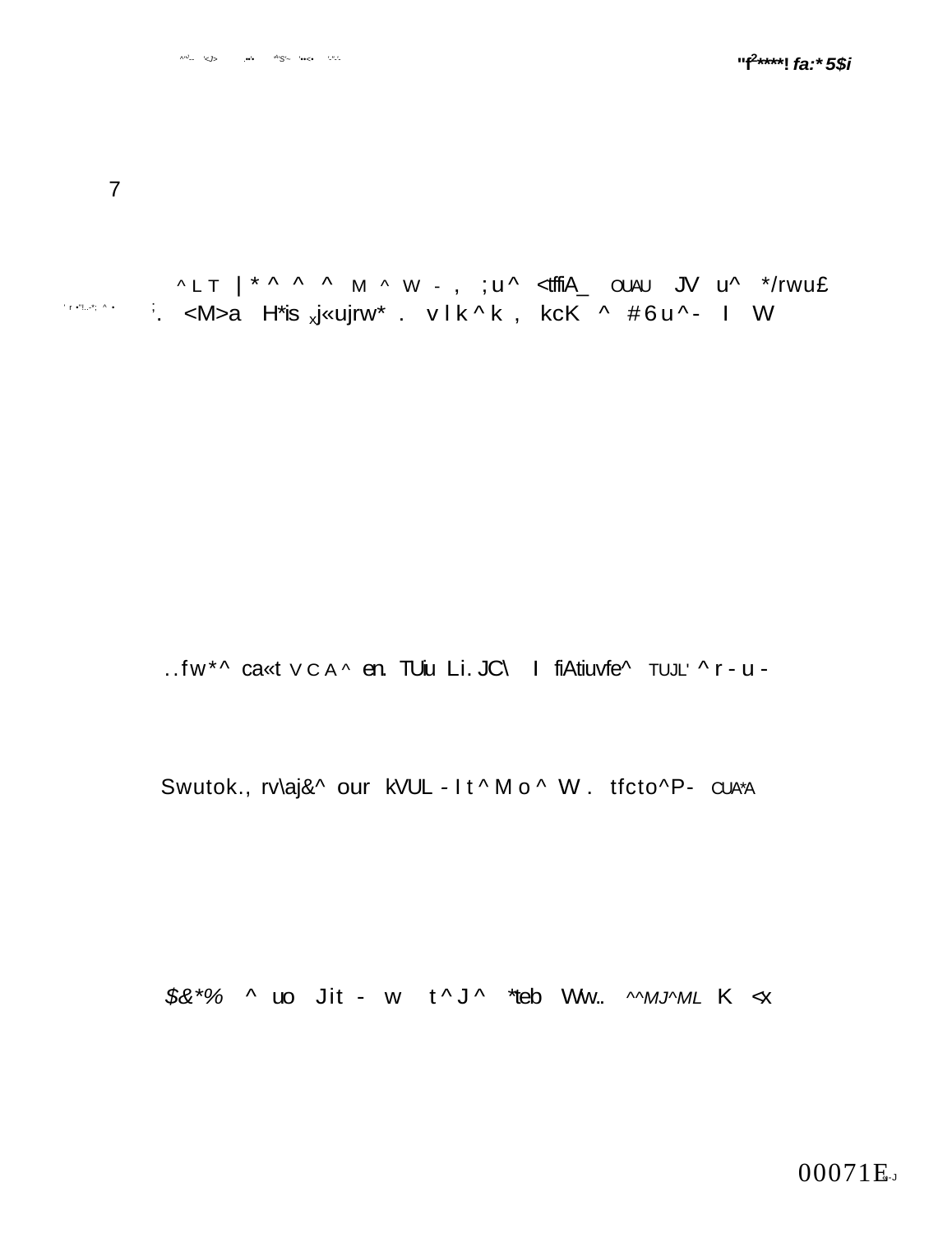<\*w\*\*J iW. ^ ,k 4v4tf. j kefs\* L,Wj J\* ^

\*n dd I onu k ^k\*i\W?IT

4\* biulWiL. i^^UcXiu^ j£k.ft&M,; Srf^k^i7. oo^ to^^k^l ft %UL olu\*Ail- city \*v fyfc. [ w\* A^ W ^vlc CA. I\*\*\*\*\*\* QMjxho: \*, ^ H b 4 s; W^- Mbtow\$ ^ PU^D fl\*^j Wfc\*\_ W (SUaied \_ Cuffc^ 1kjL Or kuL fUHMJW^L cWV-"f^r Ha plujtr W fy- To. ACVk 6idT, a>no( wo%r MAJ' 1 M  $h \circ A$  A A A  $\alpha$  A A  $h \circ A$  A  $\alpha$  A  $\alpha$  A  $\alpha$  A  $\alpha$  A  $\alpha$  A  $\alpha$  A  $\alpha$  A  $\alpha$  A  $\alpha$  A  $\alpha$  A  $\alpha$  A  $\alpha$  A  $\alpha$  A  $\alpha$  A  $\alpha$  A  $\alpha$  A  $\alpha$  A  $\alpha$  A  $\alpha$  A  $\alpha$  A  $\alpha$  A  $\alpha$  A  $\alpha$  A  $\alpha$  A  $\alpha$  A  $\alpha$  A  $\alpha$ 

"^••*7u.liil* 

Q^y^jL fob a. V^OC^L^ a ^ / AMAT \*d»s^ fa^u\*^

000-vie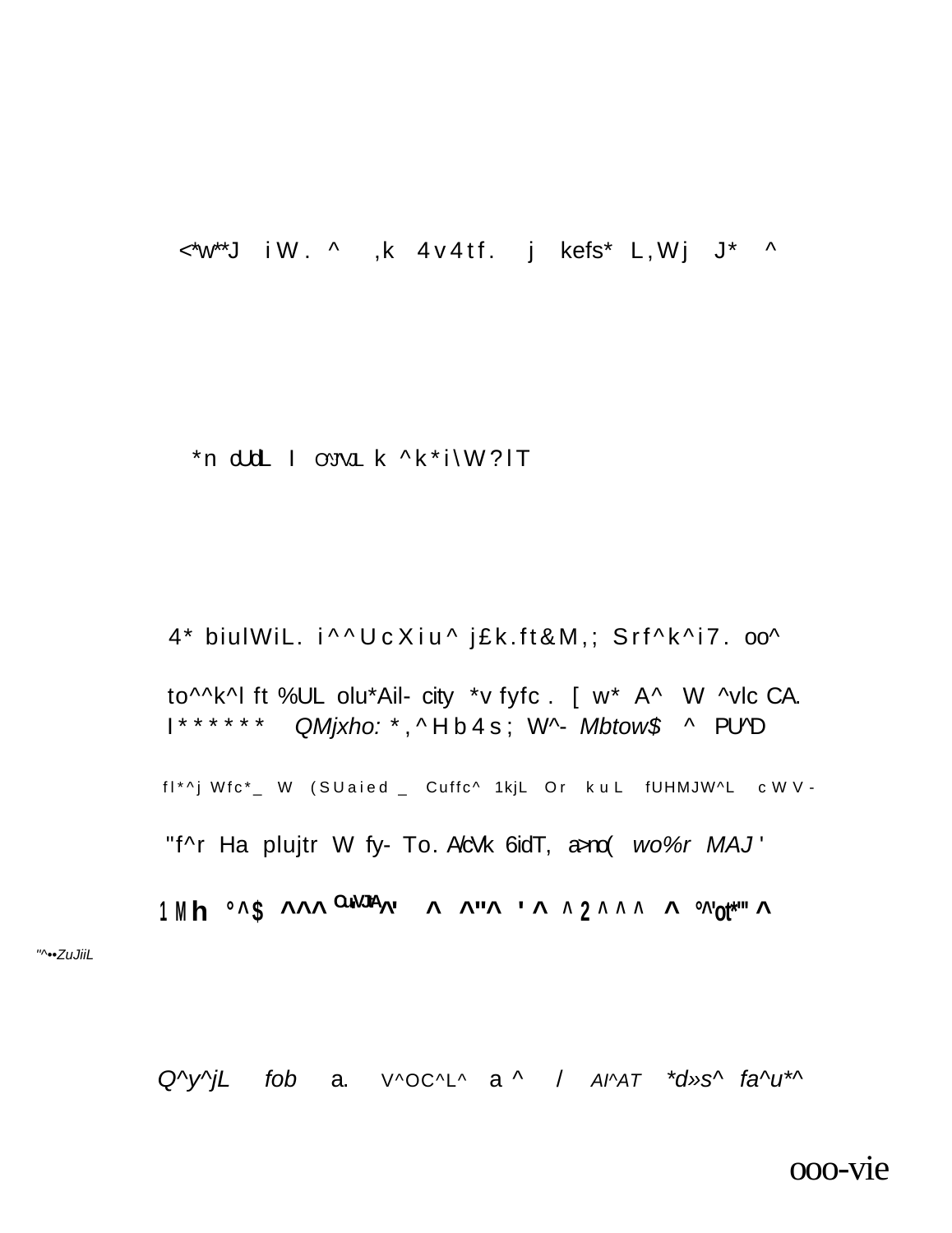$\langle it*z zry \& **.; \rightarrow.$ 

"t\*wu- ^

Uuicbv't & J&^ SCMJ .\*\* uxv^ k> M^ u £^-,\*flocO fcufcA rtA^s

'lies; & aft" &U<W cf^"W U£#c - C U ^ I ^ Uifc cto^r

 $b^{\wedge}m$  cfr' tjO&S;. Mud' U- ^ k i ^ 4 h <&<\*te. fyjpxu) i tea/} <^ M4 tastW (3 ^ CVCLA WW/OjL -WICLIL MJL / && Uix -  $j^3$  ^ MOL

^^^fdjuj.cNW tacJI UixA \*iW\_tk/jLn m&A - SWA\*. 4'Lk.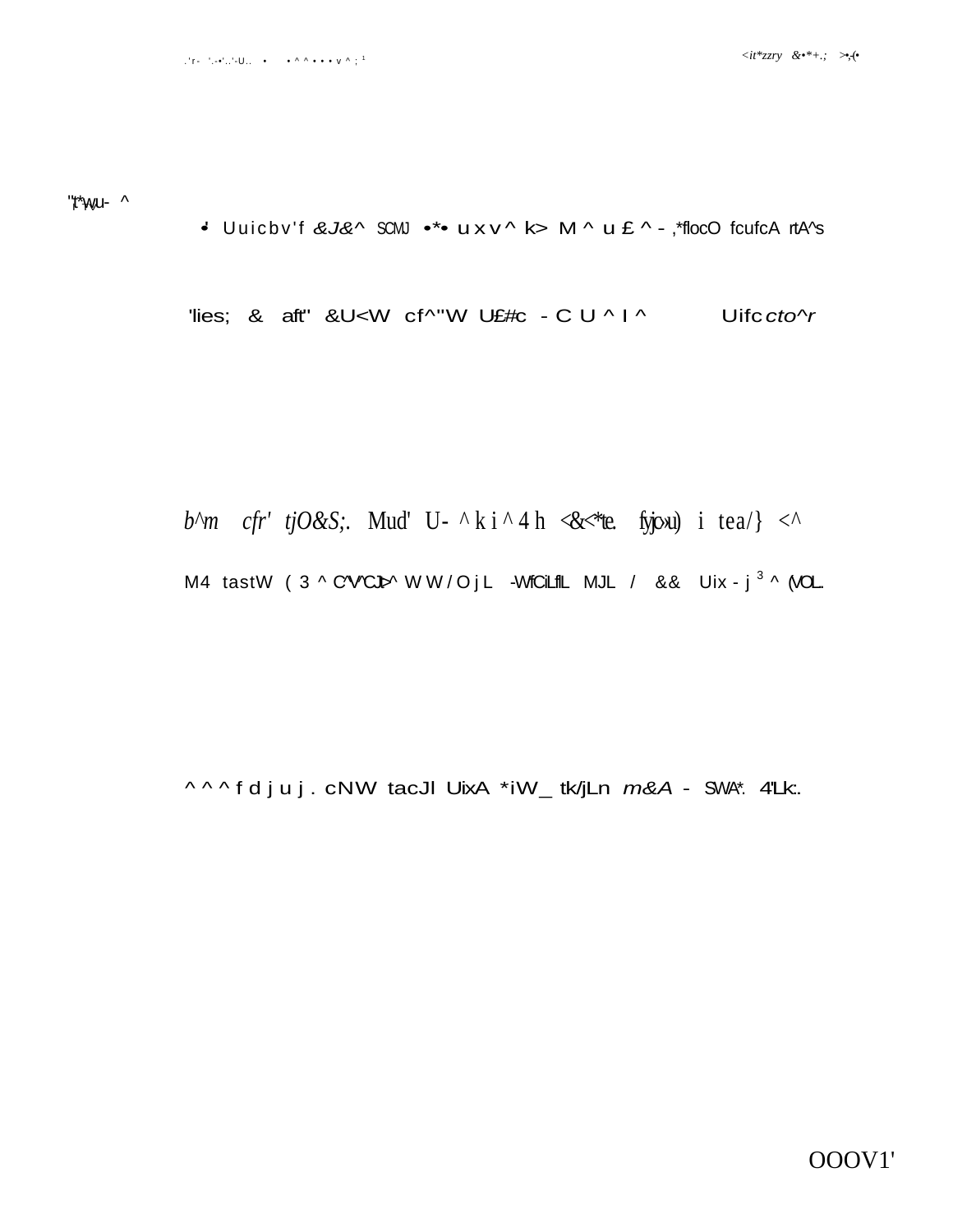

 $y \prec \text{dist} \text{ and } \text{dist} \text{ and } \text{dist} \text{ and } \text{dist} \text{ and } \text{dist} \text{ and } \text{dist} \text{ and } \text{dist} \text{ and } \text{dist} \text{ and } \text{dist} \text{ and } \text{dist} \text{ and } \text{dist} \text{ and } \text{dist} \text{ and } \text{dist} \text{ and } \text{dist} \text{ and } \text{dist} \text{ and } \text{dist} \text{ and } \text{dist} \text{ and } \text{dist} \text{ and } \text{dist} \text{ and } \text{dist} \text{ and } \text{dist} \text{ and } \text{dist} \text$ 

 $\hspace*{-1.5cm} \phantom{X} ; {\rm VU.-^Ai} \phantom{X} : 1 j{\rm C} \pounds u *t \quad \wedge * {\rm V.f} \quad \textrm{$^{\wedge}$ } {\rm MjM} \quad \quad A * \wedge \textrm{$\wedge$ } \phantom{X} 'f c \wedge A. \quad \wedge 4r \quad \textrm{$\wedge$ } 2U.. \quad du S. \pounds j7. j- \dots$ 

\*tfC'lU  $S^{\wedge\wedge}KJ$  y'\ulOLe( <U\ai ^ - a ^ ^ ^ f ^ ^Jt'rf' \*\*)- ;---v^i

 $\text{HWi*-}\qquad -s``j''j''\qquad \text{fit*} v\backslash \qquad r\wedge r\ \wedge\ U\text{A}\ \pounds\ .\qquad \text{``w''}\qquad \text{``U**} \text{VJI} \\ \text{V''U/}\qquad \text{``L:,'U/..'':}:t\text{-}^\wedge\ -\ \quad \text{``v''-}\ \text{``V''}:t\text{-}^\wedge\ -\ \quad \text{``v''-}\ \text{``V''}:t\text{-}^\wedge\ -\ \quad \text{``v''-}\ \text{``V''}:t\text{-}^\wedge\ -\ \quad \text{``v''-}\ \text{``v''-}\ \text{``v$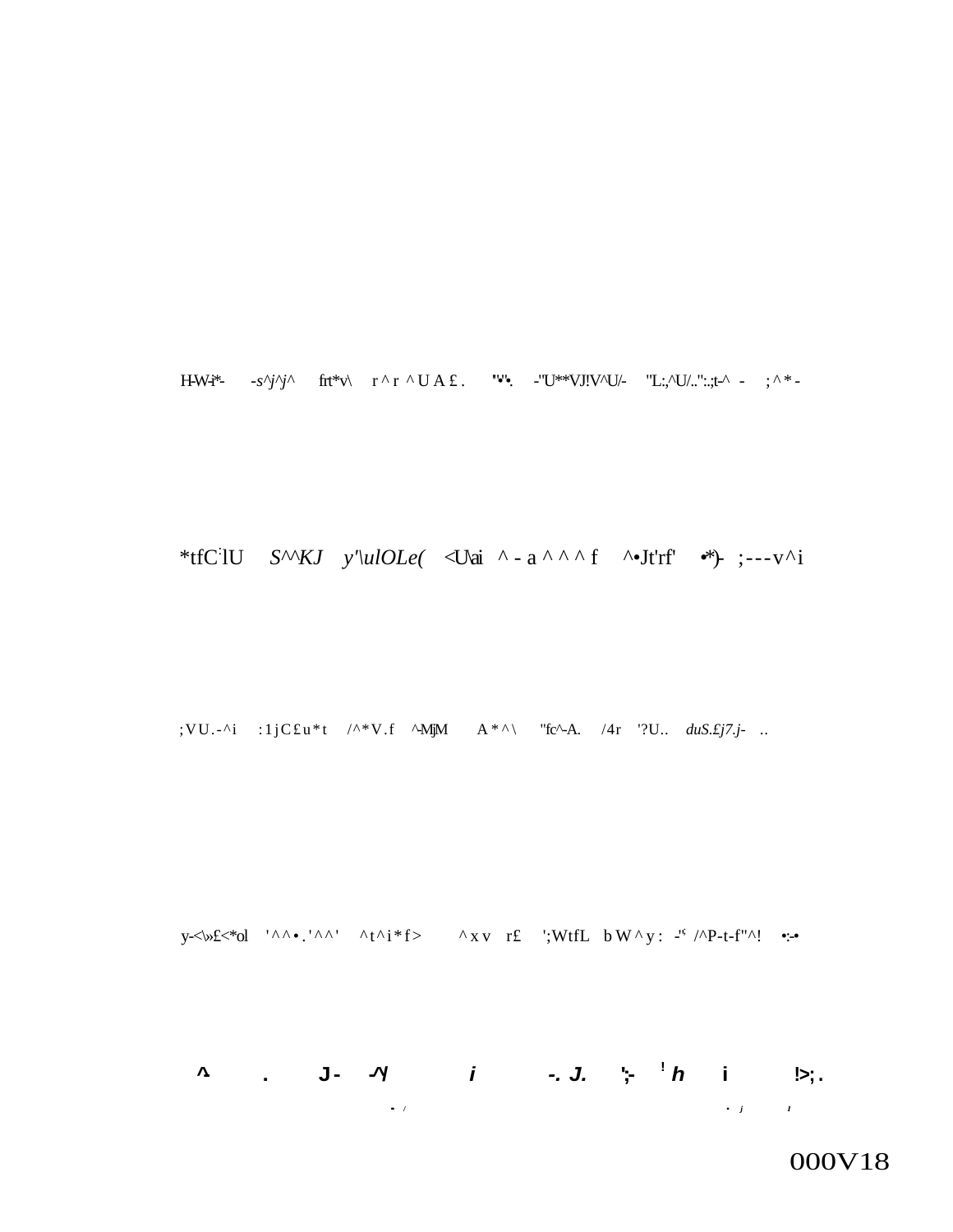\*% dsdouiy&S ija «L'^Sbci\. fluM^Te, %aX etui:-. ^xJfa&j:' UXA

 $1 \times U_0$ , fi<sup>\*</sup> tyM<sup>i</sup> i ^ f e, ^VjSl OL ^Ofc^CttvO kjcq£ filflju^' <Nfcr n\*q 1 0«£ glnAjtk Ccrwuvdl iVvju U\*ii &0iirQ\$' kWWt<sub>r</sub><sup>C</sup>!UA. ifl\*p- HV

"V. \*^tex-ifcTcV^ica. SmKOL... !t" UR& 4i focjiufeL tix^KL Ct\*^t<\*d?. .,, U

HUdT Wal UOK. 3\*L\*d T\* £wT cola^ ^U£4ICAJ^I' b^ uL-S uljc£uie\*o^.

-ferwS or 4) kc^ Iter GLSL CMVUY^AIU ko<ni>\, WeA. "^ E ^ I ^  $\wedge j$ 

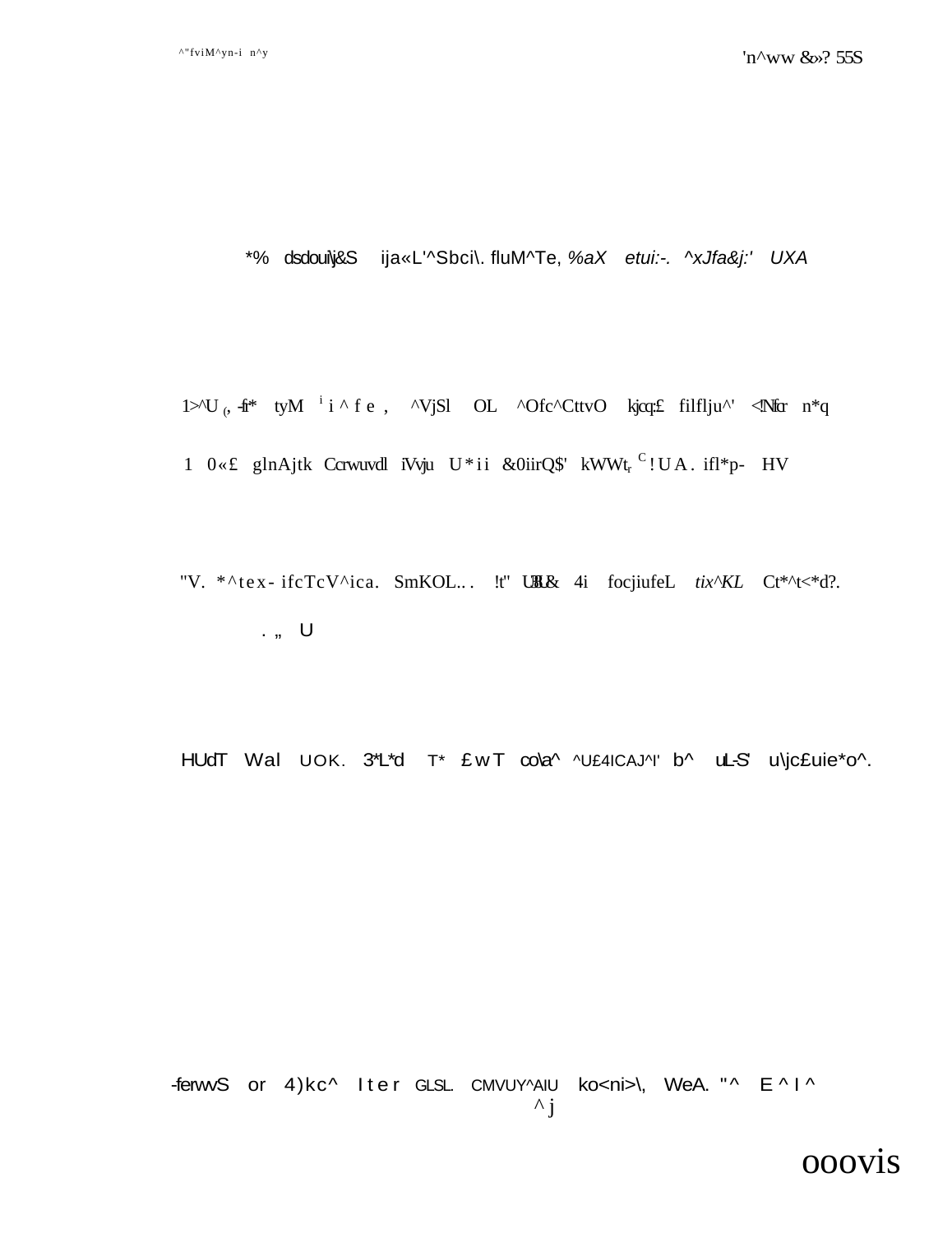'|M\* SaidL MUM flwUf tatsiL. ULCIA IAiCU£»v "IW<sup>1</sup>

Utej^. O\*L& fuai\*a<\_ 1\*V 1W", auA 'KO Cat/\*- uv TW. 01S -sO^aJj^ .

' ^ ^ M i i ^ C Q «f \ S^AxA " ^'H X - ^uKA^A^ \*V^1\& -^Cfe^, -V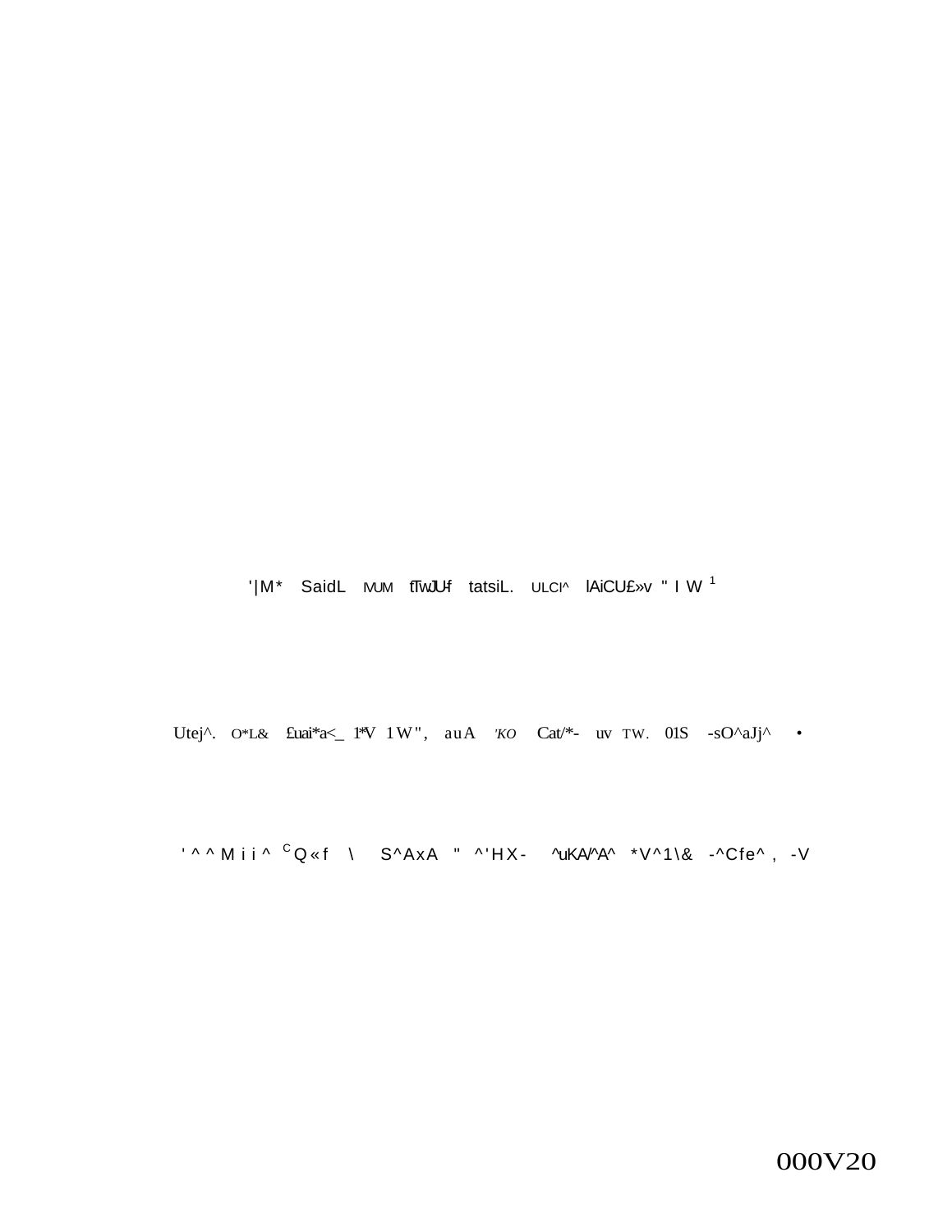**o.Jt/.**  $-\wedge \wedge \bullet; \wedge >$ CVi- $\vee_i;$   $j \wedge 1 \t i' \wedge U \wedge'' \wedge a$  LKHX \*'t|i-' AU;'WAV. .I

. X UujJ'-IVJ-. OJMK -V ^ :> W ^xjti-WVJifcCt .W-V UUuiW- 6b^>\*^

"H^A^B, ixjflL CoMaUr kos-^.  $\text{COL}^*$ S2B $\lt A$ ' o^>;V>\s r^./^ \*V^ .^:^M

 $\wedge \bullet T > \wedge$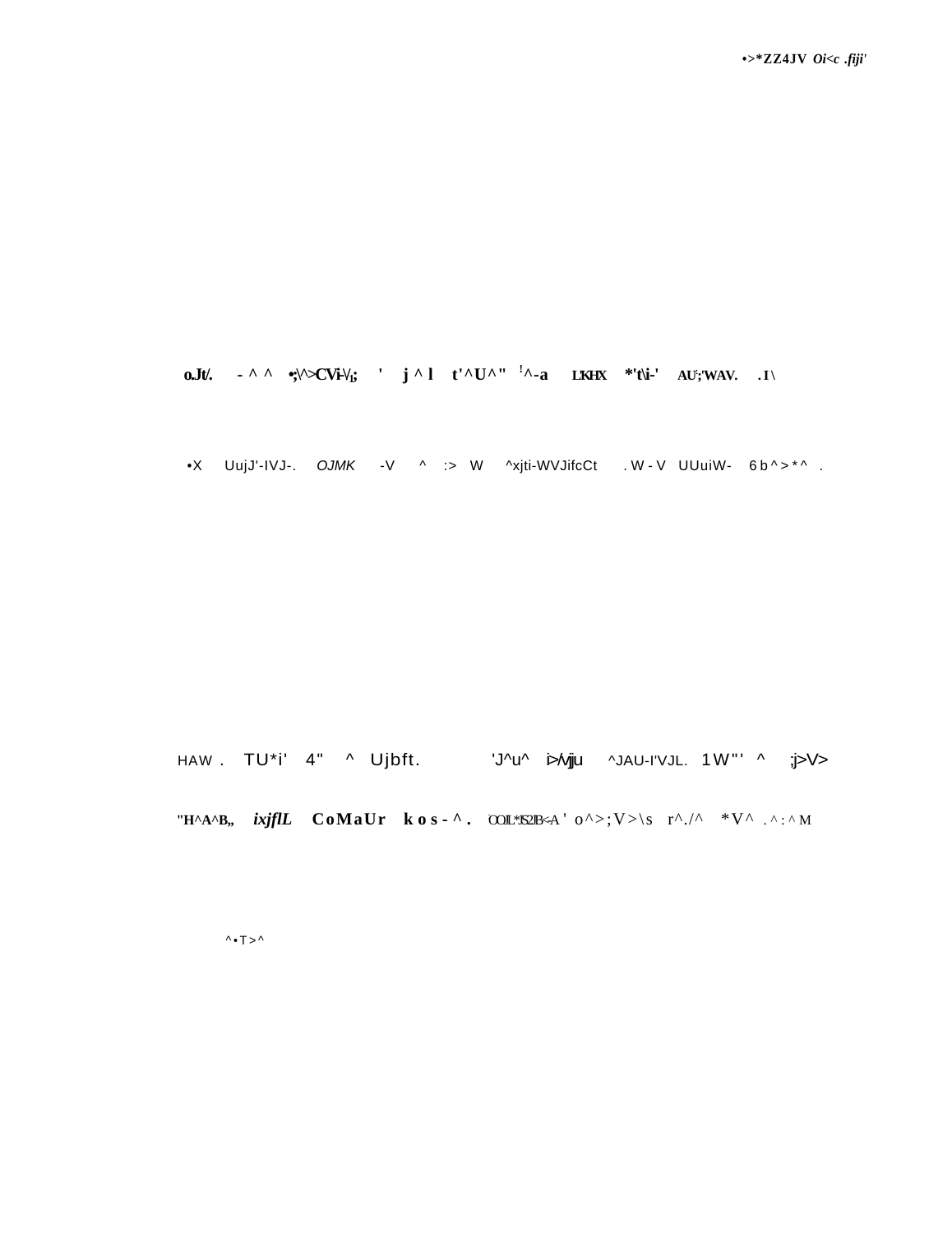iMi^)f<sub>ov</sub>-"U ^Su^J" tWiiiif^ ^ t " M uVc dLu^rf;^ 'X Wad, oV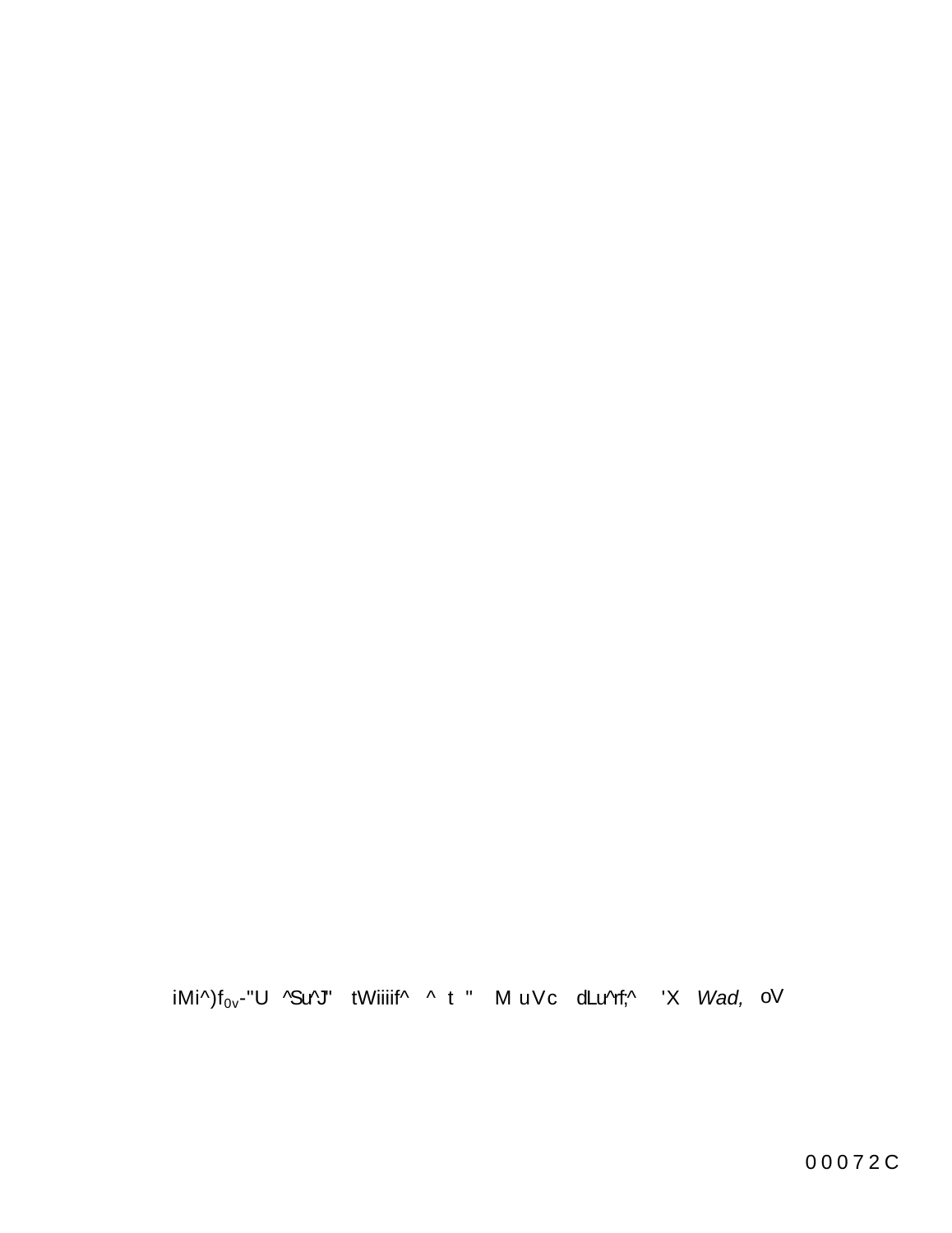### ^ON^UX^'ONi

 $\lambda$  .

"\ TACc&ps u>W^ ^'rviu &i&d\$ KU| (uiuu^\jfA£>juJ"

 $(2^{\wedge}$   $f^*WA^*$  ' $\wedge$ y Ofy A «  $\wedge$  i|. o  $\wedge$  Oj

### ti

Him $\gg$ us<sup>^</sup> Vc ir<sup>^</sup>diu" o. -feu\* tHoi. tt| TJW/£ .- CY" K<sup>^</sup>O£«£ho\ W  $1^*$  of  $\cdot$   $\cdot$   $f \rightarrow '$  $t \pm 1$  $f$ i I<sup> $\land$ </sup>JJK  $^{\mathsf{m}+\mathsf{n} \mathsf{C}}$   $\mathsf{H}\mathsf{L}\mathsf{L}^*$  JU^tV.

 $>\i{N}$ 

(W\*^^^; bod" oJ^u\*- wL^W ^u^Siu^tS, ^^uj?kt oJ'W ru^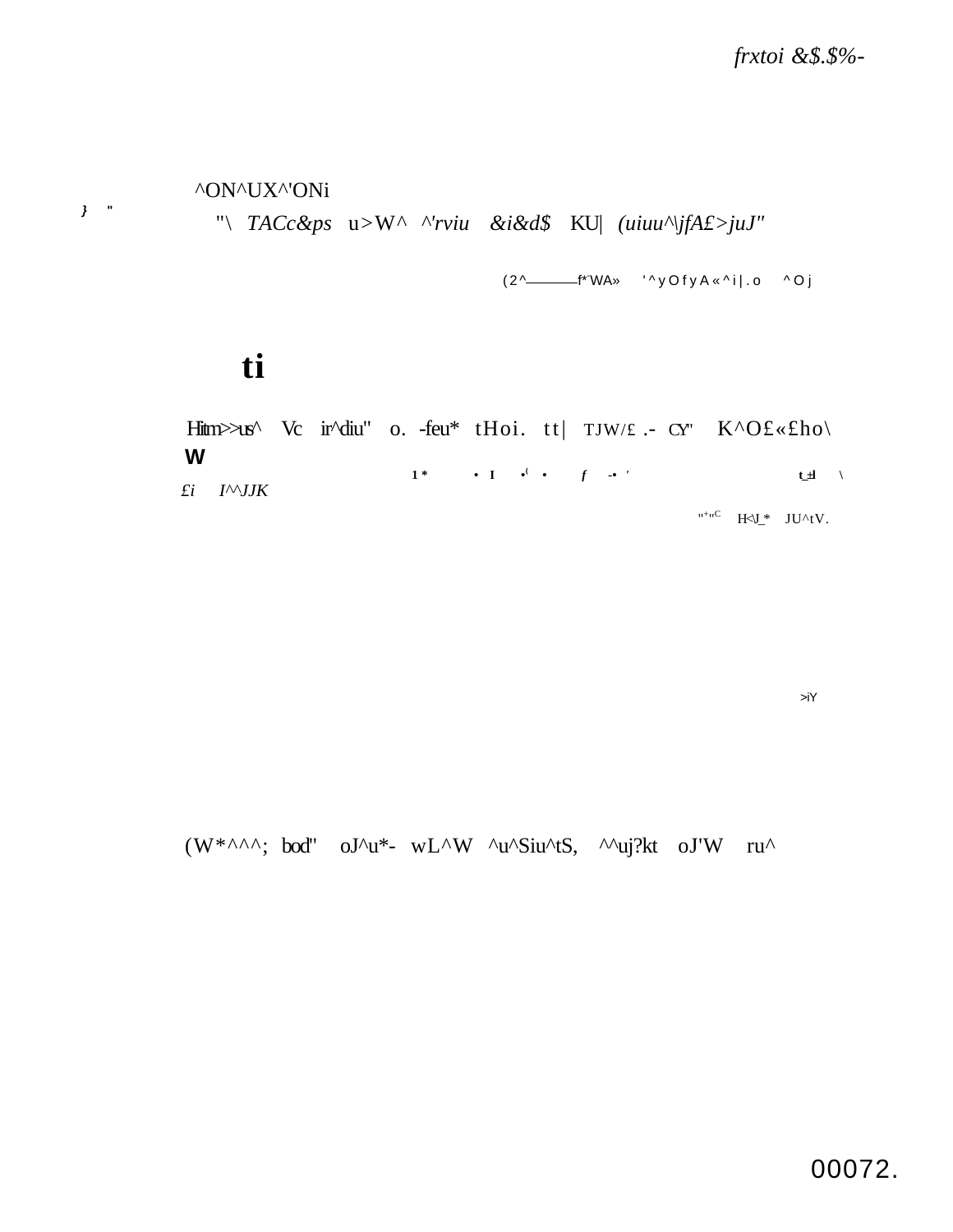<sup>1</sup> "JM, Kitjr <iAc e\*uu>M^ (L:^odtudr, iusiA. i^^iLr \X>^-'\_\_\_\_'tffX&Atf .-«>>,<,  $*$  ^

 $\wedge$ .  $\wedge$  i  $\wedge$  ' i u  $\wedge$ . -A  $\wedge$  ' ---sab w\*\*.  $\wedge$  wull  $\wedge$ .. \ \ i  $\wedge$  &UI <sup>f</sup>

 $N \circ N$  -toteff-JJ\*. \*\* ^ - ^ M V ^r J-^i^' ^ ' " ^ . ^b\*\*\*- '^ ~> J>\*<sup>L</sup>-N^ j-wiJ^

f.jitA\* SU«JL V^ar:s c\\\Sc. • \$W'^A\*A- W " Vk \*^\* u " '^vj^<sup>1</sup>

UA. a  $1^{\circ}$ qsp^ :^-ini.i?)  $1^{\circ}$  .^.Vk '- ^j'k -\*-\*\*\*\* '-^.u/ :.rv^ \*Uu\iU(i\*v ctf^  $\cdot$  &\*&. -  $\cdot$  OKL-^xaf" UA>> be\* -\*-tv ^s^W',j^;;

x '->vi. ^:U'V>- . \* 'A^ <sup>!</sup>- ,WXc ivi>Jc< ''^v ^. iV)jy.V-i,ia JI +( C^'Jii\. - "~

 $\bullet$ i/^^'eC '-OA "^twaWil i 'K^CwtiT\*, twit\* i'J~ ouK-.^ Wj'c W^..;....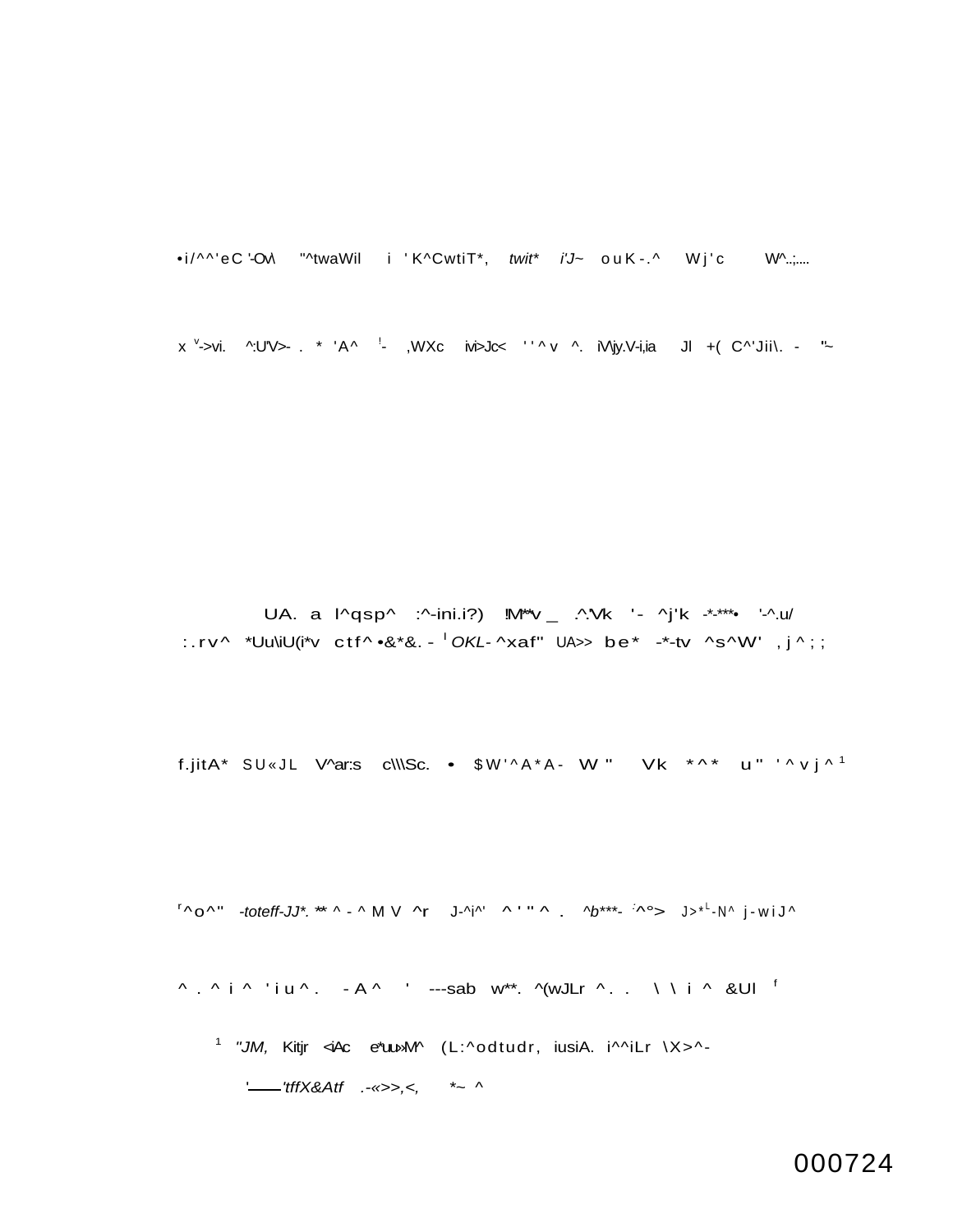## **Third Geneva Convention**

From Wikipedia, the free encyclopedia.

The Third Geneva Convention regarded the treatment of prisoners of war. It was adopted in 1929 as an extension to the rights guaranteed by the Hague Convention of 1907. It was revised in 1949, with the modified form adopted on August 12, 1949 by the Diplomatic Conference for the Establishment of International Conventions for the Protection of Victims of War, held in Geneva from April 21 to August 12,1949, and entered into force on October 21,1950.

Those entitled to prisoner of war status include:

- 4A(2) Members of other militias and members of other volunteer corps, including those of organized resistance movements, provided that they fulfil the following conditions:
	- (a) that of being commanded by a person responsible for his subordinates;
	- (b) that of having a fixed distinctive sign recognizable at a distance (although this is not required under the First Additional Protocol);
	- (c) that of carrying arms openly;
	- (d) that of conducting their operations in accordance with the laws and customs of war.
- 4A(3) Members of regular armed forces who profess allegiance to a government or an authority not recognized by the Detaining Power.
- 4A(6) Inhabitants of a non-occupied territory, who on the approach of the enemy spontaneously take up arms to resist the invading forces, without having had time to form themselves into regular armed units, provided they carry arms openly and respect the laws and customs of war.

The exact definition of "lawful combatant" has been subject to a number of discussions in view of a number of public military conflicts in the 2000s, including the U.S. invasions of Afghanistan and Iraq. Because many of the people fighting do not have uniforms it is claimed that they do not display a "fixed distinctive sign recognisable at a distance" are not entitled to the protections of the Geneva Convention as they are not "lawful combatants" (see unlawful combatant). Problems with such distinctions include the status of snipers and special forces, who wear clothing such as Ghillie suits which are specifically intended to prevent identification of them at a distance and who seek to avoid being visible until the time of their attack, but who still want to be considered to be prisoners of war.

Contents i 1 Exemptions 2 Excerpts 13 See also i 4 External links

### Exemptions

There exists exemptions to the Third Convention for "High Contracting Parties" to this convention. In the case of a conflict between a signatory and a non-signatory the signatory shall remain bound until such time as the nonsignatory no longer acts under the strictures of the convention.

(Art 2) "...Although one of the Powers in conflict may not be a party to the present Convention, the Powers who are parties thereto shall remain bound by it in their mutual relations. They shall furthermore be bound by the Convention in relation to the said Power, if the latter accepts and applies the provisions thereof."

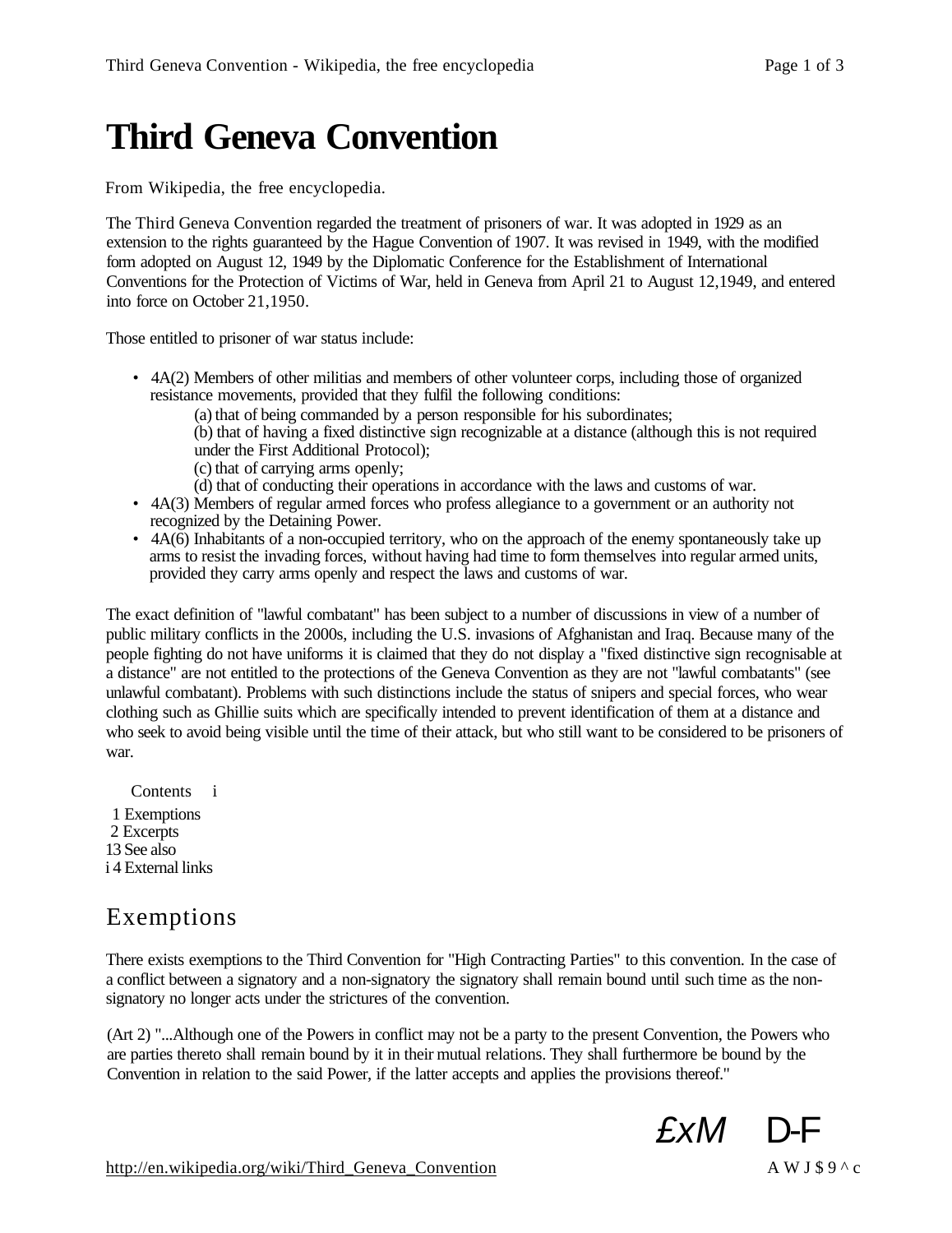agreements, all or part of the other provisions of the present Convention.

The application of the preceding provisions shad not affect the legal status of the Parties to the conflict.

Art, 4. A. Prisoners of war, in the sense of the present Convention, are persons belonging to one of the following categories, who have fallen Into the power of the enemy:

(1) Members of the armed forces of a Party to the conflict, as welt as members of militias or volunteer corps forming part of such armed forces.

(2) Members of other militias and members of other volunteer corps, including those of organized resistance movements, belonging to a Party to the conflict and operating in or outside their own territory, even if this territory Is occupied, provided that such militias or volunteer corps, including such organized resistance movements, fulfil the following conditions:! (a) that of being commanded by a person responsible for his subordinates; (b) that of having a fixed distinctive sign recognizable at a distance; (c) that of carrying arms openly; (d) that of conducting their operations In accordance with the laws and customs of war.

(3) Members of regular armed forces who profess allegiance to a government or an authority not recognized by the Detaining Power.

(4) Persons who accompany the armed forces without actually being members thereof, such as civilian members of military aircraft crews, war correspondents, supply contractors, members of labour units or of services responsible for the welfare of the armed forces, provided that they have received authorization, from the armed forces which they accompany, who shall provide them for that purpose with an Identity card similar to the annexed model.

(5) Members of crews, Including masters, pilots and apprentices, of the merchant marine and the crews of civil aircraft of the Parties to the conflict, who do not benefit by more favourable treatment under any other provisions of International law.

(6) Inhabitants of a non-occupied territory, who on the approach of the enemy spontaneously take up arms to resist the invading forces, without having had time to form themselves into regular armed units, provided they carry arms openly and respect the laws and customs of war.

B. The following shall likewise be treated as prisoners of war under the present Convention: (I) Persons belonging, or having belonged, to the armed forces of the occupied country, If the occupying Power considers It necessary by reason of such allegiance to intem them, even though it has originally liberated them while hostilities were going on outside the territory It occupies, in particular where such persons have made an unsuccessful attempt to rejoin the armed forces to which they belong and which are engaged in combat, or where they fail to comply with a summons made to them with a view to internment.

(2) The persons belonging to one of the categories enumerated in the present Article, who have been received by neutral or non-belligerent Powers on their territory and whom these Powers are required to Intern under International law, without prejudice to any more favourable treatment which these Powers may choose to give and with the exception of Articles 8, 10, 15, 30, fifth paragraph, 58-67, 92, 126 and, where diplomatic relations exist between the Parties to the conflict and the neutral or non-belligerent Power concerned, those Articles concerning the Protecting Power. Where such diplomatic relations exist, the Parties to a conflict on whom these persons depend shall be allowed to perform towards them the functions of a Protecting Power as provided in the present Convention, without prejudice to the functions which these Parties normally exercise In conformity with diplomatic and consular usage and treaties.

C- This Article shall in no way affect the status of medical personnel and chaplains as provided for In Article 33 of the present Convention.

Art. 5. The present Convention shall apply to the persons referred to In Article 4 from the time they fall into the power of the enemy and until their final release end repatriation.

Should any doubt arise as to whether persons, having committed a belligerent act and having fallen Into the hands of the enemy, belong to any of the categories enumerated in Article 4, such persons shall enjoy the protection of the present Convention until such time as their status has been determined by a competent tribunal.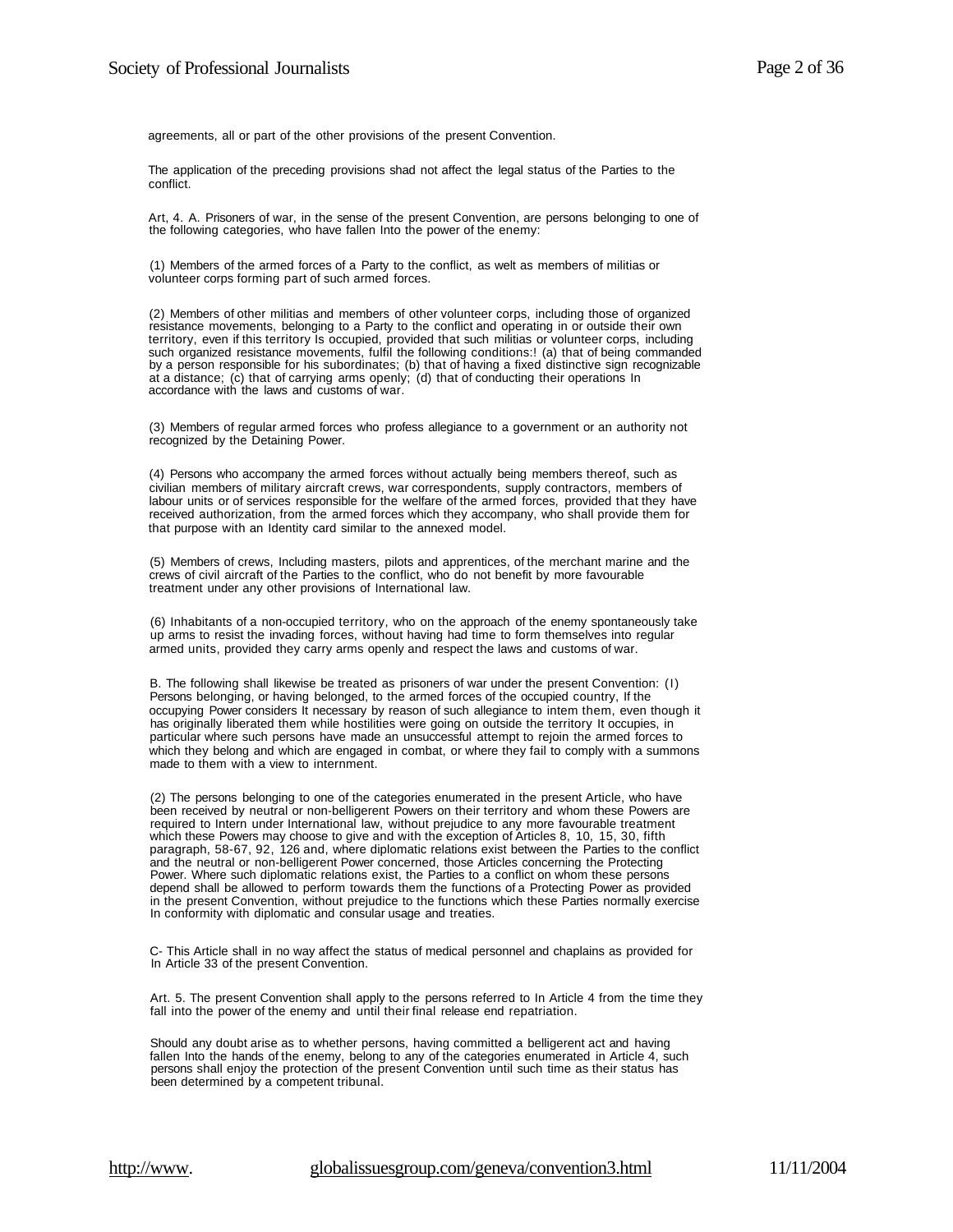Art. 6. In addition to the agreements expressly provided for In Articles 10, 23, 28, 33, 60, 65, 66, 67, 72, 73, 75,109, 110,118, H9,122 and 132, the High Contracting Parties may conclude other special agreements for all matters concerning which they may deem It suitable to make separate provision. No special agreement shall adversely affect the situation of prisoners of war, as defined by the present Convention, nor restrict the rights which it confers upon them.

Prisoners of war shall continue to have the benefit of such agreements as long as the Convention is applicable to them, except where express provisions to the contrary are contained in the aforesaid or In subsequent agreements, or where more favourable measures have been taken with regard to them by one or other of the Parties to the conflict.

Art. 7. Prisoners of war may In no circumstances renounce In part or in entirety the rights secured to them by the present Convention, and by the special agreements referred to in the foregoing Article, If such there be.

Art. B. The present Convention shall be applied with the cooperation and under the scrutiny of the Protecting Powers whose duty it is to safeguard the interests of the Parties to the conflict. For this purpose, the Protecting Powers may appoint, apart from their diplomatic or consular staff, delegates from amongst their own nationals or the nationals of other neutral Powers. The said delegates shall be subject to the approval of the Power with which they are to carry out their duties.

The Parties to the conflict shall facilitate to the greatest extent possible the task of the representatives or delegates of the Protecting Powers.

The representatives or delegates of the Protecting Powers shall not in any case exceed their mission under the present Convention. They shall, in particular, take account of the imperative necessities of security of the State wherein they carry out their duties.

Art. 9. The provisions of the present convention constitute no obstacle to the humanitarian activities which the International Committee of the Red Cross or any other impartial humanitarian organization may, subject to the consent of the Parties to the conflict concerned, undertake for the protection of prisoners of war and for their relief.

Art. 10. The High Contracting Parties may at any time agree to entrust to an organization which offers all guarantees of Impartiality and efficacy the duties incumbent on the Protecting Powers by virtue of the present Convention.

When prisoners of war do not benefit or cease to benefit, no matter for what reason, by the activities of a Protecting Power or of an organization provided for in the first paragraph above, the Detaining Power shall request a neutral State, or such an organization, to undertake the functions performed under the present Convention by a Protecting Power designated by the Parties to a conflict.

If protection cannot be arranged accordingly, the Detaining Power shall request or shall accept, subject to the provisions of this Article, the offer of the services of a humanitarian organization, such as the International Committee of the Red Cross to assume the humanitarian functions performed by Protecting Powers under the present Convention.

Any neutral Power or any organization invited by the Power concerned or offering Itself for these purposes, shall be required to act with a sense of responsibility towards the Party to the conflict on which persons protected by the present Convention depend, and shall be required to furnish sufficient assurances that It is In a position to undertalce the appropriate functions and to discharge them impartially.

No derogation from the preceding provisions shall be made by special agreements between Powers one of which is restricted, even temporarily, in its freedom to negotiate with the other Power or its allies by reason of military events, more particularly where the whole, or a substantial part, of the territory of the said Power Is occupied.

Whenever in the present convention mention is made of a Protecting Power, such mention applies to substitute organizations in the sense of the present Article.

Art-11. In cases where they deem it advisable in the interest of protected persons, particularly in cases of disagreement between the Parties to the conflict as to the application or interpretation of the provisions of the present Convention, the Protecting Powers shall lend their good offices with a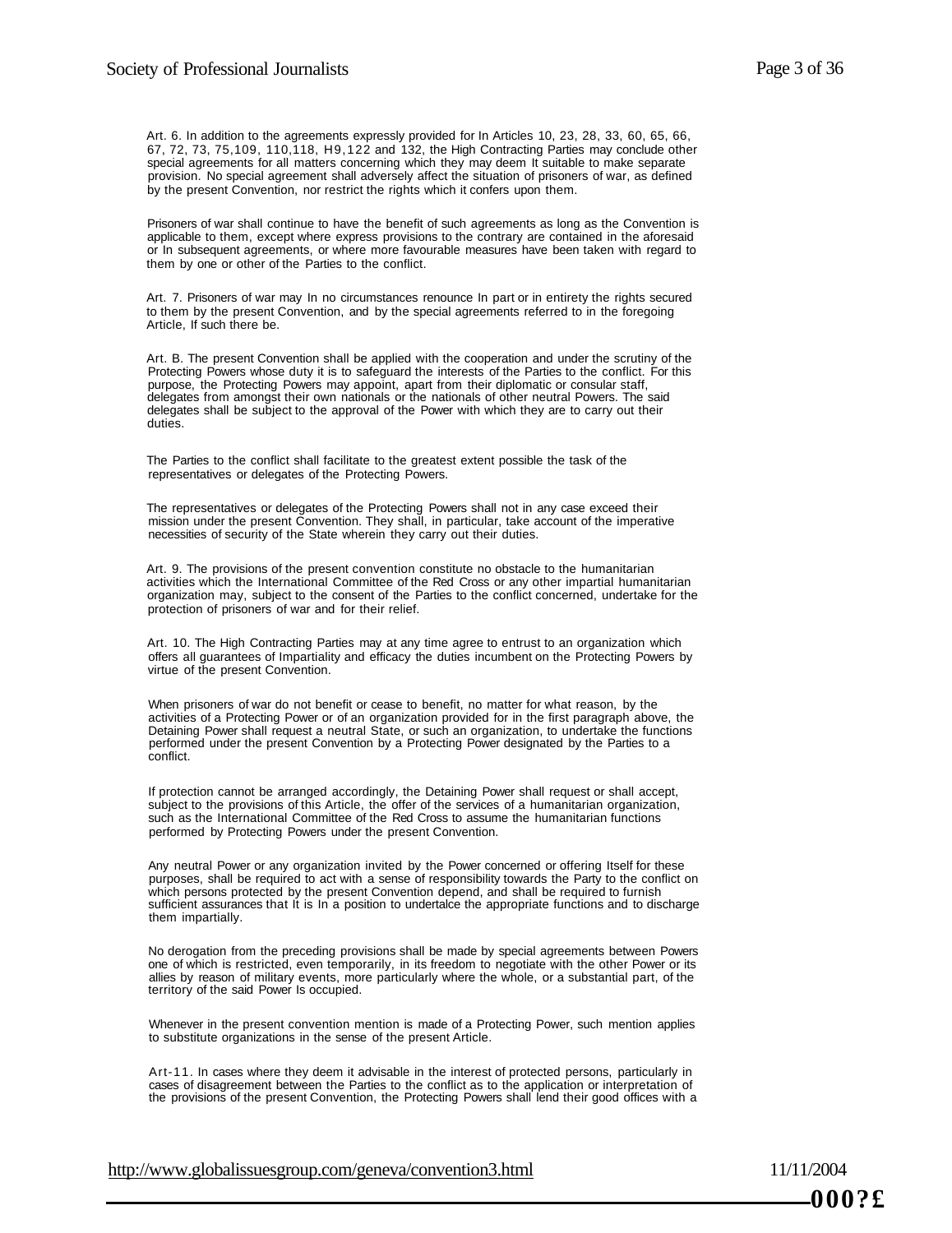view to settling the disagreement.

For this purpose, each of the Protecting Powers may, either at the invitation of one Party or on Its own initiative, propose to the Parties to the conflict s meeting of their representatives, and In particular of the authorities responsible for prisoners of war, possibly on neutral territory suitably chosen. The Parties to the conflict shall be bound to give effect to the proposals made to them for this purpose. The Protecting Powers may, if necessary, propose for approval by the Parties to the conflict a person belonging to a neutral Power, or delegated by the International Committee of the Red Cross, who shall be Invited to take part In such a meeting.

### **Part II . General Protection of Prisoners of War**

Art. 12. Prisoners of war are In the hands of the enemy Power, but not of the individuals or military units who have captured them. Irrespective of the Individual responsibilities that may exist, the Detaining Power Is responsible for the treatment given them.

Prisoners of war may only be transferred by the Detaining Power to a Power whidi Is a party to the Convention and after the Detaining Power has satisfied itself of the willingness and abifity of such transferee Power to apply the Convention. When prisoners of war are transferred under such drcumstanees, responsibility for the application of the Convention rests on the Power accepting them while they are in its custody.

Nevertheless, if that Power rails to carry out the provisions of the Convention In any Important respect, the Power by whom the prisoners of war were transferred shall, upon being notified by the Protecting Power, take effective measures to correct the situation or shall request the return of the prisoners of wan Such requests must be complied with.

Art, 13. Prisoners of war must at all times be humanely treated. Any unlawful act or omission by the Detaining Power causing death or seriously endangering the health of a prisoner of war in Its custody Is prohibited, and will be regarded as a serious breach of the present Convention. In particular, no prisoner of war may be subjected to physical mutilation or to medical or scientific experiments of any kind which are not Justified by the medical, dental or hospital treatment of the prisoner concerned and carried out in his interest.

Likewise, prisoners of war must at all times be protected, particularly against acts of violence or intimidation and against insults and public curiosity.

Measures of reprisal against prisoners of war are prohibited.

Art. 14. Prisoners of war are entitled in all circumstances to respect for their persons and their honour.

Women shall be treated with all the regard due to their sex and shall in all cases benefit by treatment as favourable as that granted to men.

Prisoners of war shell retain the full civil capacity which they enjoyed at the time of their capture. The Detaining Power may not restrict the exercise, either within or without Its own territory, of the rights such capacity confers except in so far as the captivity requires.

Art. 15. The Power detaining prisoners of war shall be bound to provide free of charge for their maintenance and for the medical attention required by their state of health.

Art. 16, Taking into consideration the provisions of the present convention relating to rank and sex, and subject to any privileged treatment which may be accorded to them by reason of their state of health, age or professional qualifications, all prisoners of war shall be treated alike by the Detaining Power, without any adverse distinction based on race, nationality, religious belief or political opinions, or any other distinction founded on similar criteria.

### **Part III . Captivity**

### **Section 1. Beginning of Captivity**

Art. 17. Every prisoner of war, when questioned on the subject, is bound to give only his surname,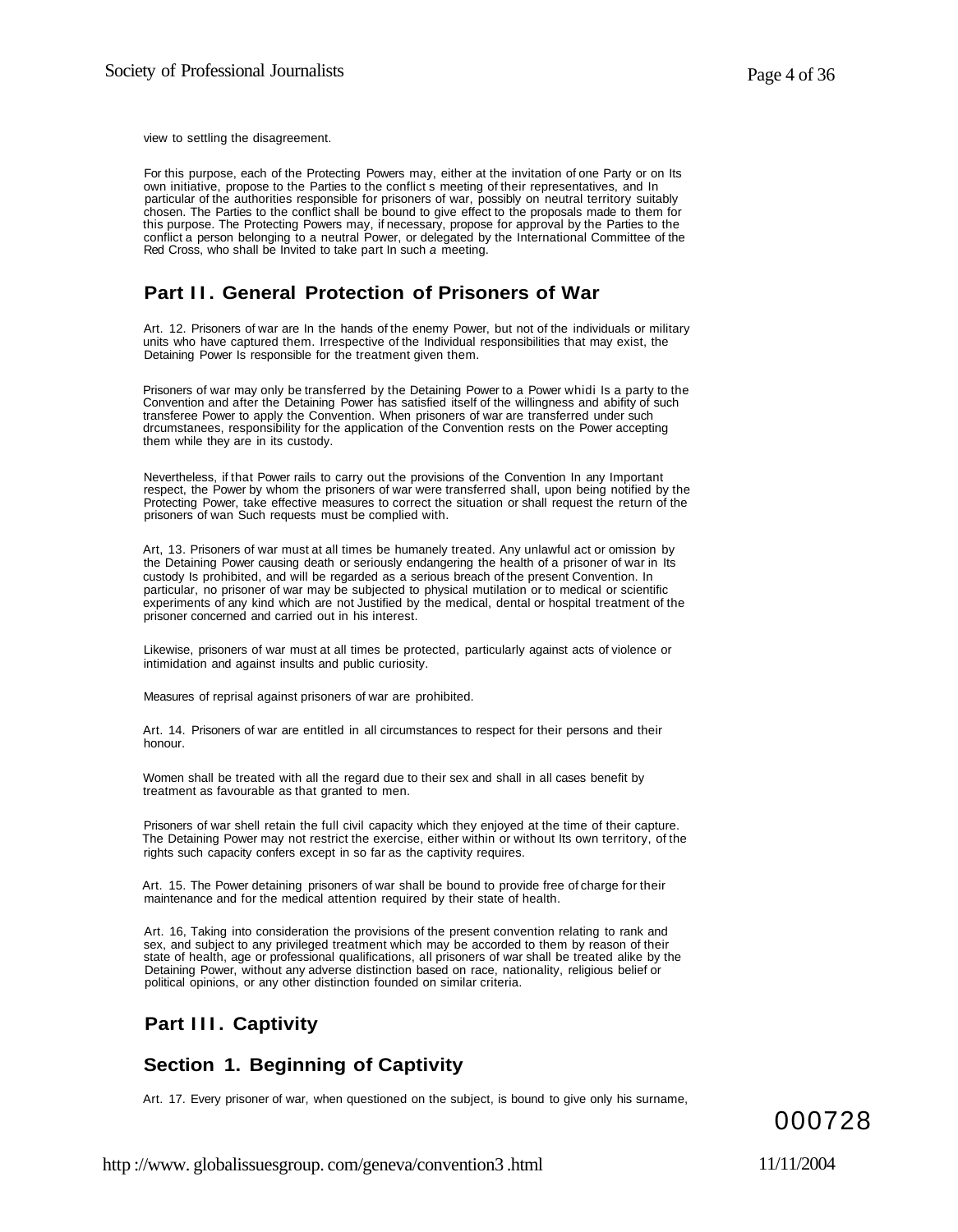first names and rank, date of birth, and army, regimental, personal or serial number, or falling this, equivalent information.

If he wilfully infringes this rule, he may render himself liable to a restriction of the privileges accorded to his rank or status.

Each Party to a conflict is required to furnish the persons under its jurisdiction who are liable to become prisoners of war, with an Identity card showing the owner's surname, first names, rank, army, regimental, personal or serial number or equivalent Information, and date of birth. The fdentity card may, furthermore, bear the signature or the fingerprints, or both, of the owner, and may bear, as well, any other information the Party to the conflict may wish to add concerning persons belonging to Its armed forces. As far as possible the card shall measure 6.5 x 10 cm. and shall be Issued in duplicate. The identity card shall be shown by the prisoner of war upon demand, but may In no case be taken away from him.

No physical or mental torture, nor any other form of coercion, may be inflicted on prisoners of war to secure from them Information of any kind whatever. Prisoners of war who refuse to answer may not be threatened, Insulted, or exposed to unpleasant or disadvantageous treatment of any kind.

Prisoners of war who, owing to their physical or mental condition, are unable to state their Identity, shall be handed over to the medical service. The identity or such prisoners shall be established by all possible means, subject to the provisions of the preceding paragraph.

The questioning of prisoners of war shall be carried out In a language which they understand.

Art. 18. All effects and articles of personal use, except arms, horses, military equipment and military documents, shall remain in the possession of prisoners of war, likewise their metal helmets and gas masks and like articles issued for personal protection. Effects and articles used for their clothing or feeding shall likewise remain In their possession, even if such effects and articles belong to their regulation military equipment.

At no time should prisoners of war be without identity documents. The Detaining Power shall supply such documents to prisoners of war who possess none.

Badges of rank and nationality, decorations and articles having above all a personal or sentimental value may not be taken from prisoners of war.

Sums of money carried by prisoners of war may not be taken away from them except by order of an officer, and after the amount and particulars of the owner have been recorded In a special register and an itemized receipt has been given, legibly inscribed with the name, rank and unit of the person Issuing the said receipt. Sums in the currency of the Detaining Power, or which are changed Into such currency at the prisoner's request, shall be placed to the credit of the prisoner's account as provided in Article 64.

The Detaining Power may withdraw articles of value from prisoners of war only for reasons of security; when such articles are withdrawn, the procedure laid down for sums of money Impounded shall apply.

Such objects, likewise sums taken away In any currency other than that of the Detaining Power and the conversion of which has not been asked for by the owners, shall be kept In the custody of the Detaining Power and shall be returned In their initial shape to prisoners of war at the end of their captivity.

Art. 19. Prisoners of war shall be evacuated, as soon as possible after their capture, to camps situated in an area far enough from the combat zone for them to be out of danger.

Only those prisoners of war who, owing to wounds or sickness, would run greater risks by being evacuated than by remaining where they are, may be temporarily kept back in a danger zone.

Prisoners of war shall not be unnecessarily exposed to danger while awaiting evacuation from a fighting zone.

Art. 20. The evacuation of prisoners of war shall always be effected humanely and in conditions similar to those for the forces of the Detaining Power In their changes of station.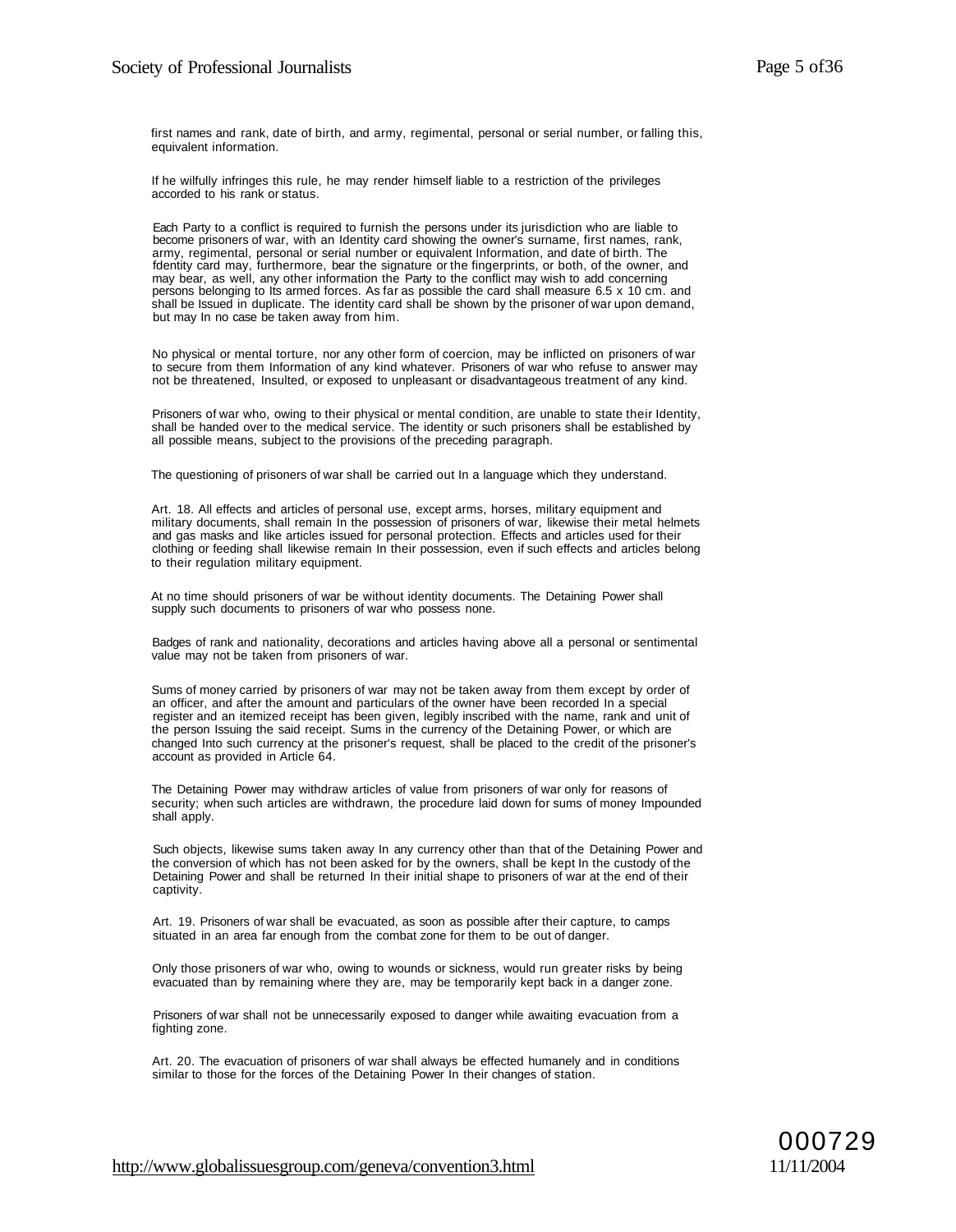**The Detaining Power shall supply prisoners of war who are being evacuated with sufficient food and potable water, and with the necessary clothing and medical attention. The Detaining Power shall take all suitable precautions to ensure their safety during evacuation, and shall establish as soon as possible a list of the prisoners of war who are evacuated.** 

**If prisoners of war must, during evacuation, pass through transit camps, their stay In such camps shall be as brief as possible.** 

### **Section II . Internment of Prisoners of War**

### **Chapter I. General Observations**

**Art. 21. The Detaining Power may subject prisoners of war to Internment. It may impose on them the obligation of not leaving, beyond certain limits, the camp where they are Interned, or if the said camp is fenced In, of not going outside Its perimeter. Subject to the provisions of the present Convention relative to penal and disciplinary sanctions, prisoners of war may not be held in close confinement except where necessary to safeguard their health and then only during the continuation of the circumstances which make such confinement necessary.** 

**Prisoners of war may be partially or wholly released on parole or promise, In so far as Is allowed by the laws of the Power on which they depend. Such measures shall betaken particularly in cases where this may contribute to the improvement of their state of health. No prisoner of war shall be compelled to accept liberty on parole or promise,** 

**Upon the outbreak of hostilities, each Party to the conflict shall notify the adverse Party of the laws and regulations allowing or forbidding its own nationals to accept liberty on parole or promise. Prisoners of war who are paroled or who have given their promise in conformity with the laws and regulations so notified, are bound on their personal honour scrupulously to fulfil, both towards the Power on which they depend and towards the Power which has captured them, the engagements of their paroles or promises. In such cases, the Power on which they depend is bound neither to require nor to accept from them any service incompatible with the parole or promise given.** 

**Art. 22. Prisoners of war may be Interned only In premises located on land and affording every guarantee of hygiene and heafthfulness. Except in particular cases which are justified by the Interest of the prisoners themselves, they shall not be Interned In penitentiaries.** 

**Prisoners of war interned in unhealthy areas, or where the climate is injurious for them, shall be removed as soon as possible to a more favourable climate.** 

**The Detaining Power shall assemble prisoners of war in camps or camp compounds according to their nationality, language and customs, provided that such prisoners shall not be separated from prisoners of war belonging to the armed forces with which they were serving at the time of their capture, except with their consent.** 

**Art. 23. No prisoner of war may at any time be sent to, or detained in areas where he may be exposed to the fire of the combat zone, nor may his presence be used to render certain points or areas immune from military operations.** 

**Prisoners of war shall have shelters against air bombardment and other hazards of war, to the same extent as the local civilian population. With the exception of those engaged in the protection of their quarters against the aforesaid hazards, they may enter such shelters as soon as possible after the giving of the alarm. Any other protective measure taken in favour of the population shall also apply to them.** 

**Detaining Powers shall give the Powers concerned, through the intermediary of the Protecting Powers, all useful Information regarding the geographical location of prisoner of war camps.** 

**Whenever military considerations permit, prisoner of war camps shall be indicated in the day-time by the letters PW or PG, placed so as to be clearly visible from the air. The Powers concerned may, however, agree upon any other system of marking. Only prisoner of war camps shall be marked as such.** 

**Art. 24. Transit or screening camps of a permanent kind shall be fitted out under conditions similar to those described in the present Section, and the prisoners therein shall have the same treatment**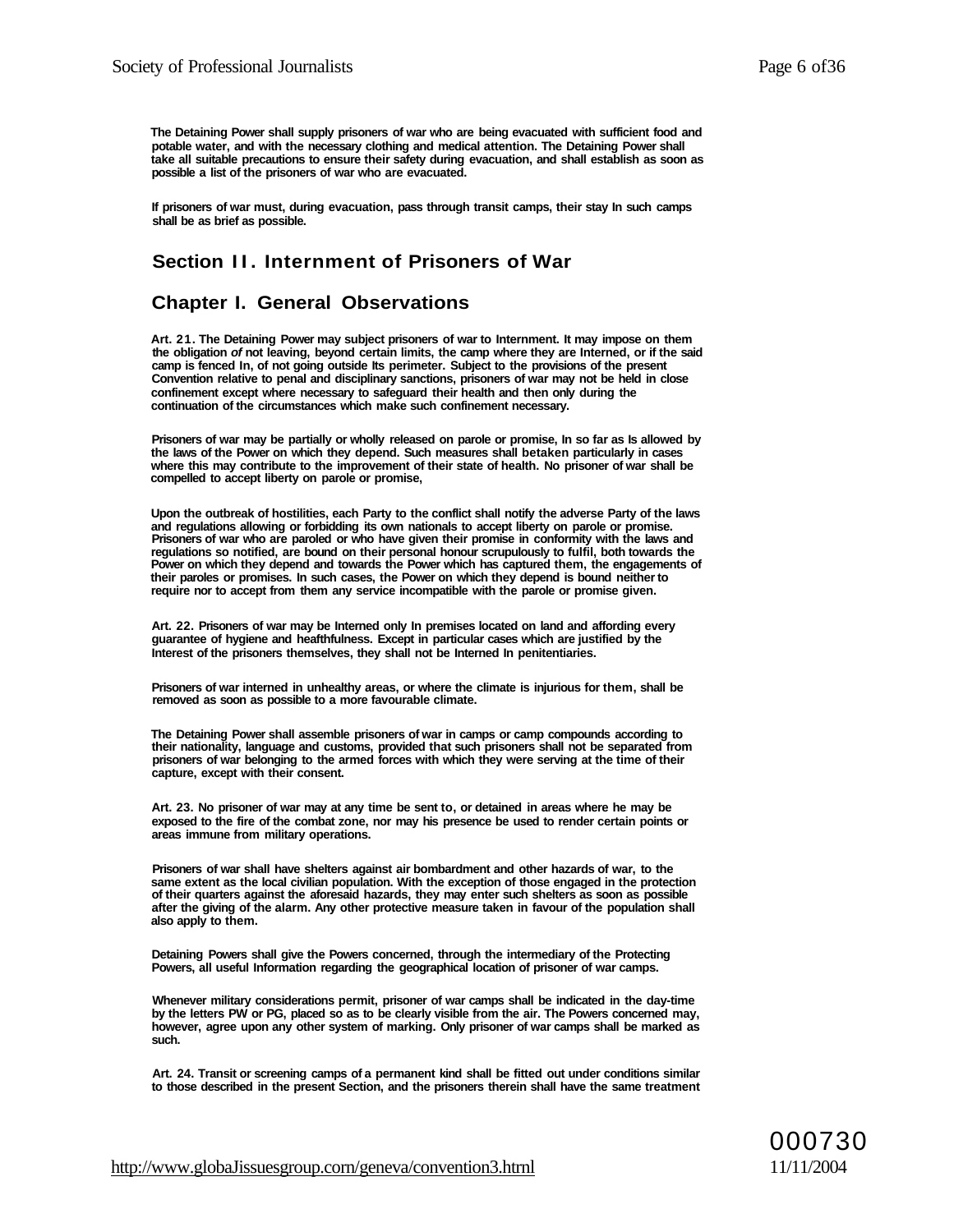as In other camps.

### **Chapter II . Quarters, Food and Clothing of Prisoners of War**

Art. 25. Prisoners of war shall be quartered) under conditions as favourable as those for the forces of the Detaining Power who are billeted in the same area. The said conditions shall make allowance for the habits and customs of the prisoners and shall in no case be prejudicial to their health.

The foregoing provisions shall apply in particular to the dormitories of prisoners of war as regards both total surface and minimum cubic space, and the general installations, bedding and blankets,

The premises provided for the use of prisoners of war individually or collectively, shall be entirely protected from dampness and adequately heated and lighted, In particular between dusk and lights out. All precautions must be taken against the danger of fire.

In any camps in which women prisoners of war, as well as men, are accommodated, separate dormitories shall be provided for them.

Art. 26. The basic daily food rations shall be sufficient in quantity, quality and variety to keep prisoners of war In good health and to prevent loss of weight or the development of nutritional deficiencies. Account shall also be taken of the habitual diet of the prisoners.

The Detaining Power shall supply prisoners of war who work with such additional rations as are necessary for the labour on which they are employed.

Sufficient drinking water shall be supplied to prisoners of war. The use of tobacco shall be permitted.

Prisoners of war shall, as far as possible, be associated with the preparation of their meals; they may be employed for that purpose in the kitchens. Furthermore, they shall be given the means of preparing, themselves, the additional food in their possession.

Adequate premises shall be provided for messing.

Collective disciplinary measures affecting food are prohibited.

Art. 27. Clothing, underwear and footwear shall be supplied to prisoners of war In sufficient quantities by the Detaining Power, which shall make allowance for the climate of the region where the prisoners are detained. Uniforms of enemy armed forces captured by the Detaining Power should, If suitable for the climate, be made available to clothe prisoners of war.

The regular replacement and repair of the above articles shall be assured by the Detaining Power. in addition, prisoners of war who work shall receive appropriate clothing, wherever the nature of the work demands.

Art. 28. Canteens shall be Installed in all camps, where prisoners of war may procure foodstuffs, soap and tobacco and ordinary articles in daily use. The tariff shall never be In excess of local market prices.

The profits made by camp canteens shall be used for the benefit of the prisoners; a special fund shall be created for this purpose. The prisoners' representative shall have the right to collaborate in the management of the canteen and of this fund.

When a camp is closed down, the credit balance of the special fund shall be handed to an international welfare organization, to be employed for the benefit of prisoners of war of the same nationality as those who have contributed to the fund, in case of a general repatriation, such profits shall be kept by the Detaining Power, subject to any agreement to the contrary between the Powers concerned.

### **Chapter III . Hygiene and Medical Attention**

000751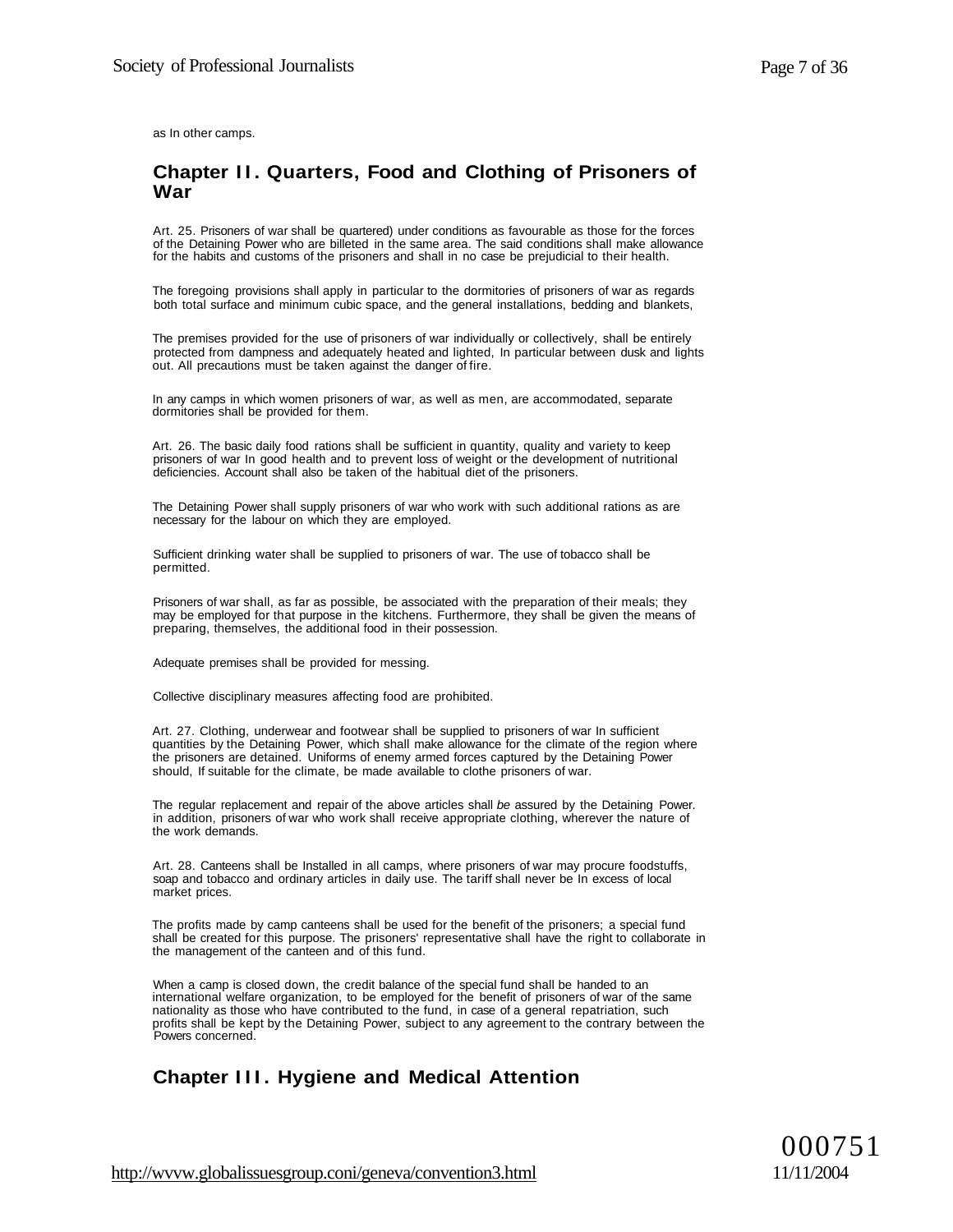**Art. 29, The Detaining Power shall be bound to take all sanitary measures necessary to ensure the cleanliness and healthfulness of camps and to prevent epidemics.** 

**Prisoners of war shall have for their use, day and night, conveniences which conform to the rules of hygiene and are maintained in a constant state of cleanliness. In any camps In which women prisoners of war are accommodated, separate conveniences shall be provided for them.** 

**Also, apart from the baths and showers with which the camps shall be furnished prisoners of war shall be provided with sufficient water and soap for their personal toilet and for washing their personal laundry; the necessary installations, facilities and time shall be granted them for that purpose.** 

**Art. 30. Every camp shall have an adequate infirmary where prisoners of war may have the attention they require, as well as appropriate diet. Isolation wards shall, if necessary, be set aside for cases of contagious or mental disease.** 

**Prisoners of war suffering from serious disease, or whose condition necessitates special treatment, a surgical operation or hospital care, must be admitted to any military or civilian medical unit where such treatment can be given, even if their repatriation is contemplated In the near future. Special facilities shall be afforded for the care to be given to the disabled, In particular to the blind, and for their, rehabilitation, pending repatriation.** 

**Prisoners of war shall have the attention, preferably, of medical personnel of the Power on which they depend and, If possible, of their nationality.** 

**Prisoners of war may not be prevented from presenting themselves to the medical authorities for examination. The detaining authorities shall, upon request. Issue to every prisoner who has undergone treatment, an official certificate indicating the nature of his Illness or injury, and the duration and kind of treatment received. A duplicate of this certificate shall be forwarded to the Central Prisoners of War Agency.** 

**The costs of treatment, Including those of any apparatus necessary for the maintenance of**  prisoners of war In good health, particularly dentures and other artificial appliances, and **spectacles, shall be borne by the Detaining Power.** 

**Art. 31. Medical inspections of prisoners of war shall be held at least once a month. They shall include the checking and the recording of the weight of each prisoner of war.** 

**Their purpose shall be, in particular, to supervise the general state of health, nutrition and cleanliness of prisoners and to detect contagious diseases, especially tuberculosis, malaria and venereal disease. For this purpose the most efficient methods available shall be employed, e.g. periodic mass miniature radiography for the early detection of tuberculosis.** 

**Art. 32. Prisoners of war who, though not attached to the medical service of their armed forces, are physicians, surgeons, dentists, nurses or medical orderlies, may be required by the Detaining Power to exercise their medical functions In the Interests of prisoners of war dependent on the same Power. In that case they shall continue to be prisoners of war, but shall receive the same treatment as corresponding medical personnel retained by the Detaining Power. They shall be exempted from any other work under Article 49.** 

### **Chapter IV. Medical Personnel and Chaplains Retained to Assist Prisoners of War**

**Art. 33. Members of the medical personnel and chaplains white retained by the Detaining Power with a view to assisting prisoners of war, shall not be considered as prisoners of war. They shad, however, receive as a minimum the benefits and protection of the present Convention, and shall also be granted all facilities necessary to provide for the medical care of, and religious ministration to prisoners of war.** 

**They shall continue to exercise their medical and spiritual functions for the benefit of prisoners of war, preferably those belonging to the armed forces upon which they depend, within the scope of the military laws and regulations of the Detaining Power and under the control of its competent services, in accordance with their professional etiquette. They shall also benefit by the following facilities In the exercise of their medical or spiritual functions:**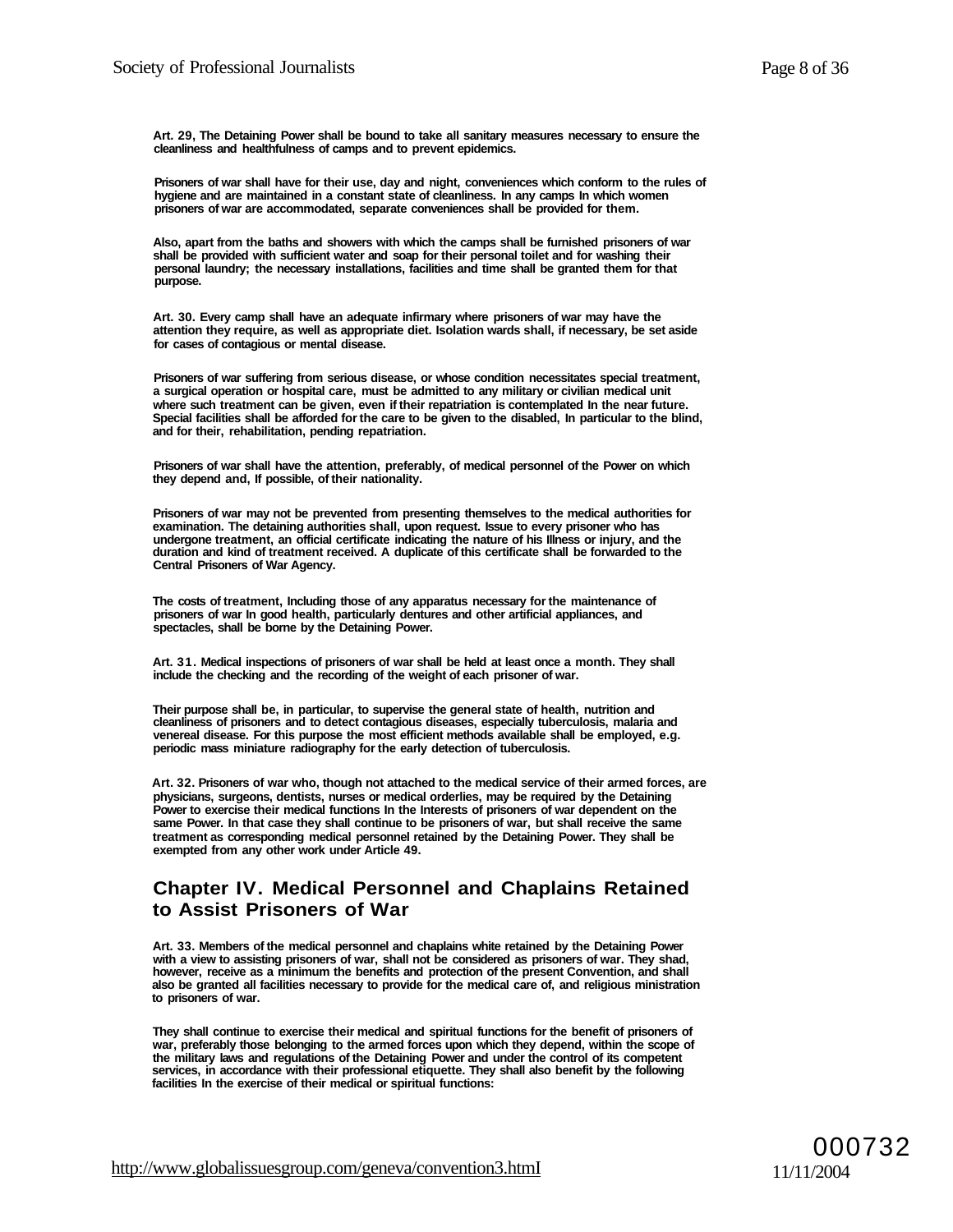(a) They shall be authorized to visit periodically prisoners of war situated in working detachments or In hospitals outside the camp. For this purpose, the Detaining Power shall place at their disposal the necessary means of transport.

(b) The senior medical officer In each camp shall be responsible to the camp military authorities for everything connected with the activities of retained medical personnel. For this purpose, Parties to the conflict shall agree at the outbreak of hostilities on the subject of the corresponding ranks of the medical personnel, including that of societies mentioned in Article 26 of the Geneva Convention for the Amelioration of the Condition of the Wounded and Sick in Armed Forces in the Field of August 12, 1949. This senior medical officer, as well as chaplains, shall have the right to deal with the competent authorities of the camp on all questions relating to their duties. Such authorities shall afford them all necessary facilities for correspondence relating to these questions.

(c) Although they shall be subject to the internal discipline of the camp In which they are retained, such personnel may not be compelled to carry out any work other than that concerned with their medical or religious duties.

During hostilities, the Parties to the conflict shall agree concerning the possible relief of retained personnel and shall settle the procedure to be followed.

None of the preceding provisions shall relieve the Detaining Power of its obligations with regard to prisoners of war from the medical or spiritual point of view.

### **Chapter V. Religious, Intellectual and Physical Activities**

Art. 34. Prisoners of war shall enjoy complete latitude In the exercise of their religious duties, including attendance at the service of their faith, on condition that they comply with the disciplinary routine prescribed by the military authorities.

Adequate premises shall be provided where religious services may be held.

Art, 35. Chaplains who fall into the hands of the enemy Power and who remain or are retained with a view to assisting prisoners of war, shall be allowed to minister to them and to exercise freely their ministry amongst prisoners of war of the same religion, in accordance with their religious conscience. They shall be allocated among the various camps and labour detachments containing prisoners of war belonging to the same forces, speaking the same language or practising the same religion. They shall enjoy the necessary facilities, Including the means of transport provided for in Article 33, for visiting the prisoners of war outside their camp. They shall be free to correspond, subject to censorship, on matters concerning their religious duties with the ecclesiastical authorities In the country of detention and with International religious organizations. Letters and cards which they may send for this purpose shall be in addition to the quota provided for in Article 71.

Art. 36. Prisoners of war who are ministers of religion, without having officiated as chaplains to their own forces, shall be at liberty, whatever their denomination, to minister freely to the members of their community. For this purpose, they shall receive the same treatment as the chaplains retained by the Detaining Power. They shall not be obliged to do any other work,

Art. 37. When prisoners of war have not the assistance of a retained chaplain or of a prisoner of war minister of their faith, a minister belonging to the prisoners' or a similar denomination, or in his absence a qualified layman, If such a course Is feasible from a confessional point of view, shall be appointed, at the request of the prisoners concerned, to fill this office. This appointment, subject to the approval of the Detaining Power, shall take place with the agreement of the community of prisoners concerned and, wherever necessary, with the approval of the local religious authorities of the same faith. The person thus appointed shall comply with all regulations established by the Detaining Power In the interests of discipline and military security.

Art. 38. while respecting the individual preferences of every prisoner, the Detaining Power shall encourage the practice of Intellectual, educational, and recreational pursuits, sports and games amongst prisoners, and shall take the measures necessary to ensure the exercise thereof by providing them with adequate premises and necessary equipment

Prisoners shall have opportunities for taking physical exercise. Including sports and games, and for being out of doors. Sufficient open spaces shall be provided for this purpose In all camps.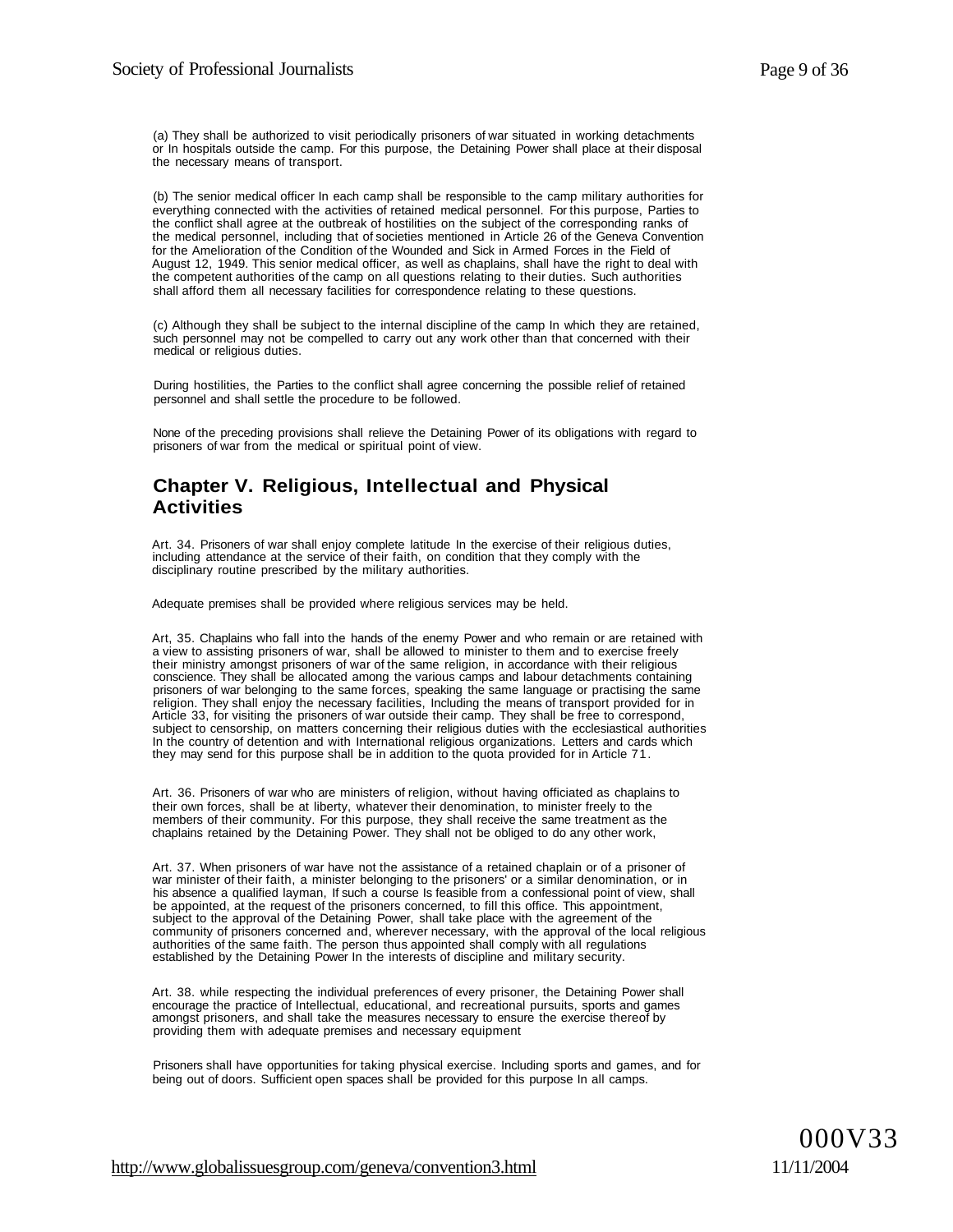### **Chapter VI. Discipline**

Art. 39. Every prisoner of war camp shall be put under the immediate authority of a responsible com missioned officer belonging to the regular armed forces of the Detaining Power, Such officer shall have in his possession a copy of the present Convention; he shall ensure that its provisions are known to the camp staff and the guard and shall be responsible, under the direction of his government, for its application.

Prisoners of war, with the exception of officers, must salute and show to all officers of the Detaining Power the external marks of respect provided for by the regulations applying In their own forces.

Officer prisoners of war are bound to salute only officers of a higher rank of the Detaining Power; they must, however, salute the camp commander regardless of his rank.

Art. 40. The wearing of badges of rank and nationality, as well as of decorations, shall be permitted.

Art. 41, in every camp Hie text of the present Convention and its Annexes and the contents of any special agreement provided for in Article 6, shall be posted, in the prisoners' own language. In places where all may read them. Copies shall be supplied, on request, to the prisoners who cannot have access to the copy which has been posted.

Regulations, orders, notices and publications of every kind relating to the conduct of prisoners of war shall be issued to them In a language which they understand. Such regulations, orders and publications shall be posted in the manner described above and copies shall be handed to the prisoners' representative. Every order and command addressed to prisoners of war individually must likewise be given In a language which they understand.

Art, 42. The use of weapons against prisoners of war, especially against those who are escaping or attempting to escape, shall constitute an extreme measure, which shall always be preceded by warnings appropriate to the circumstances.

### **Chapter VII . Rank of Prisoners of War**

Art. 43. Upon the outbreak of hostilities, the Parties to the conflict shall communicate to one another the titles and ranks of all the persons mentioned in Article 4 of the present Convention, in order to ensure equality of treatment between prisoners of equivalent rank. Titles and ranks which are subsequently created shall form the subject of similar communications.

The Detaining Power shall recognize promotions in rank which have been accorded to prisoners of war and which have been duly notified by the Power on which these prisoners depend.

Art. 44. Officers and prisoners of equivalent status shall be treated with the regard due to their rank and age.

In order to ensure service In officers' camps, other ranks of the same armed forces who, as far as possible, speak the same language, shall be assigned in sufficient numbers, account being taken of the rank of officers and prisoners of equivalent status. Such orderlies shall not be required to perform any other work.

Supervision of the mess by the officers themselves shall be facilitated In every way.

Art. 45. Prisoners of war other than officers and prisoners of equivalent status shall be treated with the regard due to their rank and age.

Supervision of the mess by the prisoners themselves shall be facilitated in every way.

### **Chapter VIII . Transfer of Prisoners of War after their Arrival in Camp**

000724 11/11/2004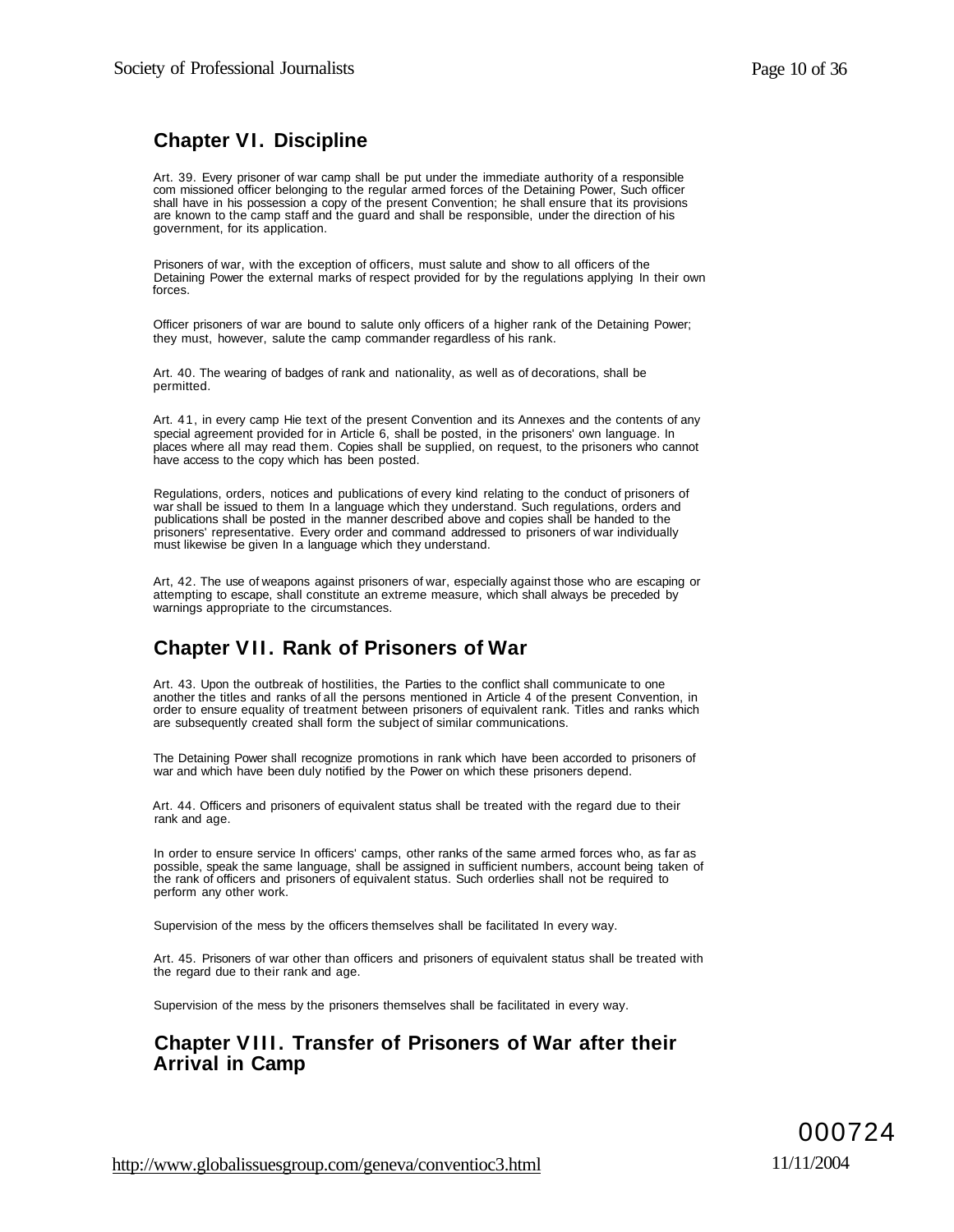Art. 46. The Detaining Power, when deciding upon the transfer of prisoners of war, shall take Into account the Interests of the prisoners themselves, more especially so as not to Increase the difficulty of their repatriation.

The transfer of prisoners of war shall always be effected humanely and in conditions not less favourable than those under which the forces of the Detaining Power are transferred. Account shall always be taken of the climatic conditions to which the prisoners of war are accustomed and the conditions of transfer shall In no case be prejudicial to their health.

The Detaining Power shall supply prisoners of war during transfer with sufficient food and drinking water to keep them in good health, likewise with the necessary clothing, shelter and medical attention. The Detaining Power shall take adequate precautions especially in case of transport by sea or by air, to ensure their safety during transfer, and shall draw up a complete list of all transferred prisoners before their departure.

Art. 47. Sick or wounded prisoners of war shall not be transferred as long as their recovery may be endangered by the journey, unless their safety Imperatively demands It.

If the combat zone draws closer to a camp, the prisoners of war in the said camp shall not be transferred unless their transfer can be carried out In adequate conditions of safety, or unless they are exposed to greater risks by remaining on the spot than by being transferred.

Art. 48. In the event of transfer, prisoners of war shall be officially advised of their departure and of their new postal address. Such notifications shall be given In time for them to pack their luggage and Inform their next of kin.

They shall be allowed to take with them their personal effects, and the correspondence and parcels which have arrived for them, The weight of such baggage may be limited, if the conditions of transfer so require, to what each prisoner can reasonably carry, which shall in no case be more than twenty-five kilograms per head.

Mall and parcels addressed to their former camp shall be forwarded to them without delay. The camp commander shall take, In agreement with the prisoners' representative, any measures needed to ensure the transport of the prisoners' community property and of the luggage they are unable to take with them in consequence of restrictions Imposed by virtue of the second paragraph of this Article.

The costs of transfers shall be borne by the Detaining Power.

### **Section III . Labour of Prisoners of War**

Art. 49. The Detaining Power may utilize the labour of prisoners of war who are physically fit, talcing Into account their age, sex, rank and physical aptitude, and with a view particularly to maintaining them in a good state of physical and mental health.

Non-com missioned officers who are prisoners of war shall only be required to do supervisory work. Those not so required may ask for other suitable work which shall, so far as possible, be found for them.

If officers or persons of equivalent status ask for suitable work, it shall be found for them, so far as possible, but they may In no circumstances be compelled to work.

Art. 50. Besides work connected with camp administration, installation or maintenance, prisoners of war may be compelled to do only such work as Is included in the following classes;

(a) agriculture; (b) industries connected with the production or the extraction of raw materials, and manufacturing Industries, with the exception of metallurgical, machinery and chemical industries; public works and building operations which have no military character or purpose; (c) transport and handling of stores which are not military in character or purpose; (d) commercial business, and arts and crafts; <e) domestic service; (f) public utility services having no military character or purpose.

Should the above provisions be infringed, prisoners of war shall be allowed to exercise their right of complaint, In conformity with Article 78.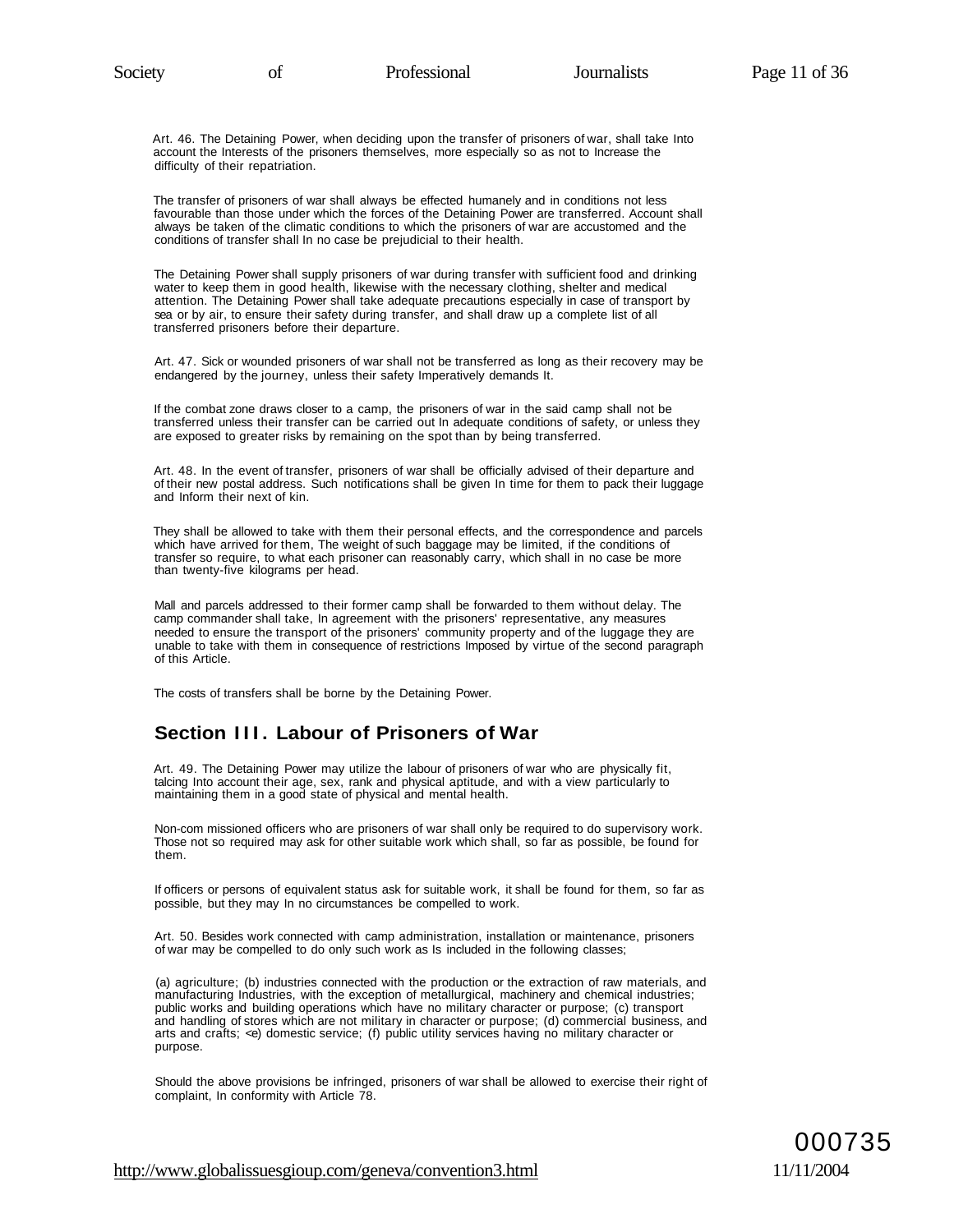#### Society of Professional Journalists **Page 12 of 36** Page 12 of 36

Art. 51. Prisoners of war must be granted suitable working conditions, especiatJy as regards accommodation, food, clothing and equipment; such conditions shall not be inferior to those enjoyed by nationals of the Detaining Power employed in simitar work; account shall also be taken of climatic conditions.

The Detaining Power, In utilizing the labour of prisoners of war, shall ensure that in areas in which such prisoners are employed, the national legislation concerning the protection of labour, and, more particularly, the regulations for the safety of workers, are duly applied.

Prisoners of war shall receive training and be provided with the means of protection suitable to the work they will have to do and similar to those accorded to the nationals of the Detaining Power. Subject to the provisions of Article 52, prisoners may be submitted to the normal risks run by these civilian workers.

Conditions of labour shall in no case be rendered more arduous by disciplinary measures-

Art. 52. Unless he be a volunteer, no prisoner of war may be employed on labour which is of an

unhealthy or dangerous nature.

No prisoner of war shall be assigned to labour which would be looked upon as humiliating for a member of the Detaining Power's own forces.

The removal of mines or similar devices shall be considered as dangerous labour.

Art. 53. The duration of the daily labour of prisoners of war, Including the time of the journey to and fro, shall not be excessive, and must in no case exceed that permitted for civilian workers In the district, who are nationals of the Detaining Power and employed on the same work.

Prisoners of war must be allowed. In the middle of the day's work, a rest of not less than one hour. This rest will be the same as that to which workers of the Detaining power are entitled, if the latter is of longer duration. They shall be allowed in addition a rest of twenty-four consecutive hours every week, preferably on Sunday or the day of rest In their country of origin. Furthermore, every prisoner who has worked for one year shall be granted a rest of eight consecutive days, during which his working pay shall be paid him.

If methods of labour such as piece work are employed, the length of the working period shall not be rendered excessive thereby.

Art. 54. The working pay due to prisoners of war shall be fixed in accordance with the provisions of Article 62 of the present convention.

Prisoners of war who sustain accidents in connection with work, or who contract a disease in the course, or In consequence of their work, shall receive all the care their condition may require. The Detaining Power shall furthermore deliver to such prisoners of war a medical certificate enabling them to submit their claims to the Power on which they depend, and shall send a duplicate to the Central Prisoners of War Agency provided for in Article 123.

Art. 55. The fitness of prisoners of war for work shall be periodically verified by medical examinations at least once a month. The examinations shall have particular regard to the nature of the work which prisoners of war are required to do.

If any prisoner of war considers himself incapable of working, he shall be permitted to appear before the medical authorities of his camp. Physicians or surgeons may recommend that the prisoners who are, in their opinion, unfit for work, be exempted therefrom.

Art. 56. The organization and administration of labour detachments shall be similar to those of prisoner of war camps.

Every labour detachment shall remain under the control of and administratively part of a prisoner of war camp. The military authorities and the commander of the said camp shall be responsible, under the direction of their government, for the observance of the provisions of the present Convention in labour detachments.

The camp commander shall keep an up-to-date record of the labour detachments dependent on his

<http://www.globalissuesgroup.com/geneva/coiiventiori3.html>11/11/2004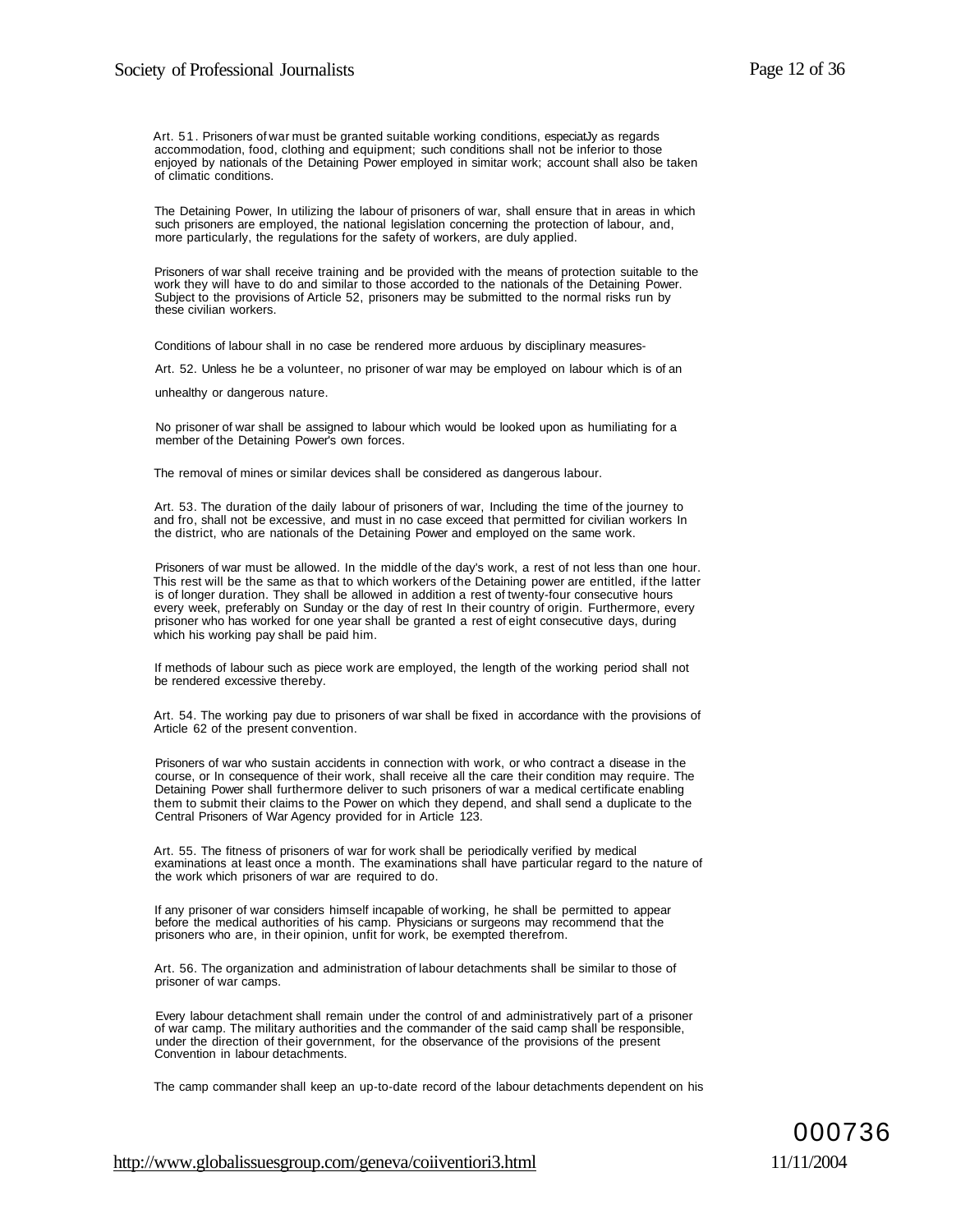camp, end shall communicate it to the delegates of the Protecting Power, of the International Committee of the Red Cross, or of other agencies giving relief to prisoners of war, who may visit the camp.

Art, 57. The treatment of prisoners of war who work for private persons, even if the latter are responsible for guarding and protecting them, shall not be Inferior to that which is provided for by the present Convention. The Detaining Power, the military authorities and the commander of the camp to which such prisoners belong shall be entirely responsible for the maintenance, care, treatment, and payment of the working pay of such prisoners of war,

Such prisoners of war shall have the right to remain In communication with the prisoners' representatives In the camps on which they depend.

### **Section IV. Financial Resources of Prisoners of War**

Art. 58. Upon the outbreak of hostilities, and pending an arrangement on this matter with the Protecting Power, the Detaining Power may determine the maximum amount of money in cash or In any similar form, that prisoners may have in their possession. Any amount In excess, which was properly in their possession and which has been taken or withheld from them, shall be placed to their account, together with any monies deposited by them, and shall not be converted into any other currency without their consent.

If prisoners of war are permitted to purchase services or commodities outside the camp against payment in cash, such payments shall be made by the prisoner himself or by the camp administration who will charge them to the accounts of the prisoners concerned. The Detaining Power will establish the necessary rules in this respect.

Art. 59. Cash which was taken from prisoners of war, In accordance with Article 18, at the time of their capture, and which is In the currency of the Detaining Power, shall be placed to their separate accounts, In accordance with the provisions of Article 64 of the present Section.

The amounts, In the currency of the Detaining Power, due to the conversion of sums In other currencies that are taken from the prisoners of war at the same time, shall also be credited to their separate accounts.

Art. 60. The Detaining Power shall grant all prisoners of war a monthly advance of pay, the amount of which shall be fixed by conversion, Into the currency of the said Power, of the following amounts:

Category l: Prisoners ranking below sergeants: eight Swiss francs.

Category II : Sergeants and other non-commissioned officers, or prisoners of equivalent rank: twelve Swiss francs.

Category HI: Warrant officers and commissioned officers below the rank of major or prisoners of equivalent rank: fifty Swiss francs.

Category IV : Majors, lieutenant-colonels, colonels or prisoners of equivalent rank: sixty Swiss francs.

Category V : General officers or prisoners of war of equivalent rank: seventy-five Swiss francs.

However, the Parties to the conflict concerned may by special agreement modify the amount of advances of pay due to prisoners of the preceding categories.

Furthermore, if the amounts indicated in the first paragraph above would be unduly high compared with the pay of the Detaining Power's armed forces or would, for any reason, seriously embarrass the Detaining Power, then, pending the conclusion of a special agreement with the Power on which the prisoners depend to vary the amounts Indicated above, the Detaining Power:

(a) shall continue to credit the accounts of the prisoners with the amounts indicated in the first paragraph above; (b) may temporarily limit the amount made available from these advances of pay to prisoners of war for their own use, to sums which are reasonable, but which, for Category I, shall never be inferior to the amount that the Detaining Power gives to the members of its own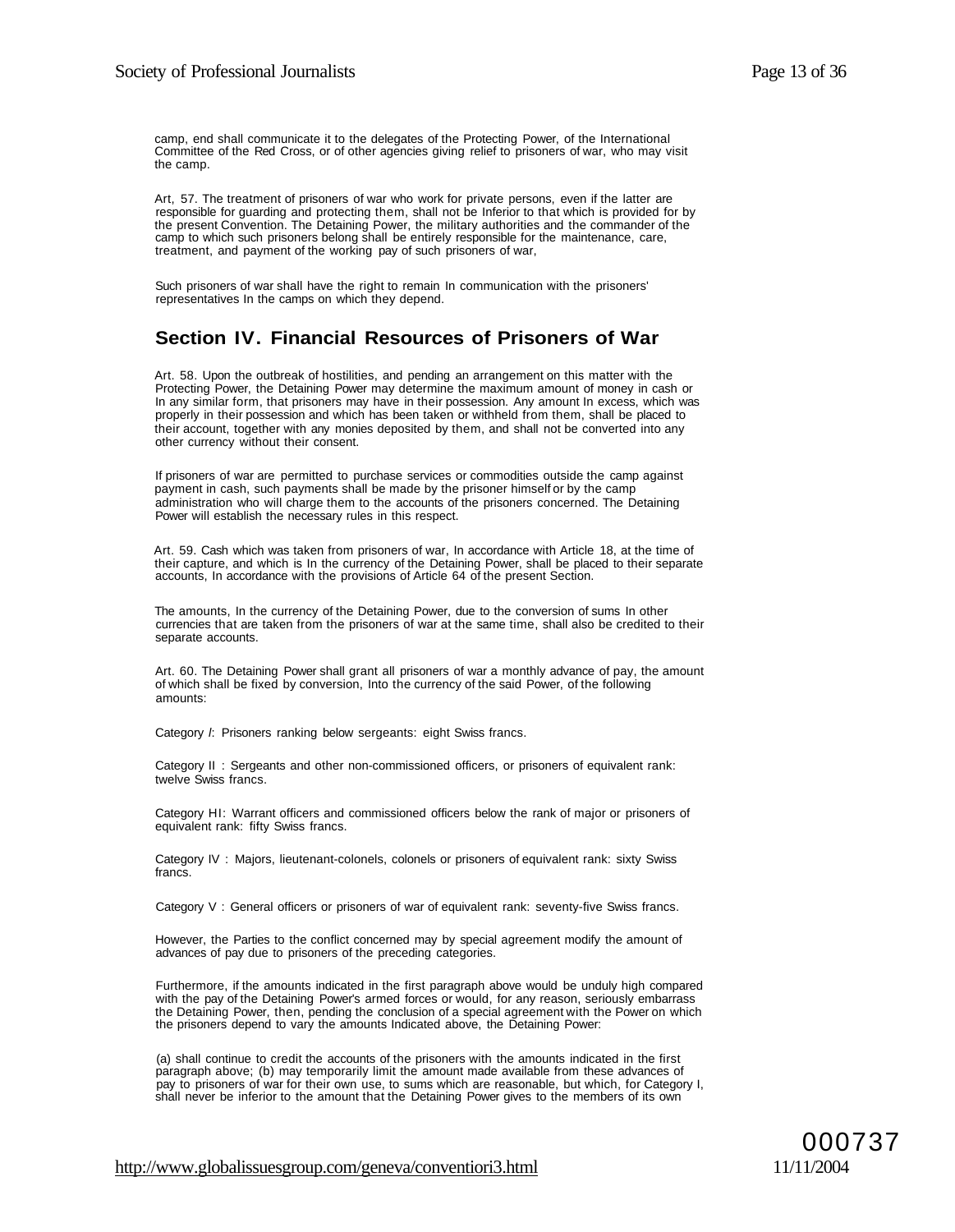armed forces.

The reasons for any limitations will be given without delay to the Protecting Power.

Art. 61. The Detaining Power shall accept for distribution as supplementary pay to prisoners of war sums which the Power on which the prisoners depend may forward to them, on condition that the sums to be paid shall be the same for each prisoner of the same category, shall be payable to all prisoners of that category depending on that Power, and shall be placed in their separate accounts, at the earliest opportunity, In accordance with the provisions of Article 64. Such supplementary pay shall not relieve the Detaining Power of any obligation under this Convention.

Art. 62. Prisoners of war shall be paid a fair working rate of pay by the detaining authorities direct. The rate shall be fixed by the said authorities, but shall at no time be less than one-fourth of one Swiss franc for a full working day. The Detaining Power shall Inform prisoners of war, as well as the Power on which they depend, through the Intermediary of the Protecting Power, of the rate of daily working pay that It has fixed.

Working pay shall likewise be paid by the detaining authorities to prisoners of war permanently detailed to duties or to a skilled or semi-skilled occupation in connection with the administration, installation or maintenance of camps, and to the prisoners who are required to carry out spiritual or medical duties on behalf of their comrades.

The working pay of the prisoners' representative, of his advisers, if any, and of his assistants, shall be paid out of the fund maintained by canteen profits. The scale of this working pay shall be fixed by the prisoners' representative and approved by the camp commander. If there Is no such fund, the detaining authorities shall pay these prisoners a fair working rate of pay.

Art. 63. Prisoners of war shall be permitted to receive remittances of money addressed to them Individually or collectively.

Every prisoner of war shall have at his disposal the credit balance of his account as provided for in the following Article, within the limits fixed by the Detain in? Power, which shall make such payments as are requested. Subject to financial or monetary restrictions which the Detaining Power regards as essential, prisoners of war may also have payments made abroad. In this case payments addressed by prisoners of war to dependents shall be given priority.

In any event, and subject to the consent of the Power on which they depend, prisoners may have payments made in their own country, as follows: the Detaining Power shall send to the aforesaid Power through the Protecting Power, a notification giving all the necessary particulars concerning the prisoners of war, the beneficiaries of the payments, and the amount of the sums to be paid, expressed in the Detaining Power's currency. The said notification shall be signed by the prisoners and countersigned by the camp commander. The Detaining Power shall debit the prisoners' account by a corresponding amount; the sums thus debited shall be placed by It to the credit of the Power on which the prisoners depend.

To apply the foregoing provisions, the Detaining Power may usefully consult the Model Regulations in Annex V of the present Convention,

Art. 64 The Detaining Power shall hold an account for each prisoner of war, showing at least the following;

(l) The amounts due to the prisoner or received by him as advances of pay, as working pay or derived from any other source; the sums in the currency of the Detaining Power which were taken from him; the sums taken from him and converted at his request into the currency of the said Power.

(2) The payments made to the prisoner in cash, or in any other similar form; the payments made on his behalf and at his request; the sums transferred under Article 63, third paragraph.

Art 65. Every item entered In the account of a prisoner of war shall be countersigned or initialled by him, or by the prisoners' representative acting on his behalf.

Prisoners of war shall at ail times be afforded reasonable facilities for consulting and obtaining copies of their accounts, which may likewise be inspected by the representatives of the Protecting Powers at the time of visits to the camp,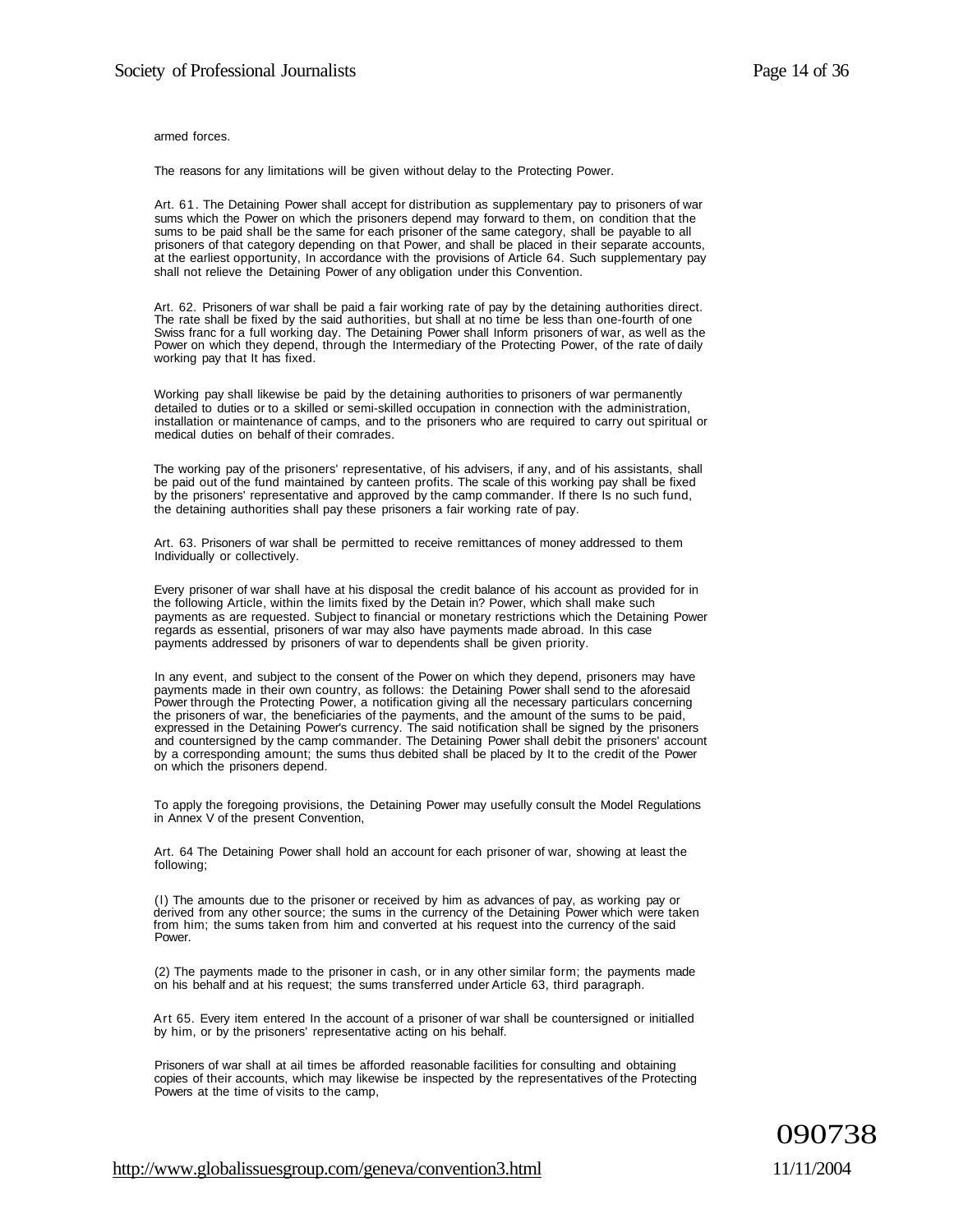**When prisoners of war are transferred from one camp to another, their personal accounts will**  follow them. In case of transfer from one Detaining Power to another, the monies which are their **property and are not in the currency of the Detaining Power will follow them. They shall be given certificates for any other monies standing to the credit of their accounts.** 

**The Parties to the conflict concerned may agree to notify to each other at specific intervals through the Protecting Power, the amount of the accounts of the prisoners of war.** 

**Art. 66. On the termination of captivity, through the release of a prisoner of war or his repatriation, the Detaining Power shall give him a statement, signed by an authorized officer of that Power, showing the credit balance then due to him. The Detaining Power shall also send through the Protecting Power to the government upon which the prisoner of war depends, lists giving ail appropriate particulars of all prisoners of war whose captivity has been terminated by repatriation, release, escape, death or any other means, and showing the amount of their credit balances. Such lists shall be certified on each sheet by an authorized representative of the Detaining Power.** 

**Any of the above provisions of this Article may be varied by mutual agreement between any two Parties to the conflict.** 

**The Power on which the prisoner of war depends shall be responsible for settling with him any credit balance due to him from the Detaining Power on the termination of his captivity-Ant. 67. Advances of pay, Issued to prisoners of war In conformity with Article 60, shall be considered as made on behalf of the Power on which they depend. Such advances of pay, as well as all payments made by the said Power under Article 63, third paragraph, and Article 68, shall form the subject of arrangements between the Powers concerned, at the close of hostilities.** 

**Art. 68. Any claim by a prisoner of war for compensation in respect of any Injury or other disability arising out of work shall be referred to the Power on which he depends, through the protecting Power. In accordance with Article 54, the Detaining Power will, In all cases, provide the prisoner of war concerned with a statement showing the nature of the injury or disability, the circumstances In which It arose and particulars of medical or hospital treatment given for it. This statement will be signed by a responsible officer of the Detaining Power and the medical particulars certified by a medical officer.** 

**Any claim by a prisoner of war for compensation in respect of personal effects monies or valuables impounded by the Detaining Power under Article IS and not forthcoming on his repatriation, or in respect of loss alleged to be due to the fault of the Detaining Power or any of its servants, shall likewise be referred to the Power on which he depends. Nevertheless, any such personal effects**  required for use by the prisoners of war whilst In captivity shalf be replaced at the expense of the **Detaining Power. The Detaining Power will, in all cases, provide the prisoner of war with a statement, signed by a responsible officer, showing all available Information regarding the reasons why such effects, monies or valuables have not been restored to him. A copy of this statement will be forwarded to the Power on which he depends through the Central Prisoners of War Agency provided for In Article 123.** 

### **Section V. Relations of Prisoners of War With the Exterior**

**Art. 69. Immediately upon prisoners of war falling Into Its power, the Detaining Power shall inform them and the Powers on which they depend, through the Protecting Power, of the measures taken to carry out the provisions of the present Section. They shall likewise Inform the parties concerned of any subsequent modifications of such measures.** 

**Art. 70. immediately upon capture, or not more than one week after arrival at a camp, even If It is a transit camp, likewise m case of sickness or transfer to hospital or to another camp, every prisoner of war shall be enabled to write direct to his family, on the one hand, and to the Central Prisoners of War Agency provided for In Article 123, on the other hand, a card similar, if possible, to the model annexed to the present Convention, informing his relatives of his capture, address and state of health. The said cards shall be forwarded as rapidly as possible and may not be delayed In any manner.** 

**Art. 71. Prisoners of war shall be allowed to send and receive letters end cards. If the Detaining Power deems it necessary to Ifmit the number of letters and cards sent by each prisoner of war, the said number shall not be less than two letters and four cards monthly, exclusive of the capture cards provided for In Article 70, and conforming as closely as possible to the models annexed to**